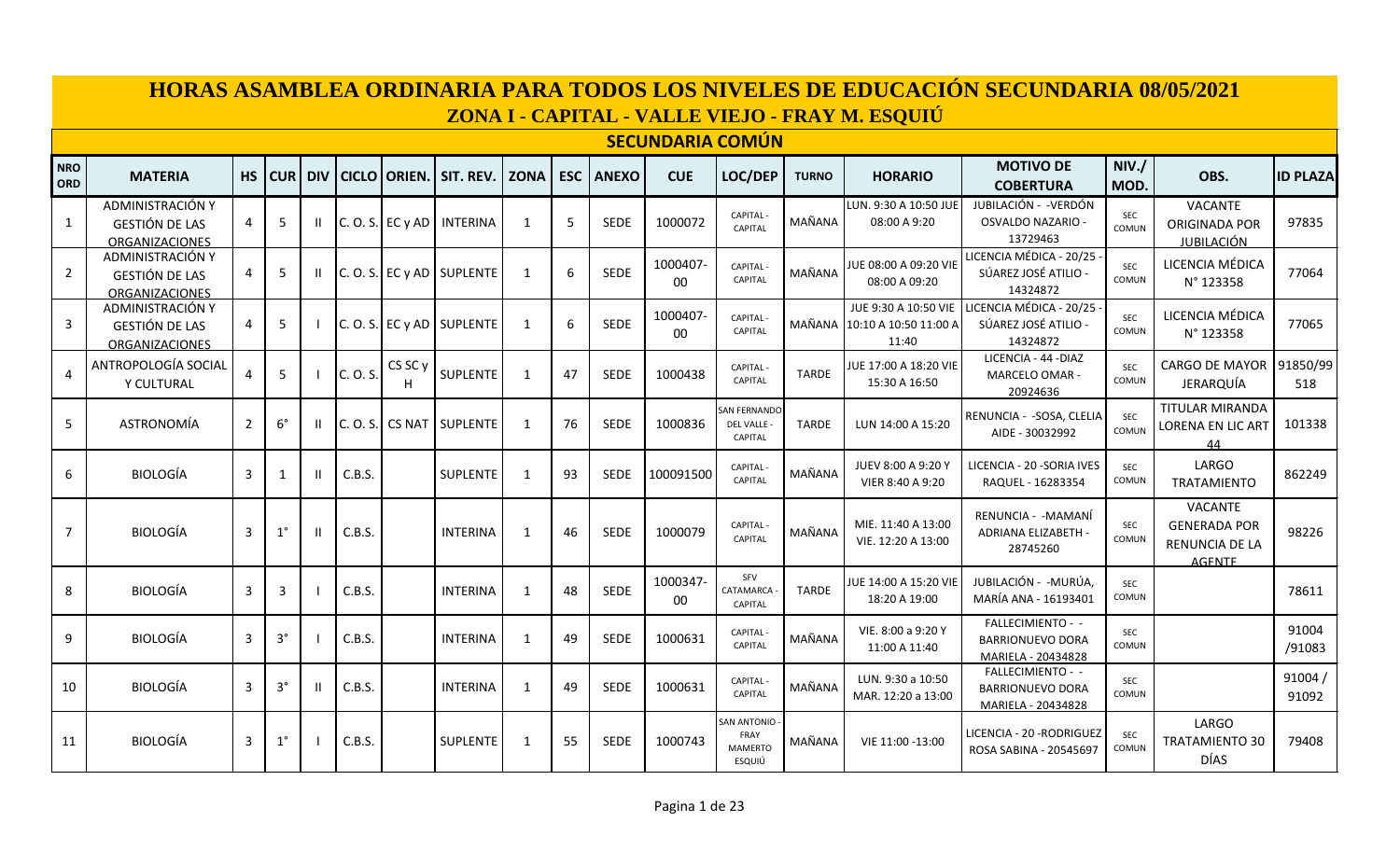| 12 | <b>BIOLOGÍA</b>                                | 3              | $\overline{2}$ |                | C.B.S.     |                         | <b>INTERINA</b> | $\mathbf{1}$ | 93                               | <b>SEDE</b> | 100091500          | <b>CAPITAL-</b><br>CAPITAL         | MAÑANA       | MAR 11:00 A 11:40 Y<br>JUE 8:00 A 9:20   | DEFUNCIÓN - -<br><b>BARRIONUEVO DORA</b><br>MARIELA - 20434828                 | <b>SEC</b><br>COMUN | <b>FALLECIMIENTO</b><br><b>BARRIONUEVO</b><br><b>DORA MARIELA</b>                                         | 862284            |
|----|------------------------------------------------|----------------|----------------|----------------|------------|-------------------------|-----------------|--------------|----------------------------------|-------------|--------------------|------------------------------------|--------------|------------------------------------------|--------------------------------------------------------------------------------|---------------------|-----------------------------------------------------------------------------------------------------------|-------------------|
| 13 | <b>BIOLOGÍA</b>                                | 3              | $\mathbf{1}$   |                | C.B.S.     |                         | SUPLENTE        | 1            | 93                               | <b>SEDE</b> | 1000915            | CAPITAL -<br><b>CAPITAL</b>        | MAÑANA       | JUE 9:30 A 10:50 Y VIE<br>8:00 A 8:40    | LICENCIA - 20 - SORIA IVES<br>RAQUEL - 16283354                                | <b>SEC</b><br>COMUN | LARGO<br><b>TRATAMIENTO</b>                                                                               | 862237            |
| 14 | <b>BIOLOGÍA</b>                                | $\overline{4}$ | 4              | 1              | C. O. S.   | CS SC <sub>y</sub><br>н | <b>INTERINA</b> | $\mathbf{1}$ | U.I.N<br>$\overline{\mathbf{1}}$ | <b>SEDE</b> | 1000916            | <b>CAPITAL</b><br>CAPITAL          | <b>TARDE</b> | MIE 15:30 A 16:10 VIE<br>17:40 A 19:40   | CREACIÓN - --                                                                  | <b>SEC</b><br>COMUN | POR CREACIÓN                                                                                              |                   |
| 15 | <b>BIOLOGÍA (ANATOMO-</b><br>FISIOLOGÍA)       | $\overline{a}$ | 4              |                | C. O. S.   | ED FIS                  | <b>INTERINA</b> | $\mathbf{1}$ | 89                               | <b>SEDE</b> | 1000911-<br>00     | CAPITAL -<br>CAPITAL               | MAÑANA       | MAR 09:30 A 10:50<br>VIE 08:00 A 09:20   | JUBILACIÓN - - MURÚA<br>MARÍA ANA - 16193401                                   | <b>SEC</b><br>COMUN | <b>VACANTE</b><br><b>ORIGINADA POR</b><br><u>JUBILACIÓN</u>                                               | 869639/<br>869638 |
| 16 | <b>BIOLOGÍA GENERAL</b>                        | 4              | 4              |                | IC. O. S.I | <b>CS NAT</b>           | <b>INTERINA</b> | $\mathbf{1}$ | 6                                | <b>SEDE</b> | 1000407-<br>$00\,$ | CAPITAL -<br>CAPITAL               | MAÑANA       | LUN 08:00 a 09:20<br>MAR 08:00 a 09:20   | JUBILACIÓN - - ÁVALOS<br><b>JULIO CELSO - 8042132</b>                          | <b>SEC</b><br>COMUN | SIN INSTRUMENTO<br>LEGAL QUE<br><b>INDIQUE LA BAJA</b><br><b>DESDE RECURSOS</b><br><b>HIIMANOS</b>        | 87288             |
| 17 | <b>BIOLOGÍA GENERAL</b>                        | 4              | 4              |                |            | C. O. S. E C y AD       | <b>INTERINA</b> | 1            | 89                               | <b>SEDE</b> | 1000911-<br>00     | CAPITAL -<br><b>CAPITAL</b>        | <b>TARDE</b> | MAR. 15:30 A 16:50<br>VIE. 15:30 A 16:50 | JUBILACIÓN - - MURÚA<br>MARÍA ANA - 16193401                                   | <b>SEC</b><br>COMUN | VACANTE<br><b>ORIGINADA POR</b><br><b>JUBILACIÓN</b>                                                      | 861226            |
| 18 | <b>BIOLOGÍA MOLECULAR Y</b><br><b>GENÉTICA</b> | 3              | 5              |                | C. O. S.   | <b>CS NAT</b>           | <b>INTERINA</b> | 1            | 6                                | SEDE        | 1000407-<br>00     | <b>CAPITAL-</b><br>CAPITAL         | MAÑANA       | MAR 09:30 A 11:40                        | JUBILACIÓN - -ÁVALOS<br>JULIO CELSO - 8042132                                  | <b>SEC</b><br>COMUN | SIN INSTRUMENTO<br><b>LEGAL QUE</b><br><b>INDIQUE LA BAJA</b><br><b>DESDE RECURSOS</b><br><b>HIIMANOS</b> | 77037             |
| 19 | <b>BIOTECNOLOGÍA</b>                           | $\overline{2}$ | 6              |                | C. O. S.   | <b>CS NAT</b>           | <b>INTERINA</b> | 1            | 6                                | SEDE        | 1000407-<br>$00\,$ | <b>CAPITAL-</b><br>CAPITAL         | MAÑANA       | LUN 09:30 A 10:50                        | JUBILACIÓN - -ÁVALOS<br><b>JULIO CELSO - 8042132</b>                           | <b>SEC</b><br>COMUN | SIN INSTRUMENTO<br>LEGAL QUE<br><b>INDIQUE LA BAJA</b><br><b>DESDE RECURSOS</b><br><b>HIIMANOS</b>        | 102909            |
| 20 | <b>CIENCIAS POLÍTICAS</b>                      | 3              | 6              |                | C. O. S.   | CS SC y                 | SUPLENTE        | 1            | 1                                | SEDE        | 1000439-<br>$00\,$ | <b>CAPITAL-</b><br><b>CAPITAL</b>  | MAÑANA       | MAR 11:00 A 13:00                        | LICENCIA CARGO DE<br>MAYOR JERARQUÍA - 44<br>OJEDA, LUCÍA LUCRECIA<br>22437897 | <b>SEC</b><br>COMUN | LIC.ART.N°44<br><b>CARGO DE MAYOR</b><br>JERAQUÍA                                                         | 104509            |
| 21 | <b>CIENCIAS POLÍTICAS</b>                      | 3              | 6              |                | C. O. S.   | CS SC <sub>y</sub><br>н | <b>INTERINA</b> | 1            | $\overline{2}$                   | SEDE        | 1000732-<br>00     | SFV<br>CATAMARCA<br><b>CAPITAL</b> | <b>TARDE</b> | LUN 14:00 A 15:20 Y<br>17:00 A 17:40     | JUBILACIÓN - - BARRIOS<br>ADRIANA ELIZABETH -<br>13494928                      | SEC<br>COMUN        |                                                                                                           | 104227            |
| 22 | <b>CIENCIAS POLÍTICAS</b>                      | 3              | 6              | $\mathbf{III}$ | C. O. S.   | CS SC <sub>y</sub><br>H | <b>INTERINA</b> | 1            | $\overline{2}$                   | SEDE        | 1000732<br>00      | SFV<br>CATAMARCA<br><b>CAPITAL</b> | <b>TARDE</b> | LUN 15:30 A 16:50 Y<br>17:40 A 18:20     | JUBILACIÓN - - BARRIOS<br>ADRIANA ELIZABETH -<br>13494928                      | SEC<br>COMUN        |                                                                                                           | 104229            |
| 23 | <b>CIENCIAS POLÍTICAS</b>                      | 3              | 6              | H.             | C. O. S.   | CS SC <sub>y</sub>      | <b>SUPLENTE</b> | $\mathbf{1}$ | 46                               | <b>SEDE</b> | 1000079            | <b>CAPITAL</b><br>CAPITAL          | <b>TARDE</b> | VIE 14:00 A 16:10                        | LICENCIA - 34/27 - ÁLAMO<br><b>GRISELDA ALEJANDRA</b><br>31126366              | SEC<br>COMUN        | MATERNIDAD                                                                                                | 101246            |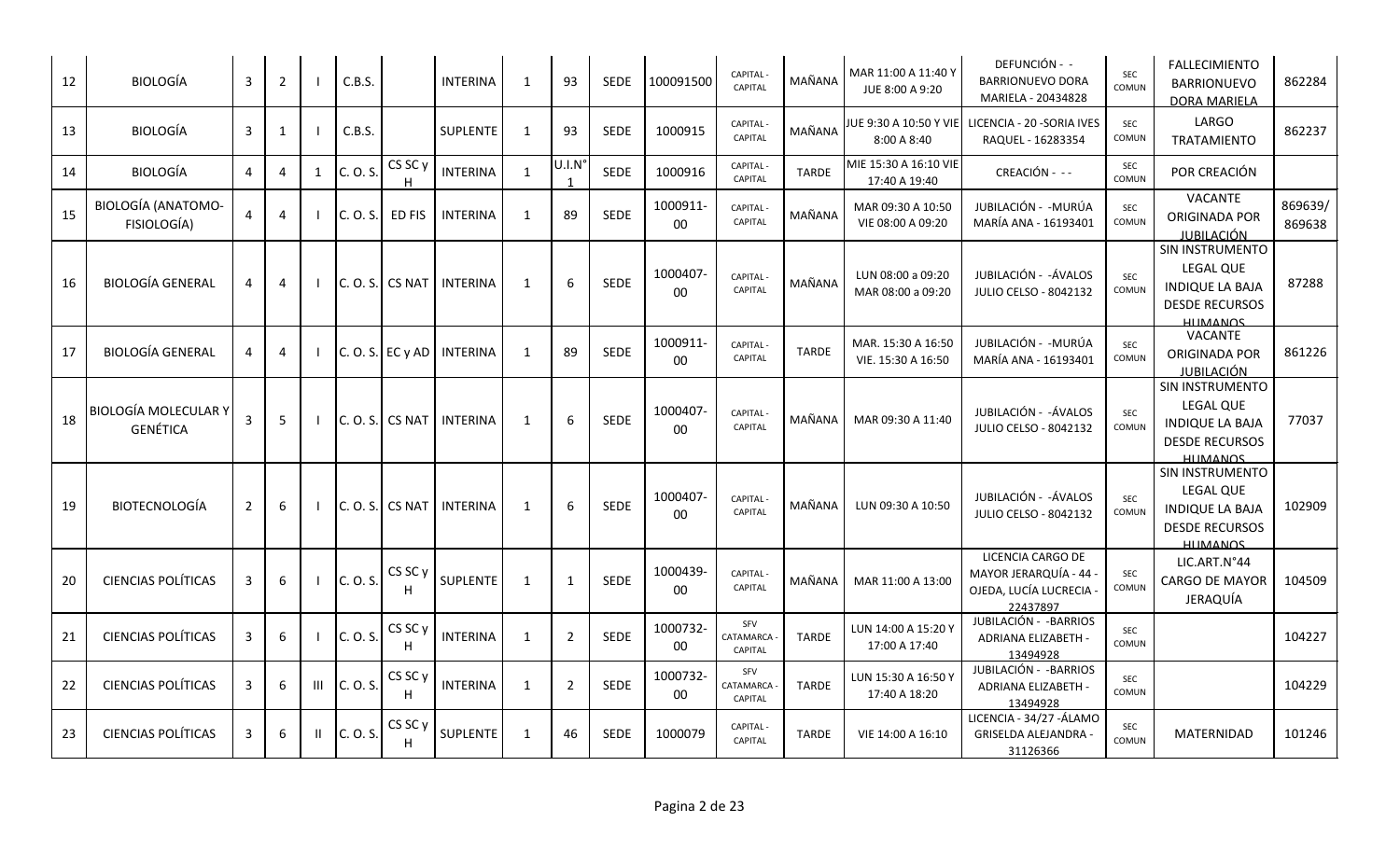| 24 | <b>CIENCIAS POLÍTICAS</b>                             | 3 | $6^{\circ}$ |              | C. O. S. | CS SC <sub>y</sub>      | SUPLENTE                    | -1           | 55                    | <b>SEDE</b> | 1000743            | SAN ANTONIO -<br>FRAY<br>MAMERTO<br>ESQUIÚ       | <b>TARDE</b> | JUE 17:40-19:00 VIE<br>15:30-16:10          | LICENCIA - 44 - ANDRADA<br>MARÍA DE LOS ÁNGELES<br>23561191                       | <b>SEC</b><br>COMUN | MAYOR JERARQUÍA                                            | 101980          |
|----|-------------------------------------------------------|---|-------------|--------------|----------|-------------------------|-----------------------------|--------------|-----------------------|-------------|--------------------|--------------------------------------------------|--------------|---------------------------------------------|-----------------------------------------------------------------------------------|---------------------|------------------------------------------------------------|-----------------|
| 25 | CIUDADANÍA Y<br>DESARROLLO<br><b>SOCIOCOMUNITARIO</b> | 3 | 4           | VI           |          |                         | C. O. S. EC y AD SUPLENTE   | 1            | $\overline{3}$        | <b>SEDE</b> | 1000076-<br>00     | SFV<br>CATAMARCA<br>CAPITAL                      | <b>TARDE</b> | MAR 15:30 A 16:50<br>VIE 17:30 A 18:10      | LICENCIA - 25/20 - PORCEL<br>DE PERALTA, SILVIA<br>MÓNICA - 16904254              | SEC<br>COMUN        |                                                            | 84272           |
| 26 | CIUDADANÍA Y<br><b>DESARROLLO</b><br>SOCIOCOMUNITARIO | 3 | 4           | Ш            | C. O. S. | CS SC <sub>y</sub><br>H | SUPLENTE                    | $\mathbf{1}$ | 47                    | <b>SEDE</b> | 1000438            | <b>CAPITAL-</b><br>CAPITAL                       | TARDE        | MAR 14:00 A 15:20<br>VIE 18:20 A 19:00      | LICENCIA - 44 - DIAZ<br>MARCELO OMAR -<br>20924636                                | <b>SEC</b><br>COMUN | <b>CARGO DE MAYOR</b><br>JERARQUÍA                         | 91833           |
| 27 | CIUDADANÍA Y<br><b>DESARROLLO</b><br>SOCIOCOMUNITARIO | 3 | 4           |              | C. O. S. | CS SC <sub>y</sub>      | <b>SUPLENTE</b>             | -1           | 83                    | <b>SEDE</b> | 1000901            | POZO EL<br><b>MISTOL - VALLE</b><br><b>VIEJO</b> | Mañana       | Lunes: 8:00 a 9:20<br>lueves: 11:40 a 12:20 | LICENCIA - 44 - ACOSTA<br>ZONDA FLAVIA MARÍA DEL<br>VALLE - 21327908              | SEC<br>COMUN        |                                                            | 106027          |
| 28 | CIUDADANÍA Y<br>DESARROLLO<br>SOCIOCOMUNITARIO        | 3 | $4^\circ$   | 1            | C. O. S. | CS SC y<br>H            | <b>INTERINA</b>             | $\mathbf{1}$ | U.I.N<br>$\mathbf{1}$ | <b>SEDE</b> | 1000916            | <b>CAPITAL</b><br>CAPITAL                        | <b>TARDE</b> | MAR 18:20 A 19:40<br>VIE 15:30 A 16:10      | CREACIÓN - --                                                                     | SEC<br>COMUN        | POR CREACIÓN                                               |                 |
| 29 | CIUDADANÍA Y POLÍTICA                                 | 3 | 5           | IV           | C. O. S. | CS SC y<br>H            | SUPLENTE                    | $\mathbf{1}$ | $\mathbf{1}$          | <b>SEDE</b> | 1000439<br>00      | <b>CAPITAL</b><br>CAPITAL                        | <b>TARDE</b> | MAR 17:40 A 18:20<br>VIER 17:00 A 18:20     | NOTA DE RENUNCIA - -<br>CARRIZO VANESA DEL<br>VALLE - 34118426                    | <b>SEC</b><br>COMUN | <b>NOTA DE RENUNCIA</b><br>FOLIO N° 03 FECHA<br>01/03/2021 | 93995           |
| 30 | <b>CIUDADANÍA Y POLÍTICA</b>                          | 3 | 5           | $\mathbf{H}$ |          |                         | $C. O. S.$ EC y AD SUPLENTE | 1            | $\overline{3}$        | <b>SEDE</b> | 1000076-<br>00     | SFV<br>CATAMARCA<br>CAPITAL                      | <b>TARDE</b> | VIE 17:00 A 19:00                           | LICENCIA - 25/20 - PORCEL<br>DE PERALTA, SILVIA<br>MÓNICA - 16904254              | <b>SEC</b><br>COMUN |                                                            | 94138-<br>99939 |
|    | 31 CIUDADANÍA Y POLÍTICA                              | 3 | -5          |              | C. O. S. | <b>COM</b>              | <b>SUPLENTE</b>             | 1            | 47                    | <b>SEDE</b> | 1000438            | <b>CAPITAL</b><br>CAPITAL                        | <b>TARDE</b> | MIE. 14:00 a 15:20<br>VIE. 18:20 a 19:00    | LICENCIA - 44 -ANDRADA<br>MARÍA DE LOS ANGELES<br>23561191                        | <b>SEC</b><br>COMUN | <b>CARGO DE MAYOR</b><br>JERARQUÍA                         | 91980           |
| 32 | CIUDADANÍA Y POLÍTICA<br><b>ECONOMICA</b>             | 3 | 5           |              |          |                         | C. O. S. EC y AD SUPLENTE   | 1            | 46                    | <b>SEDE</b> | 1000079            | CAPITAL -<br>CAPITAL                             | MAÑANA       | MIE 12:20 A 13:00 VIE<br>8:00 A 9:20        | LICENCIA - LEY 5550-<br>DISCAPACIDAD CG -IBARRA<br><b>STELLA MARIS - 27117052</b> | SEC<br>COMUN        | DISCAPACIDAD                                               | 100882          |
| 33 | CIUDADANÍA Y POLÍTICA<br><b>ECONOMICA</b>             | 3 | 5           |              |          |                         | C. O. S. EC y AD SUPLENTE   | 1            | 89                    | SEDE        | 1000911-<br>00     | CAPITAL -<br>CAPITAL                             | <b>TARDE</b> | VIE 14:00 A 16:10                           | LICENCIA - 25-20 -<br><b>GONZALEZ NERI ALBERTO</b><br>31648325                    | SEC<br>COMUN        | LARGO<br><b>TRATAMIENTO</b>                                | 861230          |
| 34 | CIUDADANÍA Y TRABAJO<br>LEGISLACIÓN LABORAL           | 3 | 6           | v            |          |                         | C. O. S. EC y AD SUPLENTE   | 1            | $\overline{3}$        | <b>SEDE</b> | 1000076-<br>$00\,$ | SFV<br>CATAMARCA<br>CAPITAL                      | <b>TARDE</b> | MAR 17:00 A 18:20<br>JUE 17:00 A 17:40      | LICENCIA - 25/20 -<br><b>ESCALANTE, ALICIA</b><br>LORENA - 27351710               | SEC<br>COMUN        |                                                            | 104315          |
| 35 | CIUDADANÍA Y TRABAJO<br>LEGISLACIÓN LABORAL           | 3 | 6           | Ш            |          |                         | C. O. S. EC y AD SUPLENTE   | 1            | 70                    | <b>SEDE</b> | 1000652            | EL BAÑADO<br><b>VALLE VIEJO</b>                  | TARDE        | LUN 15:30 A 16:50<br>JUE 18:20 A 19:00      | LICENCIA - 44 - CASTILLO<br>OLGA ESTHER - 17216936                                | <b>SEC</b><br>COMUN | REINTEGRO CARGO<br>PROSECRETARIA -<br>LIC. 44              | 101422          |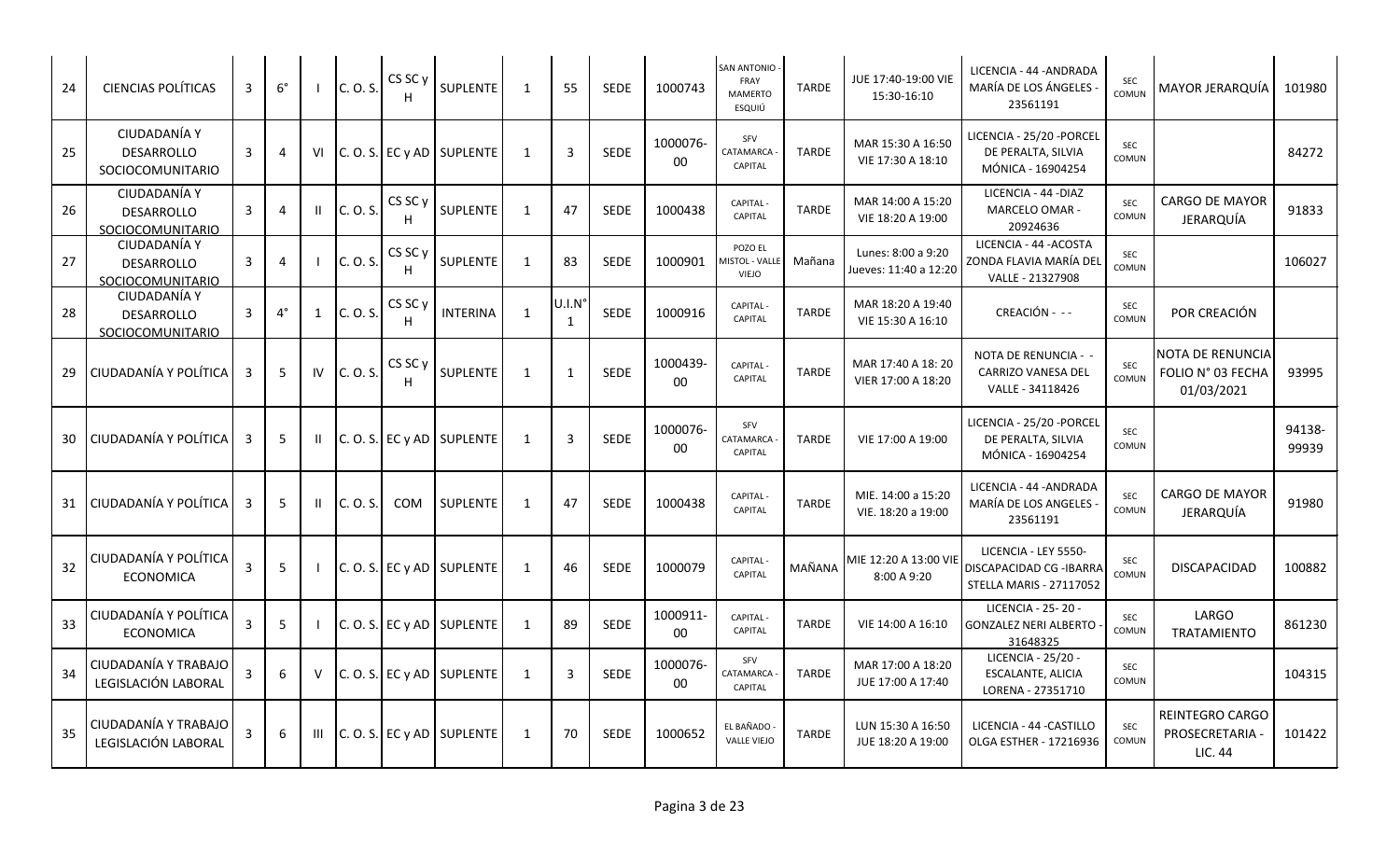| 36 | CIUDANÍA Y POLÍTICA                            | 3 | $5^{\circ}$ |              |          |                         | C.O.S. CS NAT SUPLENTE    | 1            | 76             | <b>SEDE</b> | 1000836            | SAN FERNANDO<br>DEL VALLE -<br>CAPITAL              | MAÑANA       | MAR 12:20 A 13:00<br>VIE 10:10 A 11:40                      | RENUNCIA - - CABRERA<br>EDUIN JOEL - 35501753                                      | <b>SEC</b><br>COMUN | <b>TITULAR BAZAN</b><br>LUIS EN LIC ART 44.                                           | 94308  |
|----|------------------------------------------------|---|-------------|--------------|----------|-------------------------|---------------------------|--------------|----------------|-------------|--------------------|-----------------------------------------------------|--------------|-------------------------------------------------------------|------------------------------------------------------------------------------------|---------------------|---------------------------------------------------------------------------------------|--------|
| 37 | COMPOSICIÓN y<br>PRODUCCIÓN<br>COREOGRÁFICA    | 4 | 6           |              | C. O. S. | ART-<br><b>DANZA</b>    | SUPLENTE                  | 1            | 83             | <b>SEDE</b> | 1000901            | POZO EL<br><b>MISTOL - POZO</b><br><b>EL MISTOL</b> | Mañana       | Martes: 9:30 a 10:50<br>Jueves: 9:30 a 10:50                | LICENCIA - 40 -SOSA PAULA<br>ANDREA - 23864129                                     | SEC<br>COMUN        |                                                                                       | 864780 |
| 38 | <b>CULTURA Y</b><br>COMUNICACIÓN               | 4 | 5           |              | C. O. S. | <b>COM</b>              | <b>SUPLENTE</b>           | 1            | $\overline{2}$ | <b>SEDE</b> | 1000732-<br>00     | SFV<br>CATAMARCA<br>CAPITAL                         | <b>TARDE</b> | LUN 15:30 A 16:50<br>VIE 15:30 A 16:50                      | COMISIÓN DE SERVICIOS<br>56 - HERNANDEZ DE LA<br>BARRERA MARIELA ELISA<br>21944423 | <b>SEC</b><br>COMUN | COMISIÓN DE<br><b>SERVICIOS</b>                                                       | 107952 |
| 39 | <b>DANZAS FOLKLÓRICAS</b><br><b>ARGENTINAS</b> | 3 | 4           | $\mathbf{H}$ | C. O. S. | ART -<br><b>DANZA</b>   | SUPLENTE                  | $\mathbf{1}$ | 77             | SEDE        | 1000843-<br>00     | SFV<br>CATAMARCA<br><b>CAPITAL</b>                  | <b>TARDE</b> | MAR 17:00 A 19:00                                           | RENUNCIA - - ALLENDES<br>VALERIA - 33049983                                        | SEC<br>COMUN        | TITULAR BAZÁN<br><b>JUSTINA</b><br><b>FALLECIMIENTO</b><br>ESTANDO CON LIC.<br>ART 44 | 78770  |
| 40 | DANZAS y NUEVAS<br><b>TENDENCIAS</b>           | 4 | 6           |              | C. O. S. | ART-<br><b>DANZA</b>    | <b>SUPLENTE</b>           | 1            | 83             | SEDE        | 1000901            | POZO EL<br><b>MISTOL - VALLE</b><br><b>VIEJO</b>    | Mañana       | Martes: 8:00 a 9:20<br>Viernes: 9:30 a 10:50                | ICENCIA - 40 -SOSA PAULA<br>ANDREA - 23864129                                      | SEC<br>COMUN        |                                                                                       | 864778 |
| 41 | <b>DERECHO</b>                                 | 4 | 6           |              | C. O. S. | CS SC <sub>y</sub><br>H | <b>INTERINA</b>           | $\mathbf{1}$ | $\overline{2}$ | SEDE        | 1000732-<br>00     | SFV<br>CATAMARCA<br><b>CAPITAL</b>                  | <b>TARDE</b> | MAR. 15:30 A 16:50<br>MIE 14:00 A 15:20                     | JUBILACIÓN - - BARRIOS<br>ADRIANA ELIZABETH -<br>13494928                          | SEC<br>COMUN        |                                                                                       | 104231 |
| 42 | <b>DERECHO</b>                                 | 4 | 6           | Ш            | C. O. S. | CS SC <sub>y</sub><br>H | <b>INTERINA</b>           | $\mathbf{1}$ | $\overline{2}$ | SEDE        | 1000732-<br>$00\,$ | SFV<br>CATAMARCA<br>CAPITAL                         | <b>TARDE</b> | LUN 18:30 a 19:10<br>MAR 14:00 a 15:20<br>MIE 18:30 a 19:10 | JUBILACIÓN - - BARRIOS<br>ADRIANA ELIZABETH -<br>13494928                          | SEC<br>COMUN        |                                                                                       | 104233 |
| 43 | <b>DERECHO</b>                                 | 4 | 6           |              | C. O. S. | CS SC y                 | <b>INTERINA</b>           | 1            | 5              | <b>SEDE</b> | 1000072            | <b>CAPITAL</b><br>CAPITAL                           | <b>TARDE</b> | MAR 14:00 A 15:20<br>VIE 14:00 A 15:20                      | RENUNCIA - - BAZÁN<br>MARÍA INÉS - 28357137                                        | <b>SEC</b><br>COMUN | <b>RENUNCIA DE LA</b><br><b>AGENTE</b>                                                | 103225 |
| 44 | DERECHO CIVIL                                  | 3 | 5           |              |          |                         | C.O.S. EC y AD SUPLENTE   | 1            | $\overline{3}$ | <b>SEDE</b> | 1000076-<br>00     | SFV<br>CATAMARCA<br><b>CAPITAL</b>                  | <b>TARDE</b> | LUN 17:00 A 19:00                                           | LICENCIA - LEY 5550 -<br>IBARRA, STELLA MARIS -<br>27117052                        | <b>SEC</b><br>COMUN |                                                                                       | 91538  |
| 45 | DERECHO CIVIL                                  | 3 | 5           | Ш            |          |                         | C. O. S. EC y AD SUPLENTE | 1            | $\overline{3}$ | SEDE        | 1000076-<br>00     | SFV<br>CATAMARCA<br>CAPITAL                         | <b>TARDE</b> | MAR 15:30 A 16:50<br>VIE 15:30 A 16:10                      | LICENCIA - 25/20 - SUAREZ<br>JOSE ATILIO - 14324872                                | SEC<br>COMUN        |                                                                                       | 91599  |
| 46 | DERECHO CIVIL                                  | 3 | 5           |              |          |                         | C. O. S. EC y AD SUPLENTE | $\mathbf{1}$ | $\mathbf{3}$   | <b>SEDE</b> | 1000076-<br>00     | SFV<br>CATAMARCA<br>CAPITAL                         | <b>TARDE</b> | MAR 18:20 A 19:00<br>JUE 14:00 A 15:20                      | LICENCIA - 25/20 - PORCEI<br>DE PERALTA, SILVIA<br>MÓNICA - 16904254               | <b>SEC</b><br>COMUN |                                                                                       | 91500  |
| 47 | DERECHO COMERCIAL                              | 3 | 6           | Ш            |          |                         | C. O. S. EC y AD SUPLENTE | $\mathbf{1}$ | $\overline{3}$ | <b>SEDE</b> | 1000076-<br>00     | SFV<br>CATAMARCA<br>CAPITAL                         | <b>TARDE</b> | MIE 14:00 A 14:40<br>JUE 14:00 A 15:20                      | LICENCIA - 25/20 -SUAREZ<br>JOSE ATILIO - 14324872                                 | SEC<br>COMUN        |                                                                                       | 104302 |
| 48 | DERECHO COMERCIAL                              | 3 | 6           |              |          |                         | C. O. S. EC y AD SUPLENTE | 1            | 3              | SEDE        | 1000076-<br>00     | SFV<br>CATAMARCA<br>CAPITAL                         | <b>TARDE</b> | MAR 14:00 A 15:20<br>MIE 18:20 A 19:00                      | LICENCIA - 25/20 - PORCEL<br>DE PERALTA, SILVIA<br>MÓNICA - 16904254               | <b>SEC</b><br>COMUN |                                                                                       | 104301 |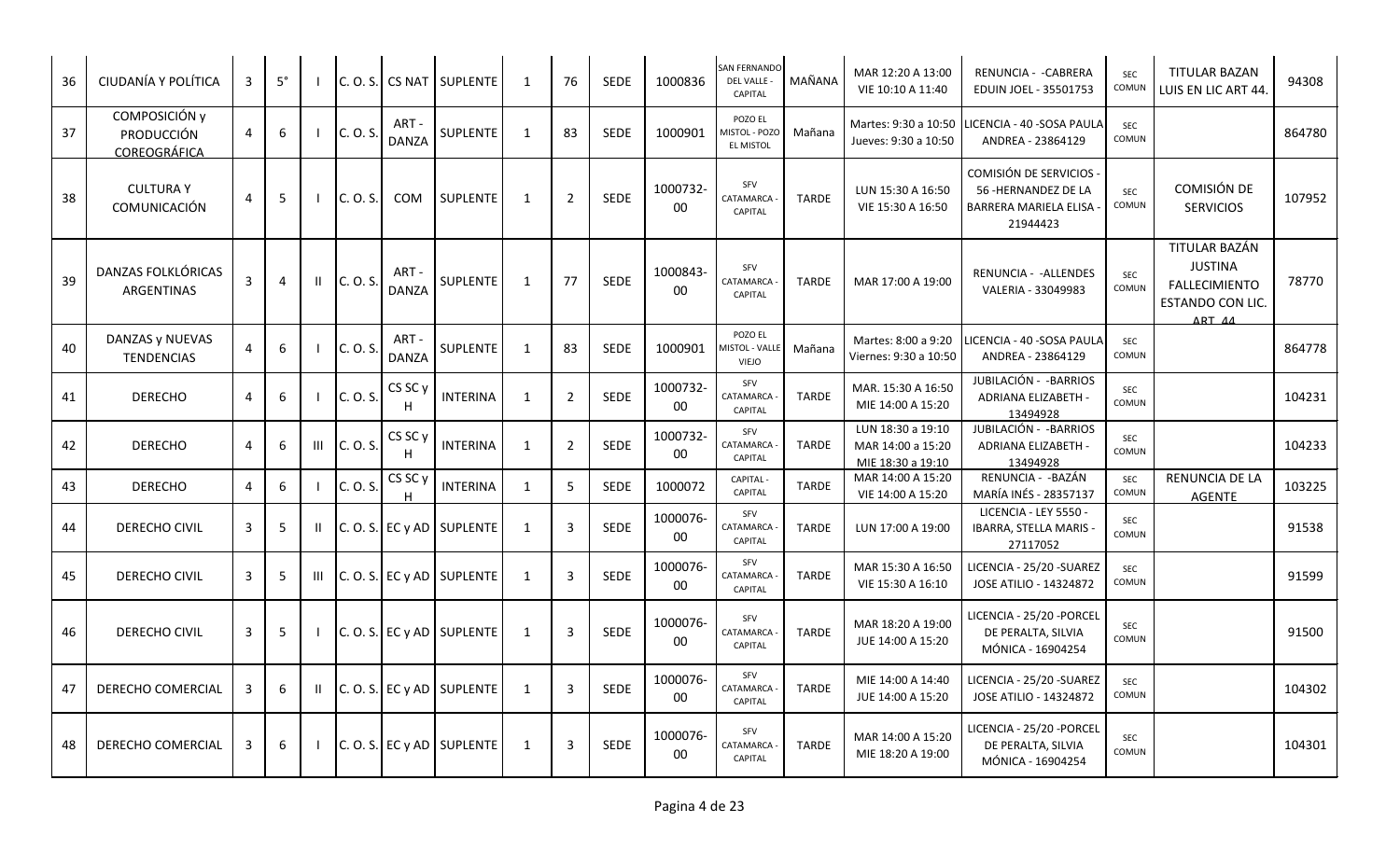| 49 | ECONOMÍA          | 4 | 5 |        | C. O. S. |              | <b>SUPLENTE</b>               | -1             | 50                      | <b>SEDE</b> | 1000403        | <b>CAPITAL</b><br>CAPITAL   | MAÑANA       | LUN 11:40 A 13:00<br>JUE 9:30 A 10:50                         | LICENCIA - 25 - 20 -<br><b>GONZALEZ NERI ALBERTO</b><br>31648325               | <b>SEC</b><br>COMUN | LARGO<br>TRATAMIENTO                          | 106569 |
|----|-------------------|---|---|--------|----------|--------------|-------------------------------|----------------|-------------------------|-------------|----------------|-----------------------------|--------------|---------------------------------------------------------------|--------------------------------------------------------------------------------|---------------------|-----------------------------------------------|--------|
| 50 | ECONOMÍA I        | 4 | 5 | $\vee$ |          |              | $C. O. S. E C y AD$ SUPLENTE  | 1              | $\overline{3}$          | SEDE        | 1000076-<br>00 | SFV<br>CATAMARCA<br>CAPITAL | TARDE        | MIE 18:20 A 19:00<br>JUE 18:20 A 19:00 VIE<br>14:00 A 15:20   | LICENCIA - 25/20 - SUAREZ<br>JOSE ATILIO - 14324872                            | <b>SEC</b><br>COMUN |                                               | 91679  |
| 51 | ECONOMÍA I        | 4 | 5 | IV     |          |              | $ C. O. S. $ EC y AD SUPLENTE | 1              | $\overline{3}$          | <b>SEDE</b> | 1000076-<br>00 | SFV<br>CATAMARCA<br>CAPITAL | <b>TARDE</b> | LUN 17:00 A 18:20<br>MAR 14:00 A 15:20                        | LICENCIA - 25/20 - SUAREZ<br>JOSE ATILIO - 14324872                            | <b>SEC</b><br>COMUN |                                               | 91676  |
| 52 | ECONOMÍA I        | 4 | 5 |        |          |              | $ C. O. S. $ EC y AD SUPLENTE | -1             | 6                       | SEDE        | 1000407<br>00  | CAPITAL<br>CAPITAL          | MAÑANA       | LUN 08:00 A 09:20<br>09:30 A 10:10 VIE<br>12:20 A 13:00       | LICENCIA MÉDICA - LIC.N°<br>5550 - IBARRA STELLA<br>MARIS - 27117052           | <b>SEC</b><br>COMUN | LIC. MÉDICA N°<br>123794                      | 77061  |
| 53 | ECONOMÍA I        | 4 | 5 |        |          |              | $ C. O. S. $ EC y AD SUPLENTE | 1              | 6                       | SEDE        | 1000407-<br>00 | CAPITAL<br>CAPITAL          | MAÑANA       | MAR 09:30 A 10:50<br>MIE 09:30 A 10:50                        | LICENCIA MÉDICA - LIC.Nº<br>5550 - IBARRA STELLA<br>MARIS - 27117052           | <b>SEC</b><br>COMUN | LIC. MÉDICA N°<br>123794                      | 77058  |
| 54 | ECONOMÍA II       | 4 | 6 |        |          |              | $C. O. S.$ EC y AD SUPLENTE   | $\mathbf{1}$   | $\overline{\mathbf{3}}$ | SEDE        | 1000076-<br>00 | SFV<br>CATAMARCA<br>CAPITAL | <b>TARDE</b> | MAR 17:00 A 18:20<br>JUE 15:30 A 16:50                        | LICENCIA - LEY 5550 -<br>IBARRA, STELLA MARIS -<br>27117052                    | SEC<br>COMUN        |                                               | 104297 |
| 55 | ECONOMÍA II       | 4 | 6 |        |          |              | $C. O. S. E C y AD$ SUPLENTE  | 1              | $\overline{3}$          | <b>SEDE</b> | 1000076-<br>00 | SFV<br>CATAMARCA<br>CAPITAL | <b>TARDE</b> | MAR 15:30 A 16:50<br>JUE 17:00 A 18:20                        | LICENCIA - LEY 5550 -<br>IBARRA, STELLA MARIS -<br>27117052                    | SEC<br>COMUN        |                                               | 104296 |
| 56 | ECONOMÍA II       | 4 | 6 | Ш      |          |              | $ C. O. S. $ EC y AD SUPLENTE | 1              | $\overline{3}$          | SEDE        | 1000076-<br>00 | SFV<br>CATAMARCA<br>CAPITAL | <b>TARDE</b> | LUN 15:30 A 16:50<br>MIE 17:00 A 18:20                        | LICENCIA - 25/20 - SUAREZ<br>JOSE ATILIO - 14324872                            | <b>SEC</b><br>COMUN |                                               | 104298 |
| 57 | ECONOMÍA II       | 4 | 5 | Ш      |          |              | $ C. O. S. $ EC y AD SUPLENTE | 1              | $\overline{3}$          | SEDE        | 1000076-<br>00 | SFV<br>CATAMARCA<br>CAPITAL | <b>TARDE</b> | LUN 18:20 A 19:00<br>MAR 17:00 A 17:40<br>JUE. 15:30A 16:50   | LICENCIA - 25/20 - SUAREZ<br>JOSE ATILIO - 14324872                            | <b>SEC</b><br>COMUN |                                               | 91587  |
| 58 | ECONOMÍA II       | 4 | 5 |        |          |              | $C. O. S. E C y AD$ SUPLENTE  | $\overline{1}$ | $\overline{3}$          | SEDE        | 1000076-<br>00 | SFV<br>CATAMARCA<br>CAPITAL | <b>TARDE</b> | LUN 14:00 A 15:20<br>JUE 17:00 A 18:20                        | LICENCIA - 25/20 - SUAREZ<br>JOSE ATILIO - 14324872                            | <b>SEC</b><br>COMUN |                                               | 91530  |
| 59 | ECONOMÍA II       | 4 | 6 |        |          |              | $C. O. S.$ EC y AD INTERINA   | 1              | 5                       | <b>SEDE</b> | 1000072        | <b>CAPITAL</b><br>CAPITAL   | MAÑANA       | LUN. 12:20 A 13:00<br>MIE.12:20 A 13:00<br>VIE. 11:40 A 13:00 | JUBILACIÓN - - VERDÓN<br>OSVALDO NAZARIO -<br>13729463                         | <b>SEC</b><br>COMUN | VACANTE<br>ORIGINADA POR<br><b>JUBILACIÓN</b> | 103252 |
| 60 | ECONOMÍA POLÍTICA |   | 5 |        | C. O. S. | CS SC y      | SUPLENTE                      | 1              | $\mathbf{1}$            | SEDE        | 1000439-<br>00 | CAPITAL -<br>CAPITAL        | MAÑANA       | LUN 08:00 A 09:20<br>JUE 09:30 A 10:50                        | LICENCIA CARGO DE<br>MAYOR JERARQUÍA - 44<br>OJEDA, LUCÍA LUCRECIA<br>22437897 | <b>SEC</b><br>COMUN | LIC.ART.N°44<br>CARGO DE MAYOR<br>JERAQUÍA    | 93967  |
| 61 | ECONOMÍA POLÍTICA | 4 | 5 | Ш      | C. O. S. | CS SC y      | <b>INTERINA</b>               | 1              | $\overline{2}$          | <b>SEDE</b> | 1000732-<br>00 | SFV<br>CATAMARCA<br>CAPITAL | <b>TARDE</b> | MAR 17:00 A 18:20<br>MIE 15:30 A 16:50                        | JUBILACIÓN - - BARRIOS<br>ADRIANA ELIZABETH -<br>13494928                      | SEC<br>COMUN        |                                               | 75500  |
| 62 | ECONOMÍA POLÍTICA | 4 | 5 |        | C. O. S. | CS SC y<br>н | SUPLENTE                      | 1              | 48                      | SEDE        | 1000347-<br>00 | SFV<br>CATAMARCA<br>CAPITAL |              | MAR 17:40 A 19:00<br>MIE 17:00 A 18:20                        | LICENCIA - 44 - MERCADO<br><b>BEATRIZ DEL VALLE -</b><br>17916063              | SEC<br>COMUN        |                                               | 74460  |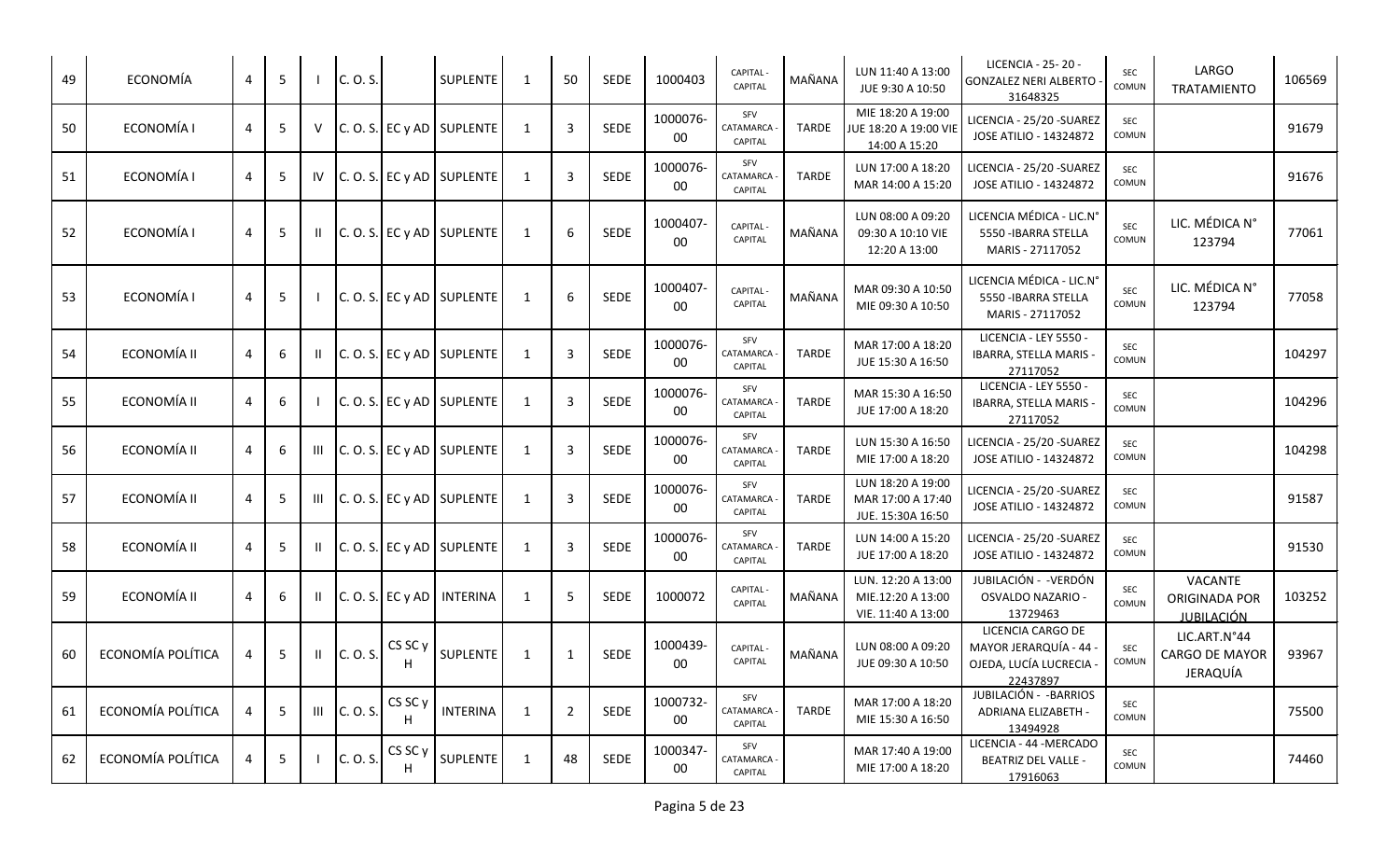| 63 | ECONOMÍA POLÍTICA                                     | 4              | -5             | H.           | C. O. S. | ??     | <b>SUPLENTE</b> | 1              | 50             | <b>SEDE</b>  | 1000403            | CAPITAL -<br><b>CAPITAL</b>                              | <b>TARDE</b> | JUE 14:00 A 15:20 VIE<br>17:00 A 18:20    | LICENCIA - LEY 5550<br><b>DISCAPACIDAD-CG-</b><br><b>IBARRA STELLA MARIS -</b><br>27117052 | SEC<br><b>COMUN</b> | DISCAPACIDAD                                                                                               | 94222  |
|----|-------------------------------------------------------|----------------|----------------|--------------|----------|--------|-----------------|----------------|----------------|--------------|--------------------|----------------------------------------------------------|--------------|-------------------------------------------|--------------------------------------------------------------------------------------------|---------------------|------------------------------------------------------------------------------------------------------------|--------|
| 64 | <b>ECOTURISMO</b><br>(DEPORTES APLICADOS<br>AL MEDIO) | 3              | 6              |              | C. O. S. | ED FIS | <b>SUPLENTE</b> | $\overline{1}$ | 49             | <b>SEDE</b>  | 1000631            | CAPITAL -<br><b>CAPITAL</b>                              | <b>TARDE</b> | LUN. 18:20 A 19:00<br>VIER. 14:00 A 15:20 | LICENCIA - 56 - ROJAS<br><b>HUGO ORLANDO -</b><br>26433719                                 | <b>SEC</b><br>COMUN | COMSISIÓN DE<br><b>SERVICIO</b>                                                                            | 865956 |
| 65 | EDUCACIÓN ARTÍSTICA<br><b>DANZA</b>                   | $\overline{2}$ | $\overline{3}$ |              | C.B.S.   |        | <b>INTERINA</b> | 1              | $\mathbf{3}$   | SEDE         | 1000076-<br>00     | SFV<br>CATAMARCA<br>CAPITAL                              | MAÑANA       | VIE 9:30 A 10:50                          | RENUNCIA - - ALLENDES<br><b>VALERIA ESTHER -</b><br>33049983                               | <b>SEC</b><br>COMUN |                                                                                                            | 73747  |
| 66 | EDUCACIÓN ARTÍSTICA<br><b>DANZA</b>                   | $\overline{2}$ | $\overline{3}$ | Ш            | C.B.S.   |        | <b>INTERINA</b> | 1              | 8              | 1            | 1000734/0<br>1     | <b>SAN ISIDRO</b><br><b>VALLE VIEJO</b>                  | MAÑANA       | MIE 11:45 A 13:10                         | RENUNCIA - - AYENDES<br><b>VALERIA ESTHER -</b><br>33049983                                | SEC<br>COMUN        | <b>RENUNCIA</b>                                                                                            | 92721  |
| 67 | EDUCACIÓN ARTÍSTICA<br><b>DANZA</b>                   | $\overline{2}$ | $\overline{3}$ | $\mathbf{H}$ | C.B.S.   |        | <b>INTERINA</b> | 1              | 77             | <b>SEDE</b>  | 1000843-<br>00     | SFV<br>CATAMARCA<br>CAPITAL                              | <b>TARDE</b> | MIE 10:10 A 10:50 VIE <br>12:20 A 13:00   | RENUNCIA - - ALLENDES<br>VALERIA - 33049983                                                | <b>SEC</b><br>COMUN | TITULAR SOSA LELIA<br><b>LIC. ART. 44</b>                                                                  | 92033  |
| 68 | EDUCACIÓN ARTÍSTICA<br><b>DANZA</b>                   | $\overline{2}$ | $3^{\circ}$    |              | C.B.S.   |        | <b>SUPLENTE</b> | 1              | 54             | $\mathbf{1}$ | 1000320/0<br>1     | LA CARRERA<br>FRAY<br><b>MAMERTO</b><br>ESQUIÚ           | MAÑANA       | LUN 11:40-13:00                           | LICENCIA - 40 - SOSA PAULA<br>ANDREA - 23864129                                            | <b>SEC</b><br>COMUN | LICENCIA GREMIAL                                                                                           | 92126  |
| 69 | EDUCACIÓN ARTÍSTICA<br><b>DANZA</b>                   | $\overline{2}$ | $3^{\circ}$    |              | C.B.S.   |        | <b>SUPLENTE</b> | 1              | 54             | <b>SEDE</b>  | 1000320            | <b>LAS PIRQUITAS</b><br>FRAY<br><b>MAMERTO</b><br>ESQUIÚ | <b>TARDE</b> | LUN 14:00-15:20                           | LICENCIA - 40 - SOSA PAULA<br>ANDREA - 23864129                                            | <b>SEC</b><br>COMUN | LICENCIA GREMIAL                                                                                           | 78716  |
| 70 | EDUCACIÓN ARTÍSTICA<br><b>DANZA</b>                   | $\overline{2}$ | $\overline{3}$ |              | C.B.S.   |        | <b>SUPLENTE</b> | $\overline{1}$ | 70             | <b>SEDE</b>  | 1000652            | <b>SAN ISIDRO</b><br><b>VALLE VIEJO</b>                  | <b>TARDE</b> | LU. 17:40 A 19:00                         | LICENCIA - 40 - SOSA PAULA<br>ANDREA - 23864129                                            | <b>SEC</b><br>COMUN | LIC. 40 RESOL. E. N°<br>025/2021 SOSA<br>PAULA ANDREA                                                      | 78382  |
| 71 | EDUCACIÓN ARTÍSTICA<br><b>DANZA</b>                   | $\overline{2}$ | $\overline{3}$ | H.           | C.B.S.   |        | <b>SUPLENTE</b> | 1              | 70             | <b>SEDE</b>  | 1000652            | SAN ISIDRO<br><b>VALLE VIEJO</b>                         | <b>TARDE</b> | VIE. 14:00 A 15:20                        | LICENCIA - 40 -SOSA PAULA<br>ANDREA - 23864129                                             | <b>SEC</b><br>COMUN | LIC. 40 RESOL. E. N°<br>025/2021 SOSA<br>PAULA ANDREA                                                      | 78383  |
| 72 | EDUCACIÓN ARTÍSTICA<br>MÚSICA                         | 3              | 1              |              | C.B.S.   |        | <b>SUPLENTE</b> | 1              | 84             | <b>SEDE</b>  | 1000906            | SFV<br>CATAMARCA<br>CAPITAL                              | MAÑANA       | MIER. 8:00 A 8:40 VIE<br>9:30 A 10:50     | LICENCIA - 40 - PARODI<br>VERÓNICA CECILIA -<br>22219167                                   | SEC<br>COMUN        | <b>TITULAR NORIEGA</b><br>LILIANA ELISA<br>25.928.279 ART.25                                               | 860319 |
| 73 | EDUCACIÓN ARTÍSTICA<br>MÚSICA                         | 3              | $\mathbf{1}$   | IV           | C.B.S.   |        | SUPLENTE        | 1              | $\overline{2}$ | <b>SEDE</b>  | 1000732-<br>$00\,$ | SFV<br>CATAMARCA<br>CAPITAL                              | <b>TARDE</b> | JUE 15:30 A 16:50 JUE<br>18:30 A 19:10    | JUBILACIÓN - - NIEVA<br><b>GRACIELA ELIZABETH</b><br>14625400                              | SEC.<br>COMÚN       | TITULAR: DÍAZ<br><b>MARIO CÉSAR-</b><br>14.601.851-<br><b>LICENCIA</b><br>N°1348/06<br><b>BELIBICACIÓN</b> | 74898  |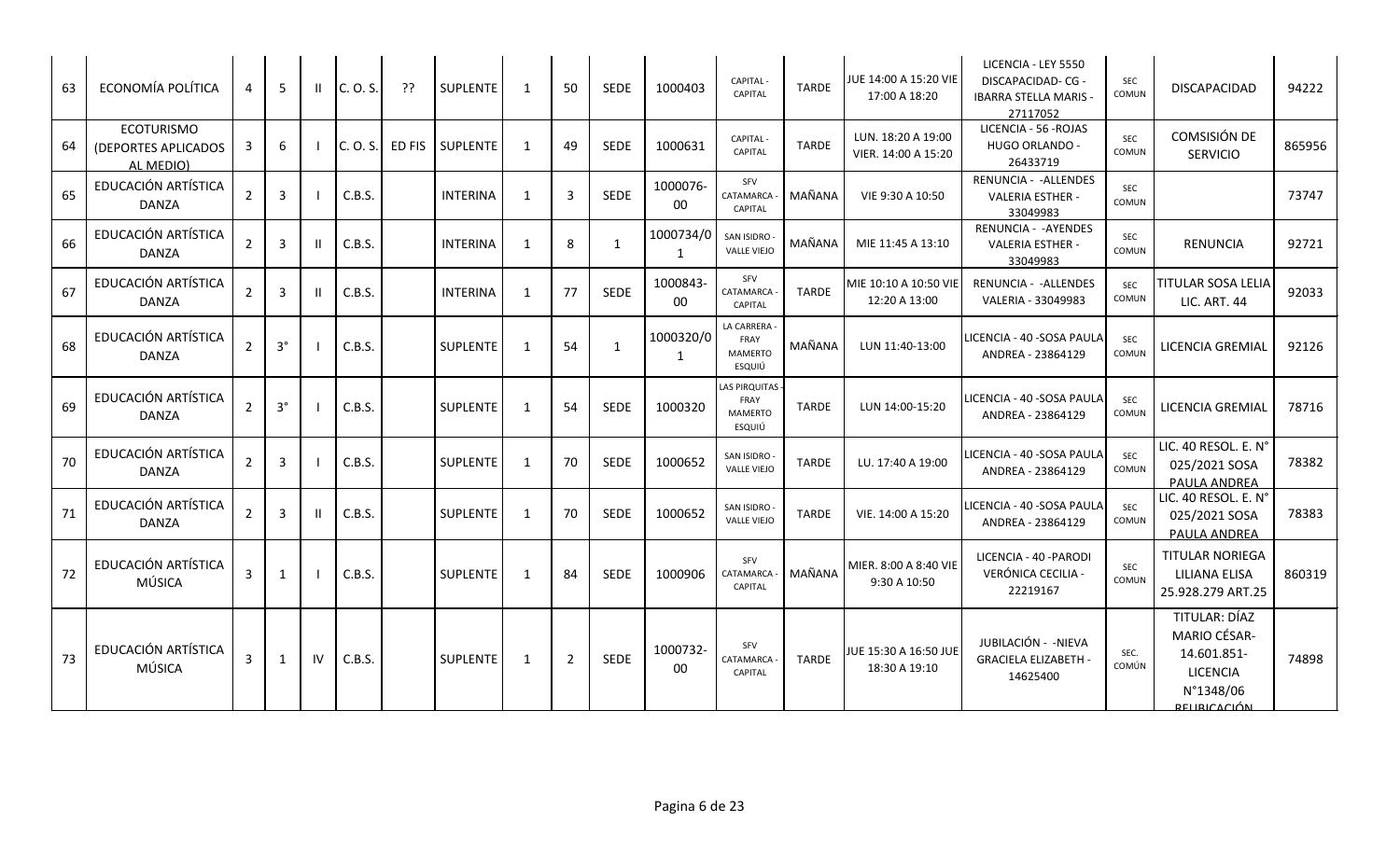| 74 | EDUCACIÓN ARTÍSTICA<br>MÚSICA        | 3              | $\mathbf{1}$   | -II | C.B.S. | <b>SUPLENTE</b> | 1            | 2              | SEDE        | 1000732-<br>$00\,$ | SFV<br>CATAMARCA<br>CAPITAL        | <b>TARDE</b> | LUN 18:30 A 19:10<br>JUE 14:00 A15:20      | JUBILACIÓN - -NIEVA<br><b>GRACIELA ELIZABETH -</b><br>14625400                 | SEC.<br>COMÚN       | TITULAR: DÍAZ<br>MARIO CÉSAR-<br>14.601.851-<br><b>LICENCIA</b><br>N°1348/06<br><b>DELIBICACIÓN</b> | 75819  |
|----|--------------------------------------|----------------|----------------|-----|--------|-----------------|--------------|----------------|-------------|--------------------|------------------------------------|--------------|--------------------------------------------|--------------------------------------------------------------------------------|---------------------|-----------------------------------------------------------------------------------------------------|--------|
| 75 | EDUCACIÓN ARTÍSTICA<br>MÚSICA        | 3              | $\mathbf{1}$   |     | C.B.S. | <b>SUPLENTE</b> | 1            | 84             | <b>SEDE</b> | 1000906            | SFV<br>CATAMARCA<br>CAPITAL        | MAÑANA       | LUN 8:00 A 9:20 MIE<br>8:40 A 9:20         | LICENCIA - 40 - PARODI<br>VERÓNICA CECILIA -<br>22219167                       | <b>SEC</b><br>COMUN | <b>TITULAR NORIEGA</b><br><b>LILIANA ELISA</b><br>25.928.279 ART.25                                 | 860331 |
| 76 | EDUCACIÓN ARTÍSTICA<br>MÚSICA        | 3              | $1^{\circ}$    | Ш   | C.B.S. | <b>INTERINA</b> | 1            | 70             | <b>SEDE</b> | 1000652            | SAN ISIDRO<br><b>VALLE VIEJO</b>   | <b>TARDE</b> | VIE. 16:10 A 18:20                         | RENUNCIA - - VARELA<br>VICTOR - 36504003                                       | SEC<br>COMUN        | RENUNCIA- VARELA<br>VICTOR - 36504003                                                               | 77961  |
| 77 | EDUCACIÓN ARTÍSTICA<br>PLÁSTICA      | 3              | 2              | Ш   | C.B.S. | <b>INTERINA</b> | $\mathbf{1}$ | 10             | ANEXO       | 1000412/0<br>1     | SAN JOSÉ - F.<br>M. ESQUIÚ         | MAÑANA       | MIE 11:00 A 13:00                          | JUBILACIÓN - -JALILE ROSA<br>DEL VALLE - 14765924                              | <b>SEC</b><br>COMUN | <b>VACANTE</b><br><b>GENERADA POR</b><br>JUBILACIÓN DE LA<br><b>AGENTE</b>                          | 97518  |
| 78 | EDUCACIÓN ARTÍSTICA<br><b>TEATRO</b> | $\overline{2}$ | $\overline{3}$ |     | C.B.S. | <b>SUPLENTE</b> | 1            | $\overline{7}$ | <b>SEDE</b> | 1000346            | CAPITAL -<br><b>CAPITAL</b>        | <b>TARDE</b> | VIER 14:00 A 15:20                         | LICENCIA - 20 - TORANZOS<br><b>BARROS CRISTIAN ARTURO</b><br>$-27351747$       | <b>SEC</b><br>COMUN | LIC. ART 20 DESDE<br>01/03/2021                                                                     | 71346  |
| 79 | EDUCACIÓN ARTÍSTICA<br><b>TEATRO</b> | $\overline{2}$ | 3              |     | C.B.S. | <b>SUPLENTE</b> | 1            | $\overline{7}$ | <b>SEDE</b> | 1000346            | CAPITAL -<br><b>CAPITAL</b>        | <b>TARDE</b> | MAR 15:30 A 16:50                          | LICENCIA - 20 - TORANZOS<br><b>BARROS CRISTIAN ARTURO</b><br>$-27351747$       | SEC<br>COMUN        | LIC. ART 20 DESDE<br>01/03/2021                                                                     | 71345  |
| 80 | EDUCACIÓN ARTÍSTICA<br><b>TEATRO</b> | $\overline{2}$ | $\overline{3}$ |     | C.B.S. | <b>SUPLENTE</b> | $\mathbf{1}$ | $\overline{3}$ | <b>SEDE</b> | 1000076-<br>$00\,$ | SFV<br>CATAMARCA<br>CAPITAL        | MAÑANA       | VIE 11:40 A 13:00                          | LICENCIA - 34/27 -<br>SOTOMAYOR, CAMILA<br>DESIRE - 35501436                   | SEC<br>COMUN        |                                                                                                     | 73752  |
| 81 | EDUCACIÓN ARTÍSTICA<br><b>TEATRO</b> | $\overline{2}$ | $\overline{3}$ | Ш   | C.B.S. | SUPLENTE        | 1            | 89             | <b>SEDE</b> | 1000911-<br>00     | CAPITAL-<br><b>CAPITAL</b>         | <b>TARDE</b> | VIE 17:40 A 19:00                          | LICENCIA - 20 - TORANZOS<br><b>BARROS CRISTIAN ARTURO</b><br>$-27351747$       | SEC<br>COMUN        | LARGO<br><b>TRATAMIENTO</b>                                                                         | 861145 |
| 82 | EDUCACIÓN ARTÍSTICA<br><b>TEATRO</b> | $\overline{2}$ | $\overline{3}$ | H   | C.B.S. | <b>SUPLENTE</b> | 1            | 49             | <b>SEDE</b> | 1000631            | CAPITAL -<br>CAPITAL               | <b>TARDE</b> | MIER. 17:00 A 17:40<br>JUEV. 18:20 A 19:00 | LICENCIA - 44 - SILVA<br>RAMÓN VÍCTOR -<br>33550054                            | <b>SEC</b><br>COMUN | <b>CARGO DE MAYOR</b><br>JERARQUÍA                                                                  | 70748  |
| 83 | EDUCACIÓN ARTÍSTICA<br><b>TEATRO</b> | $\overline{2}$ | $\overline{3}$ |     | C.B.S. | SUPLENTE        | 1            | 49             | <b>SEDE</b> | 1000631            | CAPITAL -<br>CAPITAL               | <b>TARDE</b> | MIER. 18:20 A 19:00<br>VIE. 18:20 A 19:00  | LICENCIA - 44 - SILVA<br>RAMÓN VÍCTOR -<br>33550054                            | <b>SEC</b><br>COMUN | CARGO DE MAYOR<br>JERARQUÍA                                                                         | 70747  |
| 84 | EDUCACIÓN ARTÍSTICA<br><b>TEATRO</b> | $\overline{2}$ | $\overline{3}$ | Ш   | C.B.S. | SUPLENTE        | 1            | 52             | ANEXO 1     | 1000430-<br>01     | SFV<br>CATAMARCA<br><b>CAPITAL</b> | MAÑANA       | VIE 11:00 A 12:20                          | <b>RETIRO TRANSITORIO POR</b><br>INVALIDEZ - - VARELA<br>ANGEL OMAR - 11982420 | <b>SEC</b><br>COMUN | <b>VARELA APARECE</b><br>COMO SUPLENTE<br>EN EL FUA                                                 | 100567 |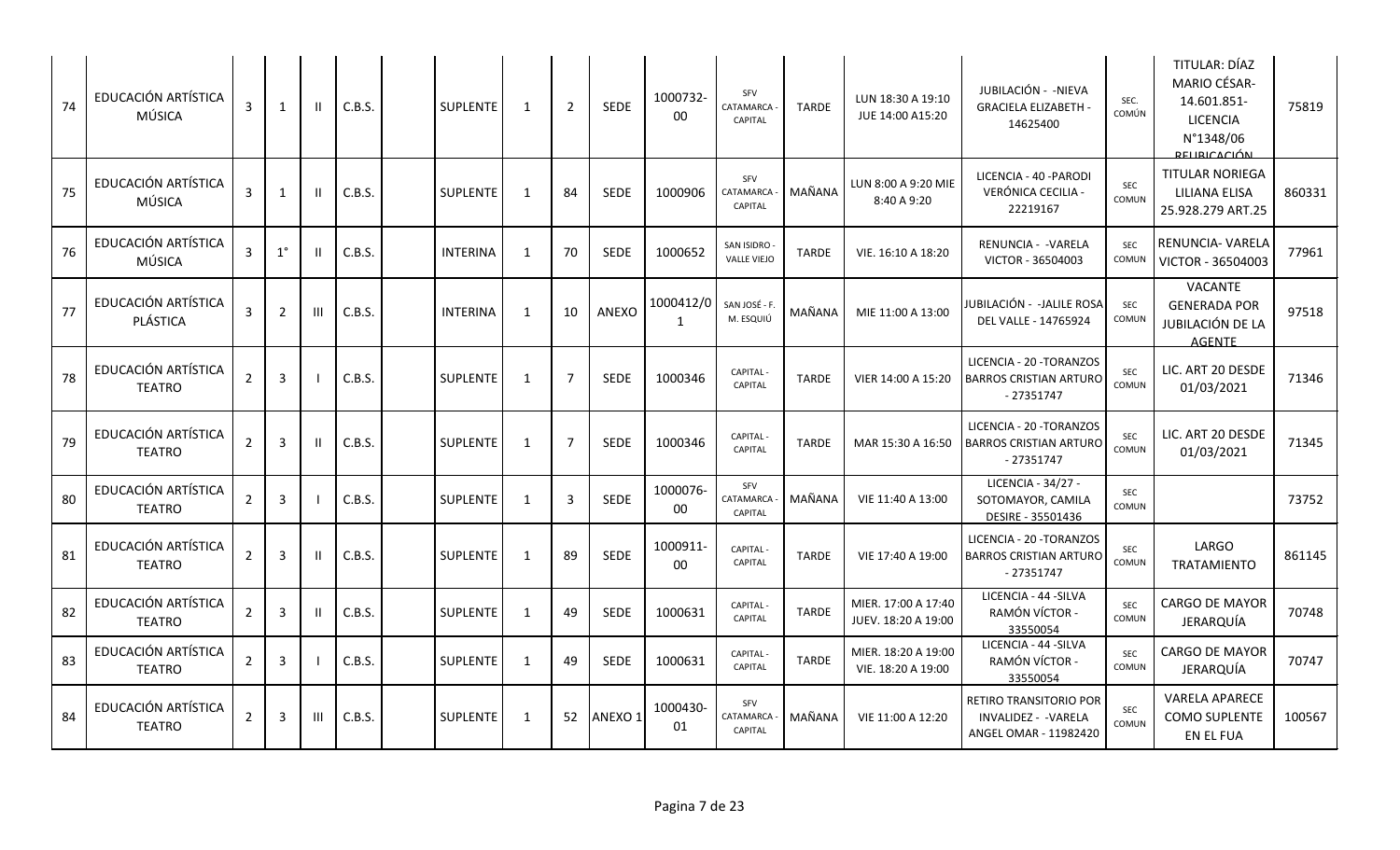| 85 | EDUCACIÓN ARTÍSTICA<br><b>TEATRO</b> | $\overline{2}$ | $3^{\circ}$    |              | C.B.S.   |                         | <b>INTERINA</b>               | 1            | 55                    | <b>SEDE</b> | 1000743        | SAN ANTONIO -<br>FRAY<br><b>MAMERTO</b><br>ESQUIÚ    |              | MAÑANA   VIE, 09,30 A 10,50 HS         | JUBILACIÓN - - VARELA<br>ANGEL OMAR - 11982420                            | SEC<br>COMUN        |                                                            | 79534  |
|----|--------------------------------------|----------------|----------------|--------------|----------|-------------------------|-------------------------------|--------------|-----------------------|-------------|----------------|------------------------------------------------------|--------------|----------------------------------------|---------------------------------------------------------------------------|---------------------|------------------------------------------------------------|--------|
| 86 | EDUCACIÓN ARTÍSTICA<br><b>TEATRO</b> | $\overline{2}$ | $3^{\circ}$    | Ш            | C.B.S.   |                         | <b>INTERINA</b>               | 1            | 55                    | <b>SEDE</b> | 1000743        | SAN ANTONIO<br>FRAY<br><b>MAMERTO</b><br>ESQUIÚ      | MAÑANA       | MIE 09:30-10:50                        | JUBILACIÓN - - VARELA<br>ANGEL OMAR - 11982420                            | SEC<br>COMUN        |                                                            | 79535  |
| 87 | EDUCACIÓN FÍSICA                     | $\mathbf{3}$   | $\overline{4}$ | $\mathbf{1}$ | C. O. S. | CS SC <sub>y</sub><br>H | <b>INTERINA</b>               | 1            | U.I.N<br>$\mathbf{1}$ | <b>SEDE</b> | 1000916        | CAPITAL -<br>CAPITAL                                 | <b>TARDE</b> | MIE 17:00 A 19:00                      | CREACIÓN - --                                                             | SEC<br>COMUN        | POR CREACIÓN                                               |        |
| 88 | EDUCACIÓN FÍSICA -<br><b>MUJERES</b> | 3              | -4             |              | C. O. S. | CS SC y<br>H            | <b>INTERINA</b>               | 1            | 48                    | <b>SEDE</b> | 1000347-<br>00 | SFV<br>CATAMARCA<br><b>CAPITAL</b>                   | <b>TARDE</b> | LUN 8:00 A 10:00                       | JUBILACIÓN - - FILIPPÍN,<br>ADRIANA INÉS - 13494458                       | SEC<br>COMUN        |                                                            | 79393  |
| 89 | EDUCACIÓN FÍSICA -<br><b>MUJERES</b> | $\mathbf{3}$   | $1^{\circ}$    |              | C.B.S.   |                         | <b>INTERINA</b>               | 1            | 50                    | <b>SEDE</b> | 1000403        | CAPITAL -<br><b>CAPITAL</b>                          | <b>TARDE</b> | LUN 14:00 A 15:00<br>MIE 14:00 A 15:00 | JUBILACIÓN - - PONCE<br>LUCÍA CRISTINA -<br>16283403                      | SEC<br>COMUN        | VACANTE<br><b>GENERADA POR</b><br><u>JUBILACIÓN</u>        | 84113  |
| 90 | EDUCACIÓN FÍSICA -<br><b>MUJERES</b> | 3              | $1^{\circ}$    | Ш            | C.B.S.   |                         | <b>INTERINA</b>               | 1            | 50                    | <b>SEDE</b> | 1000403        | CAPITAL -<br>CAPITAL                                 | <b>TARDE</b> | LUN 15:00 A 16:00<br>MIE 15:00 A 16:00 | JUBILACIÓN - - PONCE<br>LUCÍA CRISTINA -<br>16283403                      | SEC<br>COMUN        | <b>VACANTE</b><br><b>GENERADA POR</b><br>JUBILACIÓN        | 84114  |
| 91 | EDUCACIÓN FÍSICA -<br><b>MUJERES</b> | 3              | $\overline{2}$ |              | C.B.S.   |                         | <b>INTERINA</b>               | 1            | 50                    | <b>SEDE</b> | 1000403        | CAPITAL -<br>CAPITAL                                 | <b>TARDE</b> | MAR 14:00 A 15:00<br>JUE 14:00 A 15:00 | JUBILACIÓN - - PONCE<br>LUCÍA CRISTINA -<br>16283403                      | <b>SEC</b><br>COMUN | VACANTE<br><b>GENERADA POR</b><br><u>JUBILACIÓN</u>        | 84174  |
| 92 | EDUCACIÓN FÍSICA -<br><b>MUJERES</b> | $\mathbf{3}$   | 3              |              | C.B.S.   |                         | <b>INTERINA</b>               | $\mathbf{1}$ | 50                    | <b>SEDE</b> | 1000403        | CAPITAL -<br><b>CAPITAL</b>                          | <b>TARDE</b> | MAR 15:00 A 16:00<br>JUE 15:00 A 16:00 | JUBILACIÓN - - PONCE<br>LUCÍA CRISTINA -<br>16283403                      | SEC<br>COMUN        | VACANTE<br><b>GENERADA POR</b><br>JUBILACIÓN               | 84223  |
| 93 | EDUCACIÓN FÍSICA -<br><b>MUJERES</b> | 3              | 3              |              | C.B.S.   |                         | <b>INTERINA</b>               | 1            | 50                    | <b>SEDE</b> | 1000403        | <b>CAPITAL</b><br>CAPITAL                            | <b>TARDE</b> | MAR 16:00 A 17:00<br>JUE 16:00 A 17:00 | JUBILACIÓN - - PONCE<br>LUCÍA CRISTINA -<br>16283403                      | SEC<br>COMUN        | <b>VACANTE</b><br><b>GENERADA POR</b><br><u>JUBILACIÓN</u> | 84224  |
| 94 | EDUCACIÓN FÍSICA -<br><b>MUJERES</b> | $\overline{3}$ | $\overline{4}$ |              | C. O. S. | ED FIS                  | <b>INTERINA</b>               | 1            | 92                    | <b>SEDE</b> | 1000914        | <b>SAN FERNANDC</b><br>DEL VALLE -<br><b>CAPITAL</b> | <b>TARDE</b> | LUN 14:00 A 15:00<br>MIE 14:00 A 15:00 | POR CREACIÓN - --                                                         | SEC<br>COMUN        | POR Creación                                               |        |
| 95 | EDUCACIÓN FÍSICA<br><b>MUJERES</b>   | 3              | 6              |              | C. O. S. | CS SC <sub>y</sub>      | <b>SUPLENTE</b>               | $\mathbf{1}$ | 69                    | <b>SEDE</b> | 1000649        | SANTA ROSA<br><b>VALLE VIEJO</b>                     | MAÑANA       | LUN 10:00 A 11:00<br>MIE 10:00 A 11:00 | LICENCIA - 56 -DORIGATTI<br><b>MARIA PATRICIA DEL</b><br>VALLE - 22290839 | SEC<br>COMUN        | COMISIÓN DE<br><b>SERVICIOS</b>                            | 102734 |
| 96 | EDUCACIÓN FÍSICA<br>VARONES          | 3              | 1              |              | C.B.S.   |                         | SUPLENTE                      | 1            | $\overline{3}$        | SEDE        | 1000076-<br>00 | SFV<br>CATAMARCA<br><b>CAPITAL</b>                   | MAÑANA       | MAR 14:00 A 15:00<br>JUE 14:00 A 15:00 | LICENCIA - 56 - ROJAS,<br>HUGO ORLANDO -<br>26433719                      | SEC<br>COMUN        | COMISIÓN DE<br><b>SERVICIOS</b>                            | 73617  |
| 97 | EDUCACIÓN FÍSICA<br>VARONES          | 3              | $\overline{4}$ | Ш            |          |                         | $ C. O. S. $ EC y AD SUPLENTE | 1            | $\overline{3}$        | SEDE        | 1000076-<br>00 | SFV<br>CATAMARCA<br>CAPITAL                          | <b>TARDE</b> | LUN 08:00 A 09:00<br>MIE 08:00 A 09:00 | LICENCIA - 56 - AREVALO<br>JORGE MARCELO -<br>26685322                    | <b>SEC</b><br>COMUN | <b>SUPLENTE DE TAPIA</b><br>LOPEZ EDUARDO                  | 84282  |
| 98 | EDUCACIÓN FÍSICA<br><b>VARONES</b>   | 3              | $\mathbf{1}$   | Ш            | C.B.S.   |                         | SUPLENTE                      | $\mathbf{1}$ | $\overline{3}$        | <b>SEDE</b> | 1000076-<br>00 | SFV<br>CATAMARCA<br><b>CAPITAL</b>                   | MAÑANA       | MAR 15:00 A 16:00<br>JUE 15:00 A 16:00 | LICENCIA - 56 - ROJAS,<br>HUGO ORLANDO -<br>26433719                      | SEC<br>COMUN        | COMISIÓN DE<br><b>SERVICIOS</b>                            | 73618  |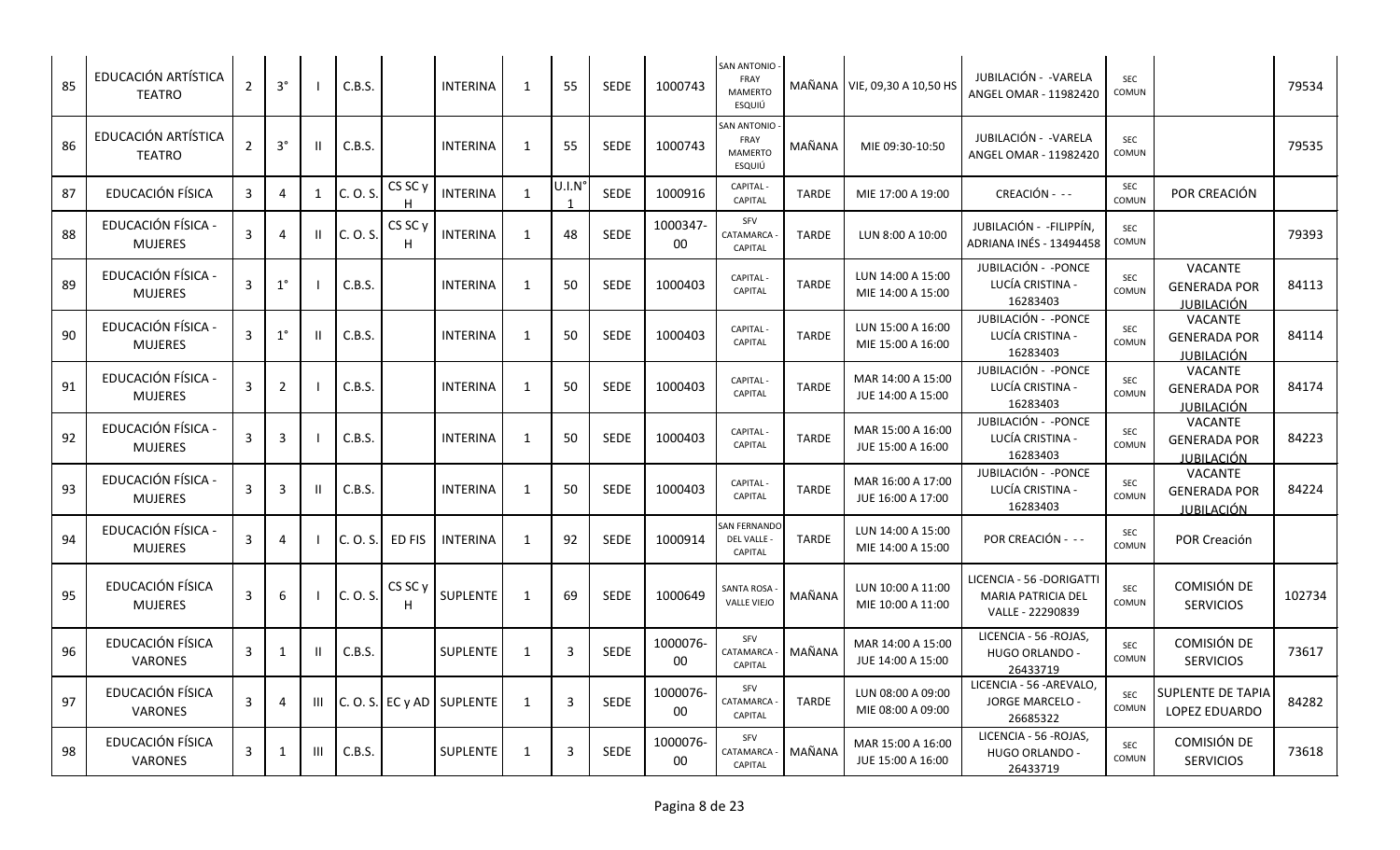| 99  | EDUCACIÓN FÍSICA<br><b>VARONES</b> | 3 | 2           |    | C.B.S.     |                       | <b>INTERINA</b>          | 1            | 8              | $\mathbf{1}$ | 1000734/0      | SAN ISIDRO -<br><b>VALLE VIEJO</b>               | <b>TARDE</b> | JUE 17:00 A 19:00                                            | CESE - - SEGURA OMAR<br>ROQUE - 14058345                          | SEC<br>COMUN        | POR JUBILACIÓN                                                                  | 92834  |
|-----|------------------------------------|---|-------------|----|------------|-----------------------|--------------------------|--------------|----------------|--------------|----------------|--------------------------------------------------|--------------|--------------------------------------------------------------|-------------------------------------------------------------------|---------------------|---------------------------------------------------------------------------------|--------|
| 100 | EDUCACIÓN FÍSICA<br>VARONES        | 3 | -1          |    | C.B.S.     |                       | <b>INTERINA</b>          | 1            | 8              | <b>SEDE</b>  | 1000734        | <b>SAN ISIDRO</b><br><b>VALLE VIEJO</b>          | <b>TARDE</b> | LUN 17:00 A 19:00                                            | CESE - - SEGURA OMAR<br>ROQUE - 14058345                          | SEC<br>COMUN        | POR JUBILACIÓN                                                                  | 92833  |
| 101 | EDUCACIÓN FÍSICA<br><b>VARONES</b> | 3 | 5           |    | C. O. S.   | ED FIS                | <b>SUPLENTE</b>          | 1            | 49             | <b>SEDE</b>  | 1000631        | CAPITAL -<br>CAPITAL                             | MAÑANA       | MIER.8:00 A 10:00                                            | LICENCIA - 56 - VELEZ<br><b>CHRISTIAN DANIEL -</b><br>25617992    | <b>SEC</b><br>COMUN | COMISIÓN DE<br><b>SERVICIO</b>                                                  | 851624 |
| 102 | EDUCACIÓN FÍSICA<br><b>VARONES</b> | 3 | 2           |    | C.B.S.     |                       | SUPLENTE                 | 1            | 49             | <b>SEDE</b>  | 1000631        | CAPITAL -<br><b>CAPITAL</b>                      | <b>TARDE</b> | MAR. 13:15 A 14:15<br>MIER. 13:15 A 14:15                    | LICENCIA - 28-19 -<br><b>BARRIONUEVO JORGE LUIS</b><br>- 17890304 | SEC<br>COMUN        | <b>ACCIDENTE DE</b><br>TRABAJO O<br><b>ENFERMEDADES</b><br><b>PROFFSIONALES</b> | 91434  |
| 103 | EDUCACIÓN FÍSICA<br><b>VARONES</b> | 3 | 4           |    |            |                       | C. O. S. CS NAT SUPLENTE | 1            | 77             | Sede         | 1000843-<br>00 | SFV<br>CATAMARCA<br><b>CAPITAL</b>               | <b>TARDE</b> | MAR 16:00 A 17-00<br>VIE 16:00 A 17-00                       | LICENCIA - 56 - MORENO<br>FIDEL - 24065219                        | SEC<br>COMUN        |                                                                                 | 78780  |
| 104 | EDUCACIÓN FÍSICA<br><b>VARONES</b> | 3 | 5           |    | C. O. S.   | <b>CS NAT</b>         | SUPLENTE                 | 1            | 77             | Sede         | 1000843-<br>00 | SFV<br>CATAMARCA<br><b>CAPITAL</b>               | <b>TARDE</b> | MAR 17:00 A 18-00<br>VIE 17:00 A 18-00                       | LICENCIA - 56 -MORENO<br>FIDEL - 24065219                         | <b>SEC</b><br>COMUN |                                                                                 | 92298  |
| 105 | EDUCACIÓN FÍSICA<br><b>VARONES</b> | 3 |             |    | C.B.S.     |                       | SUPLENTE                 | $\mathbf{1}$ | 77             | Sede         | 1000843-<br>00 | SFV<br>CATAMARCA<br>CAPITAL                      | <b>TARDE</b> | MAR 15:00 A 16:00<br>VIE 15.00 A 16:00                       | LICENCIA - 56 -MORENO<br>FIDEL - 24065219                         | SEC<br>COMUN        |                                                                                 | 66909  |
| 106 | EDUCACIÓN FÍSICA<br><b>VARONES</b> | 3 | 5           |    | C. O. S.   | ART -<br><b>DANZA</b> | <b>SUPLENTE</b>          | 1            | 83             | <b>SEDE</b>  | 1000901        | POZO EL<br><b>MISTOL - VALLI</b><br><b>VIEJO</b> | Tarde        | Martes y Jueves 18:00<br>a 19:00                             | LICENCIA - 56 - VELEZ<br><b>CHRISTIAN DANIEL -</b><br>25617992    | SEC<br>COMUN        |                                                                                 | 851730 |
| 107 | EDUCACIÓN FÍSICA<br><b>VARONES</b> | 3 | 6           |    | C. O. S.   | ART-<br><b>DANZA</b>  | SUPLENTE                 | 1            | 83             | <b>SEDE</b>  | 1000901        | POZO EL<br>MISTOL - VALLE<br>VIEJO               | Tarde        | Martes y Jueves 17:00<br>a 18:00                             | LICENCIA - 56 - VELEZ<br><b>CHRISTIAN DANIEL -</b><br>25617992    | SEC<br>COMUN        |                                                                                 | 834467 |
| 108 | EDUCACIÓN FÍSICA<br><b>VARONES</b> | 3 | $\Delta$    |    | <b>COS</b> | ED FIS                | <b>INTERINA</b>          | 1            | 92             | <b>SEDE</b>  | 1000914        | <b>SAN FERNANDO</b><br>DEL VALLE -<br>CAPITAL    | <b>TARDE</b> | LUN 14:00 A 15:00<br>MIE 14:00 A 15:00                       | POR CREACIÓN - --                                                 | SEC<br>COMÚN        | POR Creación                                                                    |        |
| 109 | <b>FILOSOFÍA</b>                   | 4 | 5           | IV | C. O. S.   | CS SC y<br>H          | <b>INTERINA</b>          | 1            | $\mathbf{1}$   | <b>SEDE</b>  | 1000439-<br>00 | CAPITAL -<br><b>CAPITAL</b>                      | <b>TARDE</b> | MAR 18:20 A 19:00<br>JUE. 17:40 A 19:00<br>VIE 18:20 A 19:00 | NOTA DE RENUNCIA - -<br>CARRIZO VANESA DEL<br>VALLE - 34118426    | SEC<br>COMUN        | <b>NOTA DE RENUNCIA</b><br>FOLIO N° 03 -04<br>FECHA 01/03/2021                  | 846259 |
| 110 | <b>FILOSOFÍA</b>                   | 4 | -5          | Ш  | C. O. S.   | CS SC y<br>H          | SUPLENTE                 | 1            | $\overline{7}$ | <b>SEDE</b>  | 1000346        | <b>CAPITAL-</b><br><b>CAPITAL</b>                | <b>TARDE</b> | JUE 17:40 A 19:00 VIE<br>17:00 A 18:20                       | LICENCIA - 44 - QUIROGA<br>MÓNICA BEATRIZ -<br>17428330           | SEC<br>COMUN        | <b>CARGO DE MAYOR</b><br>JERARQUÍA                                              | 83688  |
| 111 | <b>FILOSOFÍA</b>                   | 4 | 5           | 1  | C. O. S.   | CS SC y               | <b>INTERINA</b>          | 1            | U.I.N°         | SEDE         | 1000916        | CAPITAL-<br>CAPITAL                              | <b>TARDE</b> | MIE 16:10 A 17:40 VIE<br>16:10 A 17:40                       | CREACIÓN - --                                                     | SEC<br>COMUN        | POR CREACIÓN                                                                    |        |
| 112 | FÍSICA<br>CONTEMPORÁNEA            | 4 | $5^{\circ}$ |    |            |                       | C.O.S. CS NAT SUPLENTE   | 1            | 76             | SEDE         | 1000836        | SAN FERNANDO<br>DEL VALLE -<br>CAPITAL           | MAÑANA       | LUN 09:30 A 10:50<br>JUE 11:00 A 12:20                       | LICENCIA - 19 - SORIA<br>PATRICIA MARCELA -<br>27351644           | SEC<br>COMUN        | LIC. ART. 19.- SORIA<br>PATRICIA MARCELA                                        | 94291  |
| 113 | FÍSICA QUÍMICA                     | 3 | -1          | Ш  | C.B.S.     |                       | SUPLENTE                 | $\mathbf{1}$ | $\overline{2}$ | SEDE         | 1000732-<br>00 | SFV<br>CATAMARCA<br>CAPITAL                      | <b>TARDE</b> | MIE 17:00 A 17:40 VIE<br>14:00 A 15:20                       | LICENCIA - 20 - LÓPEZ<br>PATRICIA INÉS - 16283288                 | SEC<br>COMUN        | LARGO<br>TRATAMIENTO                                                            | 75828  |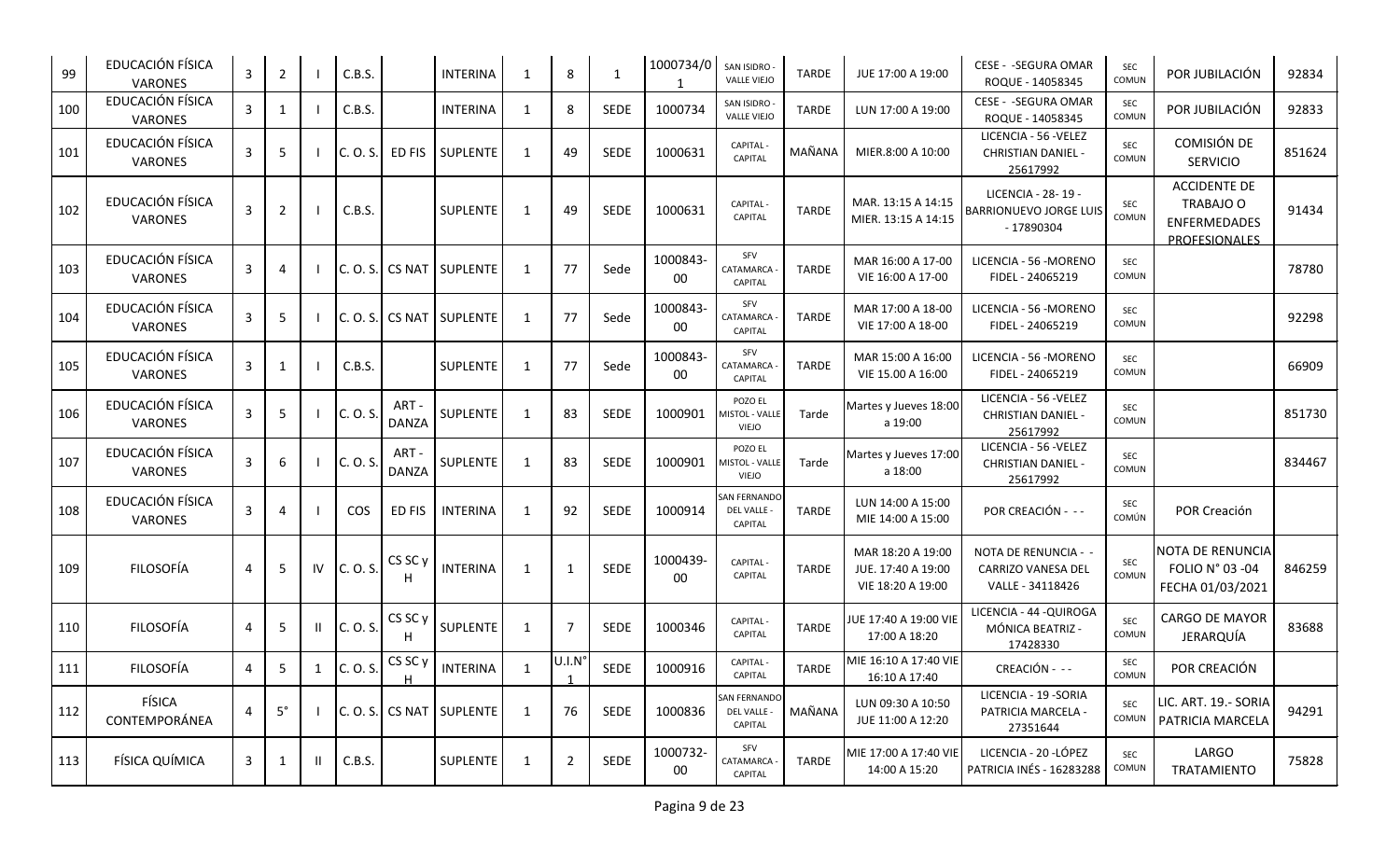| 114 | FÍSICA QUÍMICA | 3              | 2              | Ш | C.B.S.   |                         | <b>INTERINA</b>             | 1              | 48             | SEDE        | 1000347-<br>00     | SFV<br>CATAMARCA<br>CAPITAL               | <b>TARDE</b> | MAR 15:30 A 16:10<br>JUE 17:00 A 18:20                      | JUBILACIÓN - - ROSALES<br><b>TOMASINA JUANA DEL</b><br>CARMEN - 16058888 | SEC<br>COMUN        |                                                                                                                             | 78563  |
|-----|----------------|----------------|----------------|---|----------|-------------------------|-----------------------------|----------------|----------------|-------------|--------------------|-------------------------------------------|--------------|-------------------------------------------------------------|--------------------------------------------------------------------------|---------------------|-----------------------------------------------------------------------------------------------------------------------------|--------|
| 115 | FÍSICA QUÍMICA | 3              | $\overline{2}$ |   | C.B.S.   |                         | <b>INTERINA</b>             | 1              | 48             | SEDE        | 1000347-<br>00     | <b>SFV</b><br>CATAMARCA<br><b>CAPITAL</b> | <b>TARDE</b> | MAR 16:10 A 16:50<br>MAR 17:00 A 17:40<br>VIE 18:20 A 19:00 | JUBILACIÓN - - ROSALES<br>TOMASINA JUANA DEL<br>CARMEN - 16058888        | <b>SEC</b><br>COMUN |                                                                                                                             | 78561  |
| 116 | FÍSICA QUÍMICA | 4              | 4              |   | C. O. S. | CS SC y                 | <b>INTERINA</b>             | 1              | 89             | SEDE        | 1000911-<br>$00\,$ | CAPITAL<br>CAPITAL                        | <b>TARDE</b> | LUN 15:30 A 16:50<br>JUE 15:30 A 16:50                      | JUBILACIÓN - - ROSALES<br>TOMASINA JUANA DEL<br>CARMEN - 16058888        | SEC<br>COMUN        | <b>VACANTE</b><br>ORIGINADA POR<br>JUBILACIÓN                                                                               | 861173 |
| 117 | FÍSICA QUÍMICA | 4              | $\overline{4}$ |   | C. O. S. | CS SC <sub>y</sub><br>H | SUPLENTE                    | -1             | 10             |             | 1000412            | PIEDRA BLANCA<br>F. M. ESQUIÚ             | MAÑANA       | MAR 11:00 A 13:00<br>JUE 10:10 A 10:50                      | LICENCIA - 43 - SUELDO<br>LIZA ÉLIDA MERCEDES -<br>27923479              | <b>SEC</b><br>COMUN | <b>CARGO MUNICIPAL</b>                                                                                                      | 100949 |
| 118 | FÍSICA QUÍMICA | 3              | 3              |   | C.B.S.   |                         | SUPLENTE                    | $\overline{1}$ | 6              | SEDE        | 1000407<br>00      | CAPITAL<br>CAPITAL                        | <b>TARDE</b> | JUE 15:30 A 16:50<br>17:00 A 17:40                          | LICENCIA - LIC.N°44 -<br>SÁNCHEZ SILVIA LORENA<br>28338669               | <b>SEC</b><br>COMUN | LIC. N°44 CARGO DE<br>MAYOR JERARQUÍA                                                                                       | 71161  |
| 119 | FÍSICA QUÍMICA | 4              | 4              |   |          |                         | $C. O. S.$ EC y AD SUPLENTE | $\mathbf{1}$   | $\overline{7}$ | <b>SEDE</b> | 1000346            | <b>CAPITAL-</b><br>CAPITAL                | MAÑANA       | MAR 8:00 A 9:20<br>MIER 11:00 A 12:20                       | <b>RENUNCIA - - PEREZ</b><br>ELIANA ISABEL - 33758646                    | SEC<br>COMUN        | <b>RENUNCIA DE</b><br><b>SUPLENTE PEREZ</b><br>ELIANA ISABEL- LIC<br><b>44 DE TITULAR</b><br>ROMERO CESAR<br><b>ALBERTO</b> | 83248  |
| 120 | FÍSICA QUÍMICA | 3              | 3              |   | C.B.S.   |                         | SUPLENTE                    | $\mathbf{1}$   | 46             | ANEXO       | 1000079/0<br>2     | CAPITAL<br>CAPITAL                        | MAÑANA       | VIE 9:30 A 11:40                                            | LICENCIA - 25/20 -<br>MACHADO MARCELO<br>DANIEL - 14058588               | SEC<br>COMUN        | LARGO<br><b>TRATAMIENTO</b>                                                                                                 | 89865  |
| 121 | FÍSICA QUÍMICA | $\overline{a}$ | 4              |   | C. O. S. | CS SC <sub>y</sub>      | SUPLENTE                    | $\mathbf{1}$   | 46             | SEDE        | 1000079            | CAPITAL<br>CAPITAL                        | MAÑANA       | MAR 11:40 A 13:00<br>MIE 11:40 A 13:00                      | LICENCIA - 25/20 -<br>MACHADO MARCELO<br>DANIEL - 14058588               | <b>SEC</b><br>COMUN | LARGO<br>TRATAMIENTO                                                                                                        | 76500  |
| 122 | FÍSICA QUÍMICA | 4              | 4              |   | C. O. S. |                         | $EC y AD$ SUPLENTE          | 1              | 46             | SEDE        | 1000079            | <b>CAPITAL</b><br>CAPITAL                 | MAÑANA       | MAR 8:00 A 8:40 JUE<br>8:00 A 9:20 12:20 A<br>13:00         | LICENCIA - 25/20 -<br>MACHADO MARCELO<br>DANIEL - 14058588               | <b>SEC</b><br>COMUN | LARGO<br><b>TRATAMIENTO</b>                                                                                                 | 76547  |
| 123 | FÍSICA QUÍMICA | 4              | 4              |   |          |                         | $C. O. S.$ EC y AD SUPLENTE | 1              | 46             | <b>SEDE</b> | 1000079            | CAPITAL<br>CAPITAL                        | <b>TARDE</b> | LUN 17:00 A 18:20<br>MAR 17:00 A 18:20                      | LICENCIA - 25/20 -<br>MACHADO MARCELO<br>DANIEL - 14058588               | <b>SEC</b><br>COMUN | LARGO<br><b>TRATAMIENTO</b>                                                                                                 | 76548  |
| 124 | FÍSICA QUÍMICA | 4              | 4              |   | C. O. S. | CS SC <sub>y</sub>      | <b>SUPLENTE</b>             | $\mathbf{1}$   | 46             | <b>SEDE</b> | 1000079            | CAPITAL<br><b>CAPITAL</b>                 | <b>TARDE</b> | LUN 14:00 A 15:20<br>MAR 14:00 A 15:20                      | LICENCIA - 25/20 -<br>MACHADO MARCELO<br>DANIEL - 14058588               | <b>SEC</b><br>COMUN | LARGO<br>TRATAMIENTO                                                                                                        | 10839  |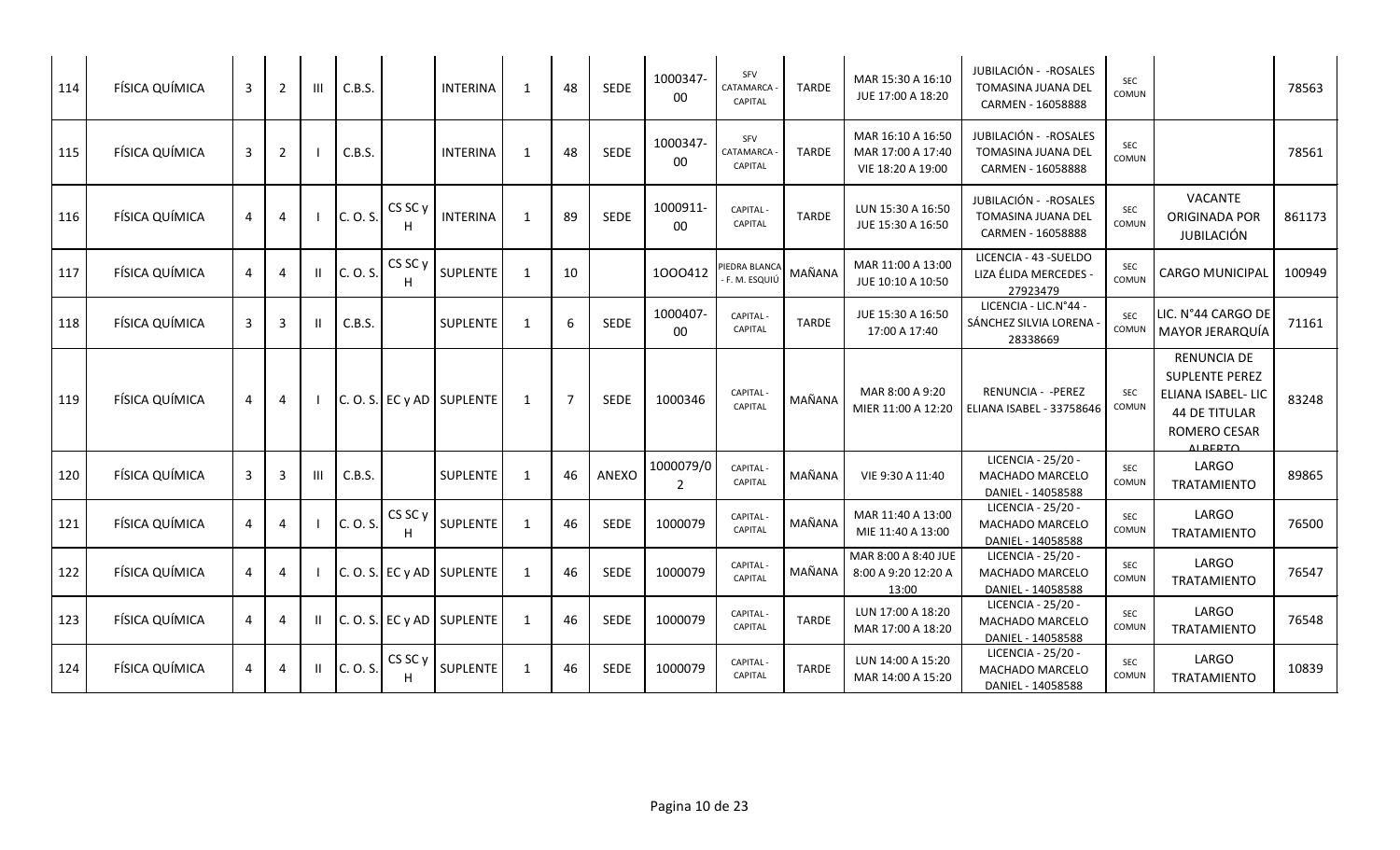| 125 | FÍSICA QUÍMICA | 3            | $\mathbf{1}$ |    | C.B.S. | <b>SUPLENTE</b>             | 1            | 46 | <b>SEDE</b> | 1000079 | CAPITAL -<br>CAPITAL                            | MAÑANA | LUN 8:00 A 9:20 VIE<br>10:10 A 10:50                        | LICENCIA - 44 - SANCHEZ<br><b>SILVIA LORENA - 28338669</b>         | SEC<br>COMUN        | CARGO DE MAYOR<br>JERARQUÍA-<br><b>SUPLENTE DE</b><br><b>GUZMAN SCOVAZZI</b><br>FERNANDA | 100380          |
|-----|----------------|--------------|--------------|----|--------|-----------------------------|--------------|----|-------------|---------|-------------------------------------------------|--------|-------------------------------------------------------------|--------------------------------------------------------------------|---------------------|------------------------------------------------------------------------------------------|-----------------|
| 126 | FÍSICA QUÍMICA | 3            | $1^{\circ}$  |    | C.B.S. | <b>INTERINA</b>             | -1           | 49 | <b>SEDE</b> | 1000631 | <b>CAPITAL</b><br>CAPITAL                       | MAÑANA | MAR. 12:20 A 13:00<br>MIE. 8:00 A 9:20                      | FALLECIMIENTO - -<br><b>BARRIONUEVO DORA</b><br>MARIELA - 20434828 | SEC<br>COMUN        |                                                                                          | 91004           |
| 127 | FÍSICA QUÍMICA | 3            | $2^{\circ}$  |    | C.B.S. | <b>INTERINA</b>             | -1           | 49 | <b>SEDE</b> | 1000631 | <b>CAPITAL</b><br>CAPITAL                       | MAÑANA | MIE. 9:30 a 10:50 VIE.<br>9:30 A 10:10                      | FALLECIMIENTO - -<br><b>BARRIONUEVO DORA</b><br>MARIELA - 20434828 | <b>SEC</b><br>COMUN |                                                                                          | 91004<br>/91062 |
| 128 | FÍSICA QUÍMICA | 3            | $3^\circ$    | Ш  | C.B.S. | <b>INTERINA</b>             | $\mathbf{1}$ | 49 | <b>SEDE</b> | 1000631 | CAPITAL -<br>CAPITAL                            | MAÑANA | MIE. 12:20 A 13:00<br>JUE. 10:10 A 10:50 Y<br>12:20 A 13:00 | FALLECIMIENTO - -<br><b>BARRIONUEVO DORA</b><br>MARIELA - 20434828 | <b>SEC</b><br>COMUN |                                                                                          | 91004/<br>91197 |
| 129 | FÍSICA QUÍMICA | 3            | $3^{\circ}$  | IV | C.B.S. | <b>INTERINA</b>             | -1           | 49 | <b>SEDE</b> | 1000631 | <b>CAPITAL</b><br><b>CAPITAL</b>                | MAÑANA | MAR. 11:00 a 12:20<br>MIE. 11:00 a 11:40                    | FALLECIMIENTO - -<br><b>BARRIONUEVO DORA</b><br>MARIELA - 20434828 | <b>SEC</b><br>COMUN |                                                                                          | 91004<br>/91198 |
| 130 | FÍSICA QUÍMICA | 3            | $1^{\circ}$  |    | C.B.S. | <b>SUPLENTE</b>             | 1            | 55 | <b>SEDE</b> | 1000743 | SAN ANTONIO<br>FRAY<br><b>MAMERTO</b><br>ESQUIÚ | MAÑANA | MIE 11:00-13:00                                             | LICENCIA - 20 - RODRIGUEZ<br>ROSA SABINA - 20545697                | <b>SEC</b><br>COMUN | LARGO<br><b>TRATAMIENTO 30</b><br>DÍAS                                                   | 79427           |
| 131 | FÍSICA QUÍMICA | 3            | $1^{\circ}$  |    | C.B.S. | SUPLENTE                    | -1           | 55 | <b>SEDE</b> | 1000743 | SAN ANTONIO<br>FRAY<br><b>MAMERTO</b><br>ESQUIÚ | MAÑANA | MIE 08:00-10:10                                             | LICENCIA - 20 - RODRIGUEZ<br>ROSA SABINA - 20545697                | SEC<br>COMUN        | LARGO<br><b>TRATAMIENTO 30</b><br>DÍAS                                                   | 79428           |
| 132 | FÍSICA QUÍMICA | 3            | $2^{\circ}$  |    | C.B.S. | <b>SUPLENTE</b>             | 1            | 55 | <b>SEDE</b> | 1000743 | SAN ANTONIO<br>FRAY<br><b>MAMERTO</b><br>ESQUIÚ | MAÑANA | MIE 10:10-10:50 JUE.<br>11:40 A 13:00                       | LICENCIA - 20 -RODRIGUEZ<br>ROSA SABINA - 20545697                 | <b>SEC</b><br>COMUN | LARGO<br><b>TRATAMIENTO 30</b><br>DÍAS                                                   | 79480           |
| 133 | FÍSICA QUÍMICA | 4            | 4            | Ш  |        | $C. O. S.$ EC y AD SUPLENTE | -1           | 70 | <b>SEDE</b> | 1000652 | EL BAÑADO<br><b>VALLE VIEJO</b>                 | TARDE  | MAR 15:30 A 16:50<br>JUE 15:30 A 16:50                      | LICENCIA - 9 LEY 3122 -<br><b>FRACK CLAUDIA INES -</b><br>16856520 | SEC<br>COMUN        |                                                                                          | 94101           |
| 134 | FÍSICA QUÍMICA | 3            | $3^{\circ}$  |    | C.B.S. | <b>SUPLENTE</b>             | -1           | 76 | SEDE        | 1000836 | SAN FERNANDO<br>DEL VALLE -<br>CAPITAL          | MAÑANA | MIE 08:00 A 09:20 VIE<br>08:40 A 09:20                      | LICENCIA - 19 - SORIA<br>PATRICIA MARCELA -<br>27351644            | SEC<br>COMUN        | LIC.ART. 19.- SORIA<br>PATRICIA MARCELA                                                  | 80517           |
| 135 | FÍSICA QUÍMICA | 3            | $2^{\circ}$  |    | C.B.S. | SUPLENTE                    | -1           | 76 | SEDE        | 1000836 | <b>SAN FERNANDO</b><br>DEL VALLE -<br>CAPITAL   | MAÑANA | LUN 08:40 A 09:20<br>MAR 08:00 A 09:20                      | LICENCIA - 19 - SORIA<br>PATRICIA MARCELA -<br>27351644            | SEC<br>COMUN        | LIC.ART. 19.- SORIA<br>PATRICIA MARCELA                                                  | 80444           |
| 136 | FÍSICA QUÍMICA | $\mathbf{3}$ | $3^{\circ}$  |    | C.B.S. | SUPLENTE                    | $\mathbf{1}$ | 76 | SEDE        | 1000836 | SAN FERNANDO<br>DEL VALLE -<br>CAPITAL          | MAÑANA | MIE 09:30 A 10:50 VIE<br>08:40 A 09:20                      | LICENCIA - 19 - SORIA<br>PATRICIA MARCELA -<br>27351644            | SEC<br>COMUN        | LIC. ART. 19.- SORIA<br>PATRICIA MARCELA                                                 | 80518           |
| 137 | FÍSICA QUÍMICA | 3            | $1^{\circ}$  |    | C.B.S. | SUPLENTE                    | 1            | 76 | SEDE        | 1000836 | SAN FERNANDO<br>DEL VALLE -<br>CAPITAL          | MAÑANA | VIE 11:00 A 13:00                                           | LICENCIA - 19 - SORIA<br>PATRICIA MARCELA -<br>27351644            | <b>SEC</b><br>COMUN | LIC. ART 19.- SORIA<br>PATRICIA MARCELA                                                  | 80386           |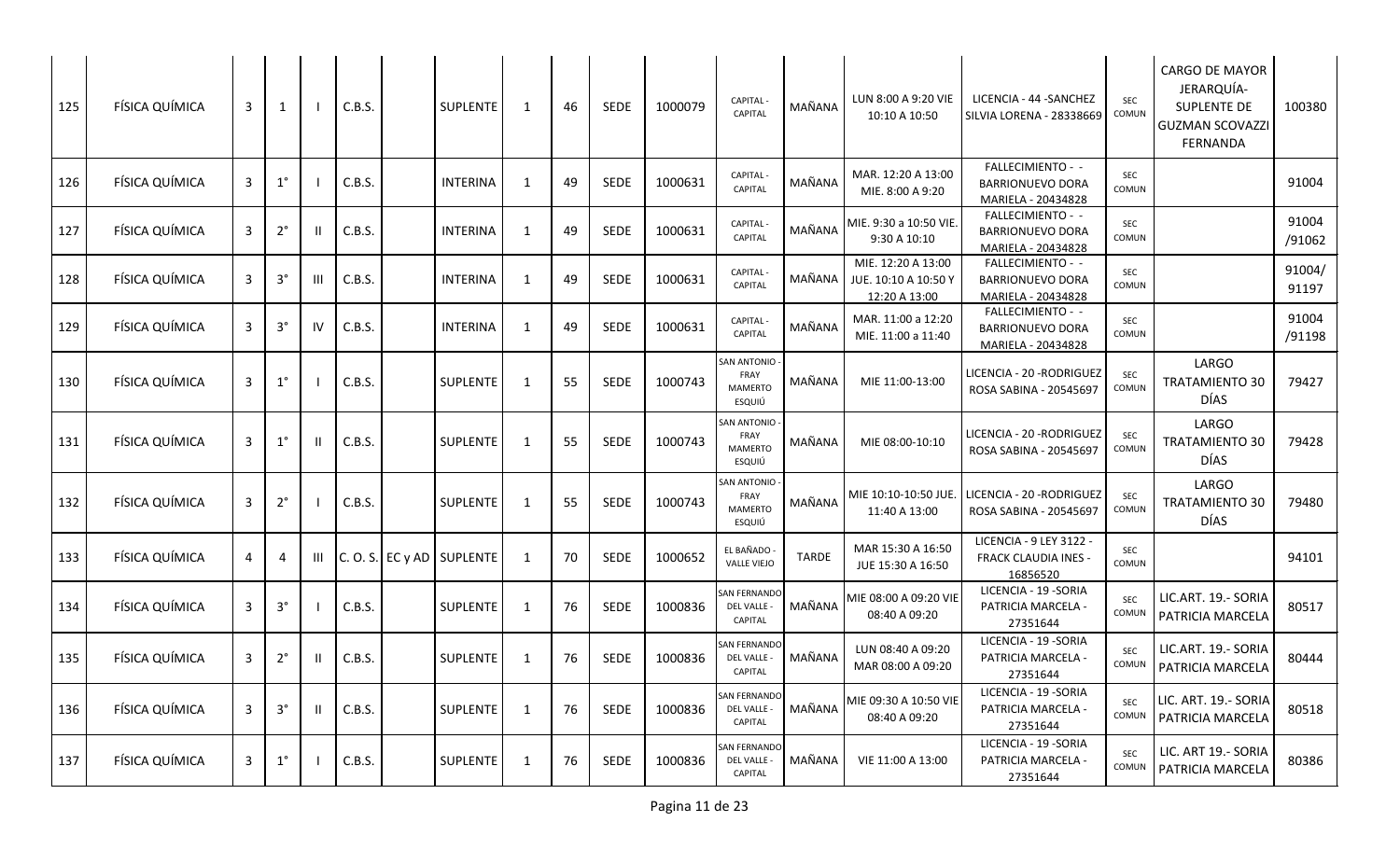| 138 | FÍSICA QUÍMICA                 | 3 | $2^{\circ}$    |    | C.B.S.   |                    | SUPLENTE        | $\mathbf{1}$ | 76     | SEDE         | 1000836            | SAN FERNANDO<br>DEL VALLE -<br>CAPITAL               | MAÑANA       | MAR. 9:30 A 10:50<br>JUE. 8:40 A 9:20          | LICENCIA - 19 - SORIA<br>PATRICIA MARCELA -<br>27351644        | <b>SEC</b><br>COMUN | LIC.ART. 19.- SORIA<br>PATRICIA MARCELA                                  | 80443             |
|-----|--------------------------------|---|----------------|----|----------|--------------------|-----------------|--------------|--------|--------------|--------------------|------------------------------------------------------|--------------|------------------------------------------------|----------------------------------------------------------------|---------------------|--------------------------------------------------------------------------|-------------------|
| 139 | FÍSICA QUÍMICA                 | 3 | $\mathbf{1}$   | IV | C.B.S.   |                    | <b>SUPLENTE</b> | 1            | 77     | Sede         | 1000843-<br>$00\,$ | SFV<br>CATAMARCA<br>CAPITAL                          | <b>TARDE</b> | LUN 18:30 A 19:10<br>JUE 14:00 A 15:20         | LICENCIA - 44 - SUELDO<br>LIZA ELIDA MERCEDES -<br>27923479    | SEC<br>COMUN        | <b>TITULAR MORALES</b><br>ELIANA LIC. ART. 44                            | 99271/92<br>195   |
| 140 | FÍSICA QUÍMICA                 | 3 | 3              | IV | C.B.S.   |                    | <b>SUPLENTE</b> | 1            | 77     | Sede         | 1000843-<br>00     | SFV<br>CATAMARCA<br>CAPITAL                          | <b>TARDE</b> | MAR. 14:00 A 15:20<br>VIE. 17:40 A 18:20       | LICENCIA - 44 - SUELDO<br>LIZA ELIDA MERCEDES<br>27923479      | <b>SEC</b><br>COMUN | <b>TITULAR MORALES</b><br>ELIANA LIC. ART. 44                            | 92199             |
| 141 | FÍSICA QUÍMICA                 | 3 | $\mathbf{1}$   | Ш  | C.B.S.   |                    | <b>SUPLENTE</b> | 1            | 77     | Sede         | 1000843<br>00      | SFV<br>CATAMARCA<br>CAPITAL                          | <b>TARDE</b> | LUN 14:00 A 15-20<br>VIE 18:30 A 19:10         | LICENCIA - 44 - SUELDO<br>LIZA ELIDA MERCEDES -<br>27923479    | <b>SEC</b><br>COMUN | <b>TITULAR MORALES</b><br>ELIANA LIC. ART. 44                            | 92100             |
| 142 | FÍSICA QUÍMICA                 | 3 | $\overline{2}$ |    | C.B.S.   |                    | <b>INTERINA</b> | $\mathbf{1}$ | 83     | <b>SEDE</b>  | 1000901            | POZO EL<br><b>MISTOL - VALLE</b><br><b>VIEJO</b>     | <b>TARDE</b> | Jueves: 16:10 a 16:50<br>Viernes:17:40 a 19:00 | DEFUNCIÓN - -<br><b>BARRIONUEVO DORA</b><br>MARIELA - 20434828 | SEC<br>COMUN        | Fallecimiento de la<br>Prof. Barrionuevo<br>Dora Mariela                 | 105989            |
| 143 | FÍSICA QUÍMICA                 | 3 | $\overline{2}$ |    | C.B.S.   |                    | SUPLENTE        | 1            | 84     | <b>SEDE</b>  | 1000906            | SFV<br>CATAMARCA<br>CAPITAL                          | MAÑANA       | JUE.9:30 A 10:10<br>VIE.8:00 A 9:20            | LICENCIA - 20 - MACHADO<br>MARCELO DANIEL -<br>14058588        | <b>SEC</b><br>COMUN |                                                                          | 869071-<br>869072 |
| 144 | FÍSICA QUÍMICA                 | 3 | $\overline{2}$ |    | C.B.S.   |                    | <b>INTERINA</b> | $\mathbf{1}$ | 93     | <b>SEDE</b>  | 100091500          | CAPITAL -<br><b>CAPITAL</b>                          | MAÑANA       | LUN 12:20 A 13:00 Y<br>MAR 8:40 A 10:10        | DEFUNCIÓN - -<br><b>BARRIONUEVO DORA</b><br>MARIELA - 20434828 | <b>SEC</b><br>COMUN | <b>FALLECIMIENTO</b><br><b>BARRIONUEVO</b><br><b>DORA MARIELA</b>        | 862288            |
| 145 | FÍSICA QUÍMICA                 | 4 | 4              | 1  | C. O. S. | CS SC <sub>y</sub> | <b>INTERINA</b> | $\mathbf{1}$ | U.I.N' | <b>SEDE</b>  | 1000916            | <b>CAPITAL</b><br>CAPITAL                            | TARDE        | MAR 14:00 A 15:20<br>VIE 14:00 A 15:20         | CREACIÓN - --                                                  | <b>SEC</b><br>COMUN | POR CREACIÓN                                                             |                   |
| 146 | FORMACIÓN ÉTICA Y<br>CIUDADANA | 4 | $\mathbf{1}$   | v  | C.B.S.   |                    | SUPLENTE        | 1            | 8      | $\mathbf{1}$ | 1000734/0<br>1     | SAN ISIDRO<br><b>VALLE VIEJO</b>                     | MAÑANA       | IUE 09:30 A 10:50 VIE<br>09:30 A 10:50         | LICENCIA - 44 - ACOSTA<br>ZONDA FLAVIA - 21327908              | <b>SEC</b><br>COMUN | MAYOR JERARQUÍA-<br>SIN<br>DOCUMENTACIÓN<br><b>RESPALDATORIA</b>         | 835516            |
| 147 | FORMACIÓN ÉTICA Y<br>CIUDADANA | 3 | $3^{\circ}$    |    | C.B.S.   |                    | <b>INTERINA</b> | $\mathbf{1}$ | 46     | <b>SEDE</b>  | 1000079            | <b>CAPITAL</b><br>CAPITAL                            | MAÑANA       | MAR. 12:20 A 13:00<br>VIE. 9:30 A 10:50        | RENUNCIA - - VELARDEZ<br>SILVIA GABRIELA -<br>31310492         | <b>SEC</b><br>COMUN | <b>VACANTE</b><br><b>GENERADA POR</b><br>RENUNCIA DE LA<br><b>AGENTE</b> | 98234             |
| 148 | FORMACIÓN ÉTICA Y<br>CIUDADANA | 3 | $3^{\circ}$    |    | C.B.S.   |                    | <b>INTERINA</b> | 1            | 49     | <b>SEDE</b>  | 1000631            | <b>CAPITAL</b><br>CAPITAL                            | MAÑANA       | LUN. 11:40 a 13:00<br>MAR. 12:20 a 13:00       | RENUNCIA - - CASAS<br>NOELIA MARGARITA -<br>28388734           | SEC<br>COMUN        |                                                                          | 91485             |
| 149 | FORMACIÓN ÉTICA Y<br>CIUDADANA | 3 | $3^{\circ}$    |    | C.B.S.   |                    | <b>SUPLENTE</b> | 1            | 76     | <b>SEDE</b>  | 1000836            | <b>SAN FERNANDO</b><br>DEL VALLE -<br>CAPITAL        | MAÑANA       | LUN 11.:40 A 13:00<br>MAR 12:20 A 13:00        | LICENCIA - 44 - ANDRADA<br>MARÍA DE LOS ÁNGELES<br>23561191    | <b>SEC</b><br>COMUN | LIC. CARGO MAYOR<br><b>JERARQUIA</b>                                     | 80523             |
| 150 | FORMACIÓN ÉTICA Y<br>CIUDADANA | 4 | $1^{\circ}$    |    | C.B.S.   |                    | <b>SUPLENTE</b> | $\mathbf{1}$ | 76     | <b>SEDE</b>  | 1000836            | <b>SAN FERNANDO</b><br>DEL VALLE -<br><b>CAPITAL</b> | MAÑANA       | MAR 09:30 A 10:50<br>MIER 09:30 A 10:50        | LICENCIA - 44 - ANDRADA<br>MARÍA DE LOS ÁNGELES<br>23561191    | SEC<br>COMUN        | LIC. CARGO MAYOR<br><b>JERARQUIA</b>                                     | 80392             |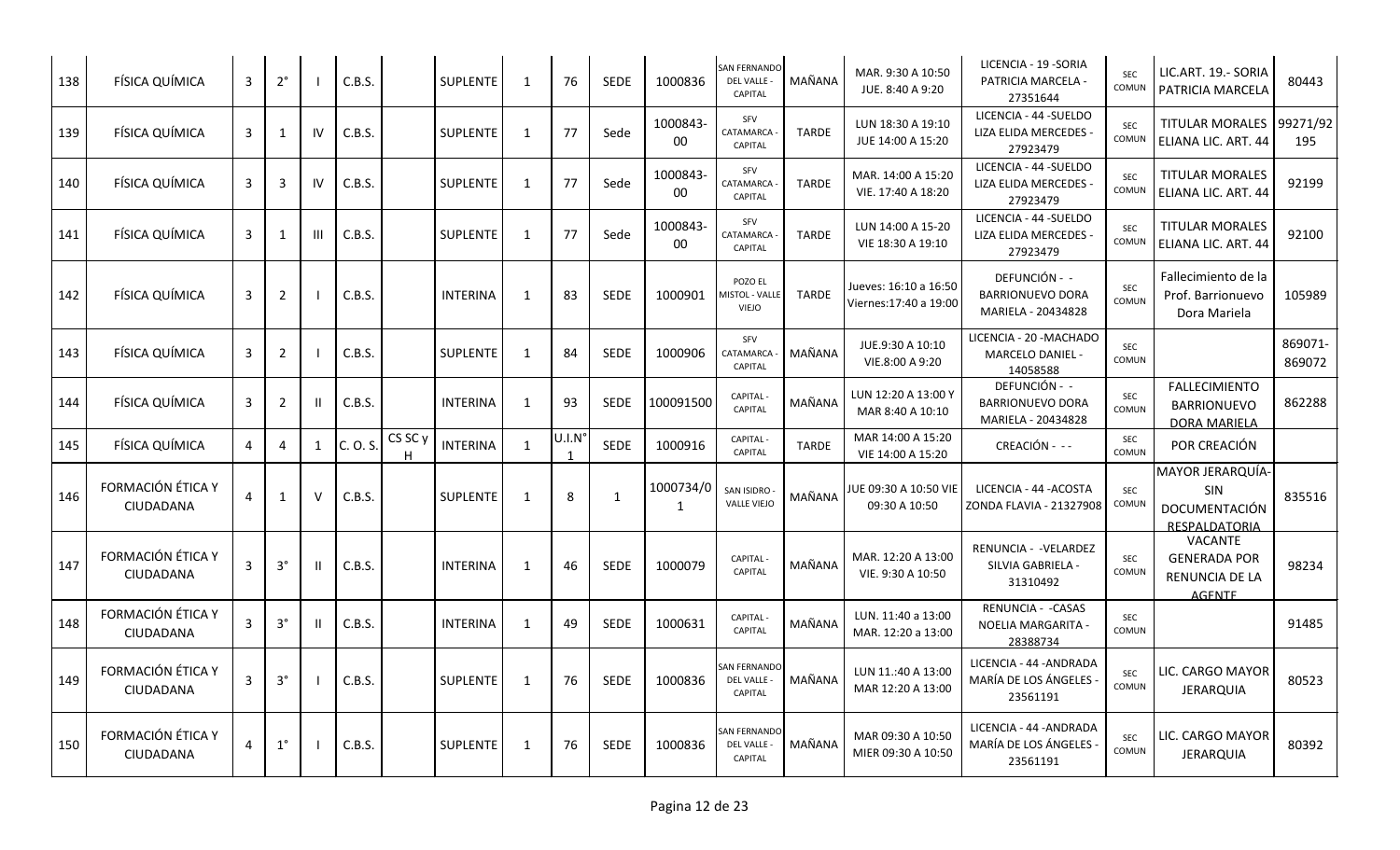| 151 | FORMACIÓN ÉTICA Y<br>CIUDADANA   | $\overline{3}$ | 3              |              | C.B.S.   |                         | SUPLENTE                     | 1            | 77           | <b>SEDE</b> | 1000843-<br>00     | SFV<br>CATAMARCA<br>CAPITAL               | <b>TARDE</b> | LUN 11:00 A 13:00                           | RENUNCIA - - CARRIZO<br>VANESA DEL VALLE -<br>34118426                         | <b>SEC</b><br>COMUN | <b>INTERINA RIVAS</b><br>LILIANA LIC. ART. 44                                                                                  | 78858             |
|-----|----------------------------------|----------------|----------------|--------------|----------|-------------------------|------------------------------|--------------|--------------|-------------|--------------------|-------------------------------------------|--------------|---------------------------------------------|--------------------------------------------------------------------------------|---------------------|--------------------------------------------------------------------------------------------------------------------------------|-------------------|
| 152 | GEOGRAFÍA                        | 3              | 3              |              | C.B.S.   |                         | <b>SUPLENTE</b>              | $\mathbf{1}$ | 77           | <b>SEDE</b> | 1000843-<br>00     | SFV<br>CATAMARCA<br>CAPITAL               | <b>TARDE</b> | VIE 09:30 A 11:40                           | LICENCIA - 44 - CORDOBA<br>OSCAR - 21805054                                    | <b>SEC</b><br>COMUN | <b>CARGO MAYOR</b><br>JERARQUÍA                                                                                                | 92158             |
| 153 | GEOGRAFÍA                        | 3              | $\overline{2}$ | IV           | C.B.S.   |                         | <b>SUPLENTE</b>              | 1            | 77           | SEDE        | 1000843-<br>$00\,$ | SFV<br>CATAMARCA<br><b>CAPITAL</b>        | <b>TARDE</b> | LUN 14:00 A 15:20<br>MIE 17:00 A 17:40      | LICENCIA - 44 -CORDOBA<br>OSCAR - 21805054                                     | <b>SEC</b><br>COMUN | <b>CARGO MAYOR</b><br>JERARQUÍA                                                                                                | 92213             |
| 154 | GEOGRAFÍA                        | 3              | 1              | $\mathbf{I}$ | C.B.S.   |                         | <b>SUPLENTE</b>              | 1            | 89           | SEDE        | 1000911<br>00      | CAPITAL<br>CAPITAL                        | MAÑANA       | VIE 11:00 A 13:00                           | LICENCIA - 20 - FIGUEROA<br>ENRIQUE MAXIMILIANO<br>34118544                    | <b>SEC</b><br>COMUN | LARGO<br>TRATAMIENTO-<br>TITULAR ROMERO<br>MARÍA GRACIFI A                                                                     | 861064            |
| 155 | GEOGRAFÍA LOCAL                  | 3              | 6              |              |          |                         | $C. O. S. E C y AD$ SUPLENTE | 1            | $\mathbf{1}$ | <b>SEDE</b> | 1000439-<br>00     | CAPITAL<br>CAPITAL                        | MAÑANA       | LUN 9:30 A 10:50 VIE<br>11:40 A 12:20       | ICENCIA MÉDICA - 25/20<br>BARÉS ZORAIDE, MARÍA<br>ESTHER - 19289394            | SEC<br>COMUN        | LIC. MÉDICA N°<br>25/20 LARGO<br>TRATAMIENTO                                                                                   | 100890/1<br>08375 |
| 156 | GEOGRAFÍA LOCAL                  | $\mathbf{3}$   | 6              |              | C. O. S. | CS SC <sub>y</sub><br>н | SUPLENTE                     | 1            | 89           | <b>SEDE</b> | 1000911<br>00      | <b>CAPITAL</b><br>CAPITAL                 | <b>TARDE</b> | MIE 17:00 A 19:00                           | LICENCIA - 44 - SANTILLÁN<br><b>FRANCISCO JESÚS -</b><br>17324015              | <b>SEC</b><br>COMUN | <b>CARGO DE MAYOR</b><br>JERARQUÍA                                                                                             | 861210            |
| 157 | <b>GEOGRAFÍA LOCAL</b>           | 3              | 6              |              |          |                         | $C. O. S.$ EC y AD SUPLENTE  | $\mathbf{1}$ | 89           | <b>SEDE</b> | 1000911<br>00      | CAPITAL<br>CAPITAL                        | <b>TARDE</b> | MAR 17:00 A 19:00                           | LICENCIA - 44 - SANTILLÁN<br>FRANCISCO JESÚS -<br>17324015                     | <b>SEC</b><br>COMUN | CARGO DE MAYOR<br>JERARQUÍA                                                                                                    | 861246            |
| 158 | <b>GEOGRAFÍA LOCAL</b>           | 3              | 6              |              |          |                         | $C. O. S.$ CS NAT SUPLENTE   | 1            | 93           | <b>SEDE</b> | 100091500          | <b>CAPITAL</b><br><b>CAPITAL</b>          | <b>TARDE</b> | MIER. 17:00 A 19:00                         | LICENCIA - 25-20 -<br><b>FIGUEROA ENRIQUE</b><br><b>MAXIMILIANO - 34118544</b> | SEC<br>COMUN        | <b>LIC. ART. 20</b><br><b>FIGUEROA</b><br><b>MAXIMILIANO</b><br>34118544-<br><b>SUPLENTE DE</b><br>ROMERO GRACIELA<br>11065017 | 862391            |
| 159 | <b>GEOGRAFÍA REGIONAL</b>        | 3              | 5              | Ш            | C. O. S. | CS SC y<br>H            | SUPLENTE                     | 1            | $\mathbf{1}$ | SEDE        | 1000439-<br>00     | CAPITAL<br>CAPITAL                        | MAÑANA       | VIE 09:20 A 11:40                           | LICENCIA MÉDICA - 25/20<br>BARÉS ZORAIDE, MARÍA<br>ESTHER - 16284394           | <b>SEC</b><br>COMUN | LIC. MÉDICA N°<br>25/20                                                                                                        | 96964             |
| 160 | <b>GEOGRAFÍA REGIONAL</b>        | 3              | 5              |              | C. O. S. | ART-<br><b>VIS</b>      | SUPLENTE                     | 1            | 69           | <b>SEDE</b> | 1000649            | <b>SANTA ROSA</b><br><b>VALLE VIEJO</b>   | <b>TARDE</b> | MAR 17:00 A 18:20<br>JUE 18:20 A 19:00      | LICENCIA - 25/20 -<br><b>FIGUEROA ENRIQUE</b><br><b>MAXIMILIANO - 34118544</b> | <b>SEC</b><br>COMUN | LARGO<br><b>TRATAMIENTO</b>                                                                                                    | 77659             |
| 161 | GESTIÓN y PRODUCCIÓN<br>en DANZA | 4              | 6              |              | C. O. S. | ART-<br><b>DANZA</b>    | SUPLENTE                     | 1            | 83           | SEDE        | 1000901            | POZO EL<br><b>MISTOL - VALLE</b><br>VIEJO | Mañana       | Lunes: 8:00 a 9:20<br>Miérc.: 11:40 a 13:00 | LICENCIA - 40 -SOSA PAULA<br>ANDREA - 23864129                                 | <b>SEC</b><br>COMUN |                                                                                                                                | 864779            |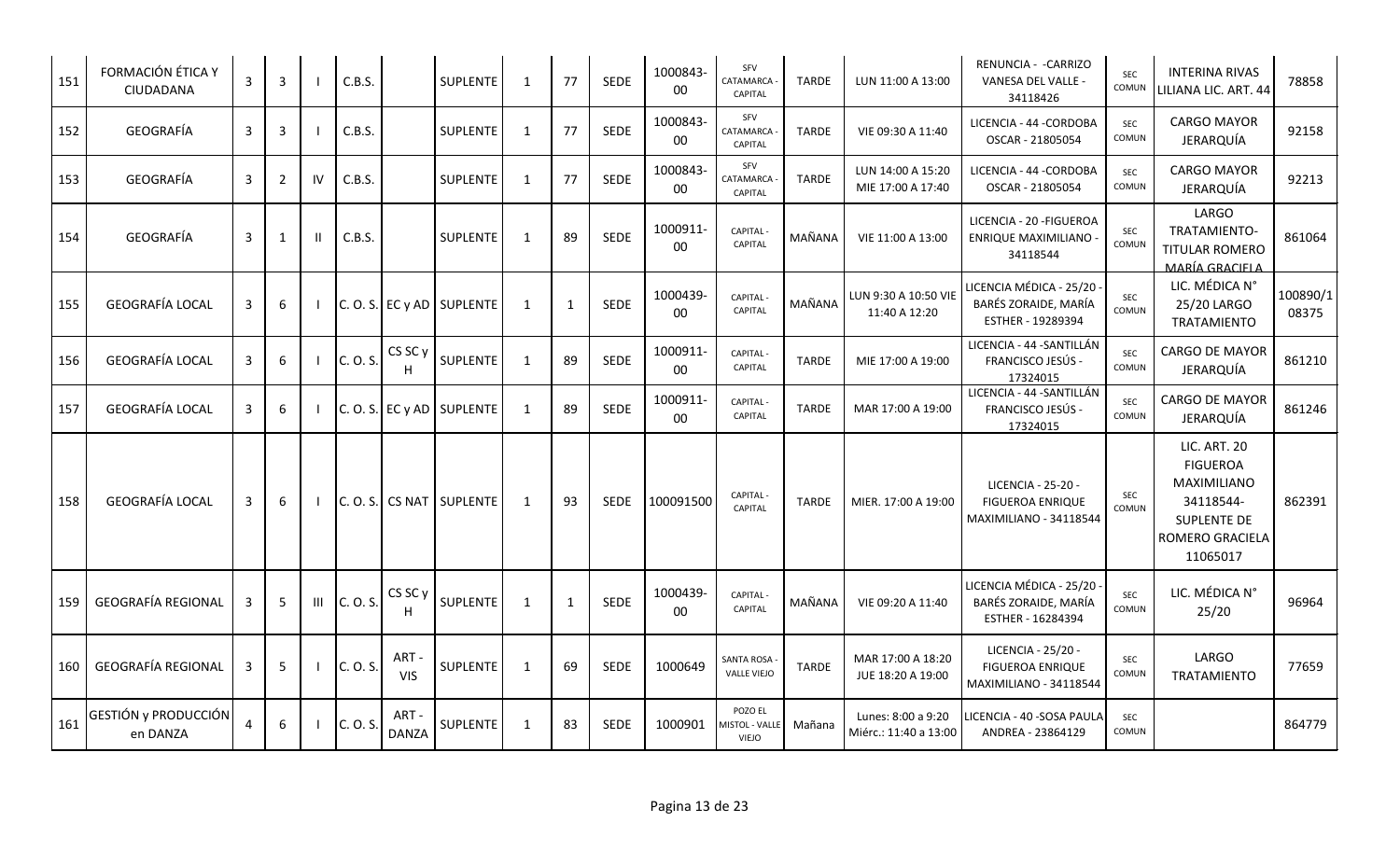| 162 | <b>HISTORIA</b>          | 3 | 3              |    | C.B.S.   |              | <b>INTERINA</b> | 1            | 8              | 1           | 1000734/0<br>1 | SAN ISIDRO<br><b>VALLE VIEJO</b>              | MAÑANA       | MAR 11:00 A 11:40<br>JUE 08:00 A 09:20  | BAJA POR RENUNCIA - - -<br>ACOSTA ZONDA FLAVIA<br>21327908          | SEC<br>COMUN               |                                                                   | 92773           |
|-----|--------------------------|---|----------------|----|----------|--------------|-----------------|--------------|----------------|-------------|----------------|-----------------------------------------------|--------------|-----------------------------------------|---------------------------------------------------------------------|----------------------------|-------------------------------------------------------------------|-----------------|
| 163 | <b>HISTORIA</b>          | 3 | 3              |    | C.B.S.   |              | <b>INTERINA</b> | -1           | 46             | <b>SEDE</b> | 1000079        | <b>CAPITAL</b><br>CAPITAL                     | MAÑANA       | MAR 11:40 A 13:00<br>VIE 11:00 A 11:40  | RENUNCIA - -SERRANO<br>JESSICA VALERIA -<br>31085530                | <b>SEC</b><br>COMUN        | VACANTE<br><b>GENERADA POR</b><br>RENUNCIA DE LA<br><b>AGENTE</b> | 98231           |
| 164 | <b>HISTORIA</b>          | 3 | $\overline{2}$ | ш  | C.B.S.   |              | SUPLENTE        | $\mathbf{1}$ | 47             | <b>SEDE</b> | 1000438        | CAPITAL -<br>CAPITAL                          | MAÑANA       | MAR 12:20 A 13:00<br>MIE 8:00 A 9:20    | LICENCIA - 20 - ANDRADA<br>ROQUE NICOLÁS -<br>24508465              | <b>SEC</b><br>COMUN        | LARGO<br><b>TRATAMIENTO</b>                                       | 75144           |
| 165 | <b>HISTORIA</b>          | 3 | 2              | IV | C.B.S.   |              | <b>SUPLENTE</b> | 1            | 47             | <b>SEDE</b> | 1000438        | <b>CAPITAL</b><br>CAPITAL                     | MAÑANA       | LUN 11:00 A 12:20<br>MAR 11:40 A 12:20  | LICENCIA - 20 - ANDRADA<br>ROQUE NICOLÁS -<br>24508465              | SEC<br>COMUN               | LARGO<br>TRATAMIENTO                                              | 75145           |
| 166 | <b>HISTORIA</b>          | 3 | 3              | Ш  | C.B.S.   |              | <b>SUPLENTE</b> | $\mathbf{1}$ | 47             | <b>SEDE</b> | 1000438        | <b>CAPITAL</b><br>CAPITAL                     | MAÑANA       | LUN 12:20 A 13:00<br>MIE 9:30 A 10:50   | LICENCIA - 20 - ANDRADA<br>ROQUE NICOLÁS -<br>24508465              | <b>SEC</b><br>COMUN        | LARGO<br>TRATAMIENTO                                              | 75262           |
| 167 | <b>HISTORIA</b>          | 3 | 1              |    | C.B.S.   |              | SUPLENTE        | 1            | 48             | <b>SEDE</b> | 1000347<br>00  | SFV<br>CATAMARCA<br>CAPITAL                   | <b>TARDE</b> | MIE 14:00 A 15:20<br>JUE. 18:20 A 19:00 | RENUNCIA - -VALDEZ, JOSÉ<br>ALBERTO - 16986671                      | <b>SEC</b><br>COMUN        | TITULAR HERRERA<br><b>WALTER NORBERTO</b><br>LIC. ART. 44         | 78529           |
| 168 | <b>HISTORIA</b>          | 3 | 2              |    | C.B.S.   |              | SUPLENTE        | $\mathbf{1}$ | 70             | <b>SEDE</b> | 1000652        | EL BAÑADO<br><b>VALLE VIEJO</b>               | <b>TARDE</b> | LUN 18.20 A 19:00<br>JUE 14:00 A 15:20  | <b>JUBILACION - - REYES</b><br>YRMA BEATRIZ - 16214825              | <b>SEC</b><br><b>COMUN</b> | <b>TITULAR - BAZAN</b><br>YUDITH LIC. 44                          | 78181           |
| 169 | <b>HISTORIA</b>          | 3 | 2              |    | C.B.S.   |              | <b>SUPLENTE</b> | 1            | 70             | <b>SEDE</b> | 1000652        | EL BAÑADO<br><b>VALLE VIEJO</b>               | <b>TARDE</b> | LUN 18.20 A 19:00<br>MAR 17:00 A 18:20  | <b>JUBILACION - - REYES</b><br>YRMA BEATRIZ - 16214825              | <b>SEC</b><br><b>COMUN</b> | TITULAR - BAZAN<br>YUDITH LIC. 44                                 | 78182/99<br>358 |
| 170 | <b>HISTORIA</b>          | 3 | 3              |    | C.B.S.   |              | <b>SUPLENTE</b> | 1            | 70             | SEDE        | 1000652        | EL BAÑADO<br><b>VALLE VIEJO</b>               | <b>TARDE</b> | LUN 14.00 A 15:20<br>VIE 16:10 A 16:50  | JUBILACION - - REYES<br>YRMA BEATRIZ - 16214825                     | SEC<br>COMUN               | TITULAR - BAZAN<br>YUDITH LIC. 44                                 | 78280           |
| 171 | <b>HISTORIA</b>          | 3 | 3              |    | C.B.S.   |              | <b>SUPLENTE</b> | 1            | 92             | <b>SEDE</b> | 1000914        | San Fernando<br>del valle -<br><b>CAPITAL</b> | MAÑANA       | VIER. 08:40 A 10:50                     | LICENCIA - 51/43 -<br>BRANDAN, MARIA EMILIA<br>DEL VALLE - 32027104 | <b>SEC</b><br>COMÚN        | Lic. art. 51/43<br>Funciones<br>superiores de<br>gobierno         | 89412           |
| 172 | <b>HISTORIA LOCAL</b>    | 3 | 5              |    | C. O. S. | CS SC y      | SUPLENTE        | $\mathbf{1}$ | $\overline{2}$ | SEDE        | 1000732-<br>00 | SFV<br>CATAMARCA<br>CAPITAL                   | <b>TARDE</b> | MIE 18:30 A 19:10<br>JUE 15:30 A 16:50  | LICENCIA - 44 -NUCETTI<br><b>CATALINA PAULA -</b><br>24913610       | SEC<br>COMUN               | CARGO DE MAYOR<br>JERARQUÍA                                       | 75502           |
| 173 | <b>HISTORIA LOCAL</b>    | 3 | -5             |    | C. O. S. | CS SC y<br>H | <b>SUPLENTE</b> | 1            | 47             | <b>SEDE</b> | 1000438        | <b>CAPITAL</b><br>CAPITAL                     | <b>TARDE</b> | LUN 14:00 A 15:20<br>MIE 17:40 A 18:20  | LICENCIA - 44 - DIAZ<br>MARCELO OMAR -<br>20924636                  | SEC<br>COMUN               | CARGO DE MAYOR<br>JERARQUÍA                                       | 91849           |
| 174 | <b>HISTORIA REGIONAL</b> | 3 | 4              | Ш  | C. O. S. | CS SC y      | <b>INTERINA</b> | $\mathbf{1}$ | $\overline{2}$ | SEDE        | 1000732<br>00  | SFV<br>CATAMARCA<br>CAPITAL                   | TARDE        | MAR 18:30 A 19:10<br>JUE 15:30 A 16:50  | JUBILACIÓN - -SOSA STANI<br>VICTOR ORLANDO -<br>13494983            | SEC<br>COMUN               |                                                                   | 70721           |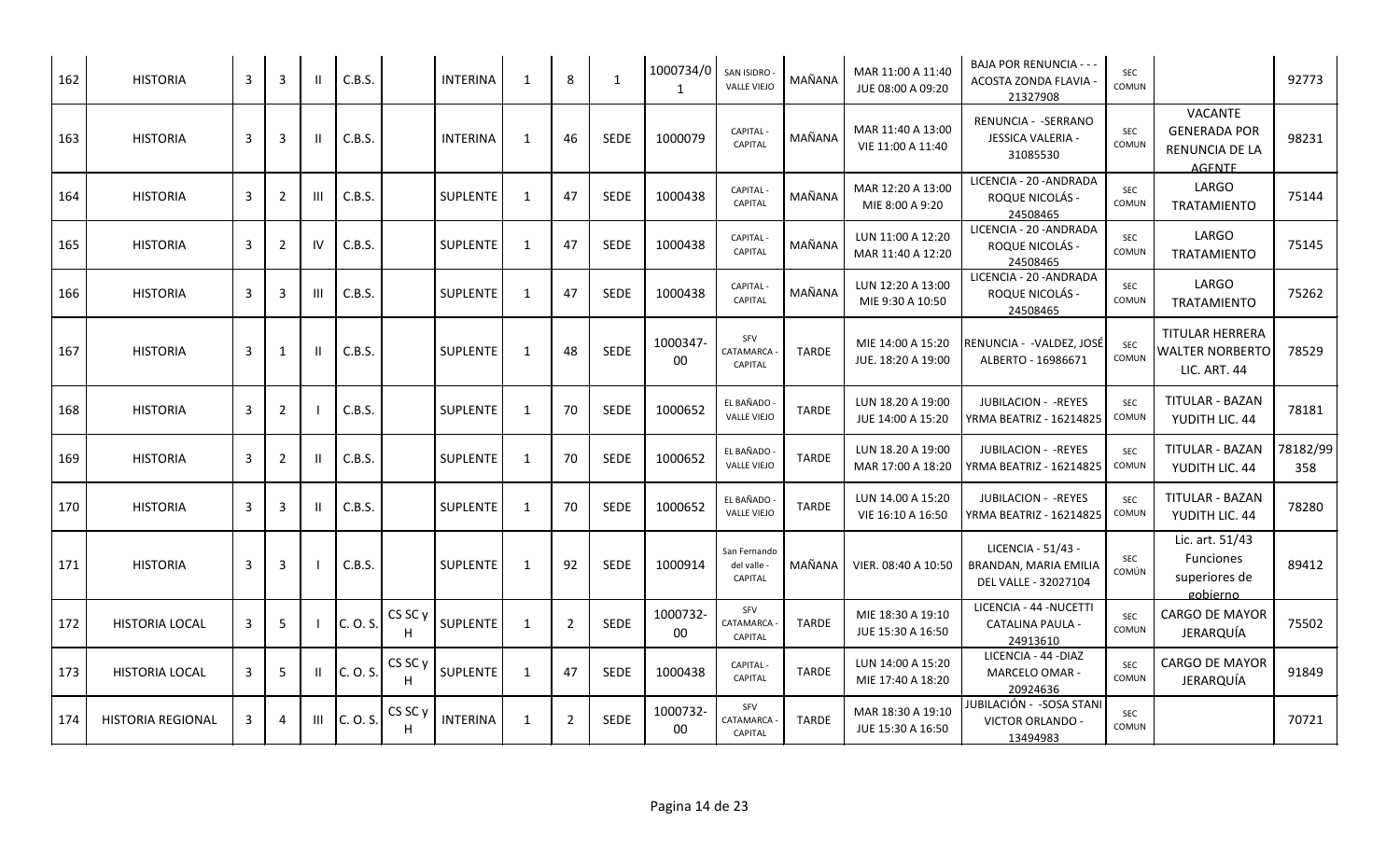| 175 | LENGUA EXTRANJERA<br><b>FRANCÉS</b>        | 3            | 1           | IV     | C.B.S. | <b>SUPLENTE</b>           | 1            | 47 | <b>SEDE</b> | 1000438        | <b>CAPITAL</b><br><b>CAPITAL</b>                       | MAÑANA       | MAR 09:30 A 10:50<br>VIE 11:00 A 11:40 | LICENCIA - 44 - REYES<br><b>GARZÓN ELIZABETH DEL</b><br>CARMEN - 21944501 | SEC<br>COMUN        | <b>FALLECIMIENTO</b><br><b>GIAZZON CARRIZO</b><br>MARCELA-<br>1°SUPLENTE- DNI<br>20924346 TITULAR:<br>REYES GARZÓN                   | 75062  |
|-----|--------------------------------------------|--------------|-------------|--------|--------|---------------------------|--------------|----|-------------|----------------|--------------------------------------------------------|--------------|----------------------------------------|---------------------------------------------------------------------------|---------------------|--------------------------------------------------------------------------------------------------------------------------------------|--------|
| 176 | LENGUA EXTRANJERA<br><b>FRANCÉS</b>        | 3            | 1           | $\vee$ | C.B.S. | SUPLENTE                  | 1            | 47 | <b>SEDE</b> | 1000438        | <b>CAPITAL</b><br><b>CAPITAL</b>                       | MAÑANA       | MAR 11:00 A 11:40<br>VIE 09:30 A 10:50 | LICENCIA - 44 -REYES<br>GARZÓN ELIZABETH DEL<br>CARMEN - 21944501         | SEC<br>COMUN        | <b>FALLECIMIENTO</b><br><b>GIAZZON CARRIZO</b><br>MARCELA-<br>1°SUPLENTE- DNI<br>20924346 TITULAR:<br>REYES GARZÓN<br><b>CUZACTU</b> | 75063  |
| 177 | LENGUA EXTRANJERA<br><b>FRANCÉS</b>        | 3            | 1           |        | C.B.S. | <b>SUPLENTE</b>           | -1           | 69 | <b>SEDE</b> | 1000649        | <b>SANTA ROSA</b><br><b>VALLE VIEJO</b>                | MAÑANA       | LUN 08:00 A 10:10                      | <b>RENUNCIA - - SILVA</b><br><b>GERMÁN HUGO -</b><br>23401843             | <b>SEC</b><br>COMUN | <b>RENUNCIA</b><br>SUPLENTE DE VEGA<br>MABEL (LIC.ART.56)                                                                            | 84533  |
| 178 | LENGUA EXTRANJERA<br><b>FRANCÉS</b>        | 3            | 4           |        |        | C. O. S. EC y AD SUPLENTE | $\mathbf{1}$ | 89 | <b>SEDE</b> | 1000911-<br>00 | CAPITAL-<br>CAPITAL                                    | <b>TARDE</b> | LUN 14:00 A 15:20<br>JUE 18:20 A 19:00 | LICENCIA - 44 - SIERRA<br>IBAÑEZ MARÍA LORENA<br>24065711                 | SEC<br>COMUN        | RENOVACIÓN DE<br>LIC ART 44<br>31/03/2021                                                                                            | 861217 |
| 179 | <b>LENGUA EXTRANJERA</b><br><b>FRANCÉS</b> | 3            | 6           |        |        | C. O. S. EC y AD SUPLENTE | 1            | 89 | <b>SEDE</b> | 1000911-<br>00 | <b>CAPITAL</b><br>CAPITAL                              | <b>TARDE</b> | MIE 18:20 A 19:00<br>JUE 17:00 A 18:20 | LICENCIA - 44 - SIERRA<br>IBAÑEZ MARÍA LORENA<br>24065711                 | <b>SEC</b><br>COMUN | RENOVACIÓN DE<br>LIC ART 44<br>31/03/2021                                                                                            | 861241 |
| 180 | LENGUA EXTRANJERA<br><b>FRANCÉS</b>        | 3            | $6^{\circ}$ |        |        | C.O.S. CS NAT SUPLENTE    | 1            | 76 | <b>SEDE</b> | 1000836        | <b>SAN FERNANDO</b><br>DEL VALLE -<br>CAPITAL          | TARDE        | JUE 17:00 A 19:00                      | RENUNCIA - - COSTELLO<br>PATRICIA BEATRIZ -<br>18476796                   | <b>SEC</b><br>COMUN | <b>TITULAR DIAZ</b><br><b>VIVIAN EN LIC ART</b><br>44                                                                                | 101309 |
| 181 | LENGUA EXTRANJERA<br><b>FRANCÉS</b>        | 3            | 3           | Ш      | C.B.S. | <b>SUPLENTE</b>           | 1            | 55 | <b>SEDE</b> | 1000743        | <b>SAN ANTONIO</b><br>FRAY<br><b>MAMERTO</b><br>ESQUIÚ | MAÑANA       | MAR. 10:10 A 12:20                     | RENUNCIA - - CONSALVO<br>CLAAUDIA MARCELA -<br>18060638                   | SEC<br>COMUN        | <b>RENUNCIA</b>                                                                                                                      | 79567  |
| 182 | LENGUA EXTRANJERA<br><b>FRANCÉS</b>        | 3            | $2^{\circ}$ |        | C.B.S. | SUPLENTE                  | 1            | 55 | <b>SEDE</b> | 1000743        | SAN ANTONIO<br>FRAY<br><b>MAMERTO</b><br>ESQUIÚ        | MAÑANA       | MAR 12:20-13:00 JUE<br>08:00-09:20     | RENUNCIA - - IRIARTE<br>ANDRÉS GUILLERMO -<br>30504787                    | SEC<br>COMUN        | <b>RENUNCIA</b>                                                                                                                      | 79505  |
| 183 | LENGUA EXTRANJERA<br><b>FRANCÉS</b>        | 3            | $1^{\circ}$ | ш      | C.B.S. | SUPLENTE                  | 1            | 55 | <b>SEDE</b> | 1000743        | SAN ANTONIO<br>FRAY<br><b>MAMERTO</b><br>ESQUIÚ        | MAÑANA       | MAR 08:00-09:20 JUE<br>11:00-11:40     | RENUNCIA - - IRIARTE<br>ANDRÉS GUILLERMO -<br>30504787                    | SEC<br>COMUN        | RENUNCIA                                                                                                                             | 79447  |
| 184 | LENGUA EXTRANJERA<br><b>FRANCÉS</b>        | $\mathbf{3}$ | $2^{\circ}$ |        | C.B.S. | <b>SUPLENTE</b>           | -1           | 83 | <b>SEDE</b> | 1000901        | POZO EL<br><b>AISTOL - VALLE</b><br><b>VIEJO</b>       | TARDE        | JUE 17:00-19:00                        | LICENCIA - 56 -<br><b>BARRIENTOS SILVIA</b><br>LEONOR - 17638078          | <b>SEC</b><br>COMUN |                                                                                                                                      | 105999 |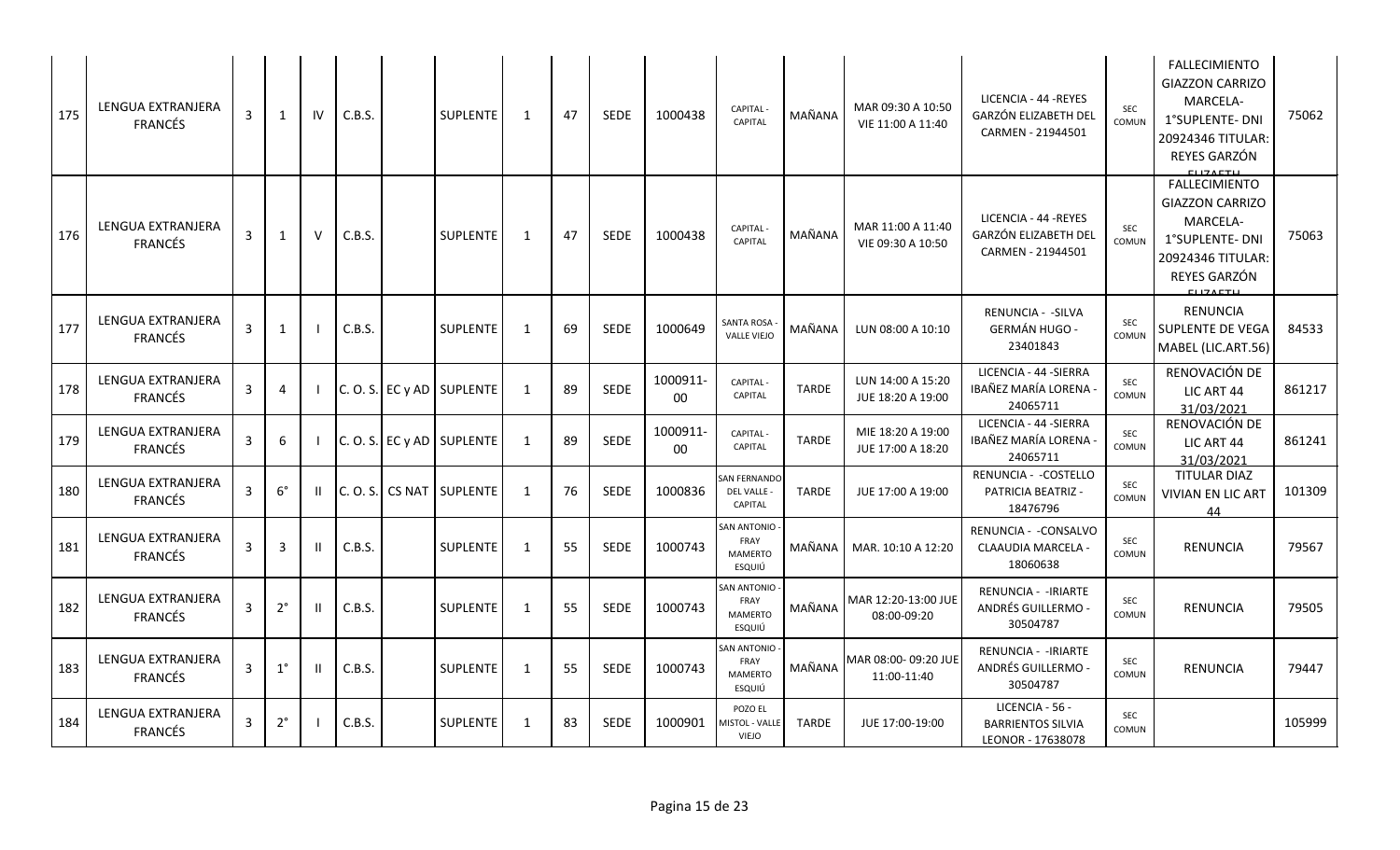| 185 | LENGUA EXTRANJERA<br><b>FRANCÉS</b>       | 3 | $1^{\circ}$    |    | C.B.S.   |                    | SUPLENTE                  | -1           | 83 | <b>SEDE</b>  | 1000901        | POZO EL<br>MISTOL - VALLE<br><b>VIEJO</b>           | <b>TARDE</b> | JUE 15:30-16:50 VIE<br>16:10-16:50       | LICENCIA - 56 -<br><b>BARRIENTOS SILVIA</b><br>LEONOR - 17638078               | <b>SEC</b><br>COMUN |                                                                    | 105998 |
|-----|-------------------------------------------|---|----------------|----|----------|--------------------|---------------------------|--------------|----|--------------|----------------|-----------------------------------------------------|--------------|------------------------------------------|--------------------------------------------------------------------------------|---------------------|--------------------------------------------------------------------|--------|
| 186 | LENGUA EXTRANJERA<br><b>FRANCÉS</b>       | 3 | $3^{\circ}$    |    | C.B.S.   |                    | <b>SUPLENTE</b>           | 1            | 83 | <b>SEDE</b>  | 1000901        | POZO EL<br><b>MISTOL - POZO</b><br><b>EL MISTOL</b> | <b>TARDE</b> | VIE 17:00-17:40 JUE<br>14:00-15:20       | LICENCIA - 56 -<br><b>BARRIENTOS SILVIA</b><br>LEONOR - 17638078               | SEC<br>COMUN        |                                                                    | 106000 |
| 187 | LENGUA EXTRANJERA<br>INGLÉS               | 3 | 3              | Ш  | C.B.S.   |                    | SUPLENTE                  | -1           | 1  | <b>SEDE</b>  | 1000439-<br>00 | <b>CAPITAL</b><br><b>CAPITAL</b>                    | MAÑANA       | MAR 8:40 A 10:10 VIE<br>11:00 A 11:40    | LICENCIA MÉDICA - 25/20<br>DÍAZ MÁS PAOLA ROXANA<br>27553059                   | SEC<br>COMUN        | LIC. MÉDICA N°<br>25/20 LARGO<br><b>TRATAMIENTO</b>                | 70617  |
| 188 | LENGUA EXTRANJERA<br>INGLÉS               | 3 | 3              | Ш  | C.B.S.   |                    | <b>SUPLENTE</b>           | 1            | 1  | <b>SEDE</b>  | 1000439-<br>00 | <b>CAPITAL -</b><br>CAPITAL                         | MAÑANA       | LUN 08:00 A 9:20<br>MAR 10:10 A 10:50    | LICENCIA MÉDICA - 25/20<br>DÍAZ MÁS, PAOLA<br>ROXANA - 27553059                | <b>SEC</b><br>COMUN | LIC. MÉDICA N°<br>25/20 LARGO<br><b>TRATAMIENTO</b>                | 70616  |
| 189 | LENGUA EXTRANJERA<br><b>INGLÉS</b>        | 3 | $\overline{2}$ | IV | C.B.S.   |                    | <b>SUPLENTE</b>           | $\mathbf{1}$ | 8  | 1            | 1000734/0<br>1 | SAN ISIDRO<br><b>VALLE VIEJO</b>                    | MAÑANA       | LUN 10:10 A 12:25                        | LICENCIA - 20 - VERA<br><b>CLAUDIA RAQUEL -</b><br>16152483                    | <b>SEC</b><br>COMUN | LARGO<br><b>TRATAMIENTO</b>                                        | 92782  |
| 190 | LENGUA EXTRANJERA<br>INGLÉS               | 3 | 4              |    |          |                    | C. O. S. EC y AD SUPLENTE | $\mathbf{1}$ | 8  | $\mathbf{1}$ | 1000734/0<br>1 | SAN ISIDRO<br><b>VALLE VIEJO</b>                    | MAÑANA       | VIE 11:00 A 13:10                        | LICENCIA - 20 - VERA<br>CLAUDIA RAQUEL -<br>16152483                           | SEC<br>COMUN        | LARGO<br><b>TRATAMIENTO</b>                                        | 834898 |
| 191 | LENGUA EXTRANJERA<br>INGLÉS               | 3 | 5              |    | C. O. S. | CS SC <sub>y</sub> | <b>INTERINA</b>           | $\mathbf{1}$ | 8  | <b>SEDE</b>  | 1000734        | SAN ISIDRO -<br><b>VALLE VIEJO</b>                  | MAÑANA       | MAR 10:10 A 12:25                        | <b>RENUNCIA POR</b><br>JUBILACIÓN - - CARRIZO<br>NELLY DEL VALLE -<br>16127663 | <b>SEC</b><br>COMUN | POR JUBILACIÓN                                                     | 828566 |
| 192 | <b>LENGUA EXTRANJERA</b><br><b>INGLÉS</b> | 3 | 4              |    | C. O. S. | CS SC <sub>y</sub> | <b>INTERINA</b>           | 1            | 8  | <b>SEDE</b>  | 1000734        | SAN ISIDRO -<br><b>VALLE VIEJO</b>                  | MAÑANA       | VIE 11:00 A 13:10                        | <b>RENUNCIA POR</b><br>JUBILACIÓN - - CARRIZO<br>NELLY DEL VALLE -<br>16127663 | <b>SEC</b><br>COMUN | POR JUBILACIÓN                                                     | 96419  |
| 193 | LENGUA EXTRANJERA<br>INGLÉS               | 3 | 5              |    | C. O. S. | AGRO               | <b>SUPLENTE</b>           | 1            | 10 | <b>SEDE</b>  | 1000412        | PIEDRA BLANCA<br><b>F. M. ESQUIÚ</b>                | MAÑANA       | LUN. 08:00 A 09:20<br>JUE. 11:40 A 12:20 | LICENCIA - 20 - HEREDIA<br>SONIA CRISTINA -<br>21325802                        | <b>SEC</b><br>COMUN | LARGO<br><b>TRATAMIENTO</b>                                        | 100934 |
| 194 | LENGUA EXTRANJERA<br>INGLÉS               | 3 | 6              |    | C. O. S. | <b>AGRO</b>        | <b>SUPLENTE</b>           | $\mathbf{1}$ | 10 | <b>SEDE</b>  | 1000412        | PIEDRA BLANCA<br>F. M. ESQUIÚ                       | MAÑANA       | LUN 09: 30 A 10:50<br>JUE 10:10 A 10:50  | LICENCIA - 20 - HEREDIA<br>SONIA CRISTINA -<br>21325802                        | SEC<br>COMUN        | LARGO<br><b>TRATAMIENTO</b>                                        | 48629  |
| 195 | LENGUA EXTRANJERA<br>INGLÉS               | 3 | 5              | Ш  | C. O. S. | CS SC y<br>H       | SUPLENTE                  | 1            | 10 | <b>SEDE</b>  | 1000412        | PIEDRA BLANCA<br>F. M. ESQUIÚ                       | MAÑANA       | LUN. 11:40 A 13:00<br>JUE. 9:30 A 10:10  | LICENCIA - 20 - HEREDIA<br>SONIA CRISTINA -<br>21325802                        | SEC<br>COMUN        | LARGO<br><b>TRATAMIENTO</b>                                        | 100957 |
| 196 | LENGUA EXTRANJERA<br>INGLÉS               | 3 | 3              | Ш  | C.B.S.   |                    | <b>INTERINA</b>           | 1            | 48 | SEDE         | 1000347-<br>00 | SFV<br>CATAMARCA<br><b>CAPITAL</b>                  | <b>TARDE</b> | MAR 16:10 A 16:50<br>JUE 15:30 A 16:50   | JUBILACÓN - -CARRIZO<br>NELLY DEL VALLE -<br>16127663                          | <b>SEC</b><br>COMUN |                                                                    | 78670  |
| 197 | LENGUA EXTRANJERA<br>INGLÉS               | 3 | 3              | Ш  | C.B.S.   |                    | <b>INTERINA</b>           | 1            | 69 | <b>SEDE</b>  | 1000649        | SANTA ROSA<br><b>VALLE VIEJO</b>                    | MAÑANA       | LUN. 11 a 13 hs                          | JUBILACIÓN - - CISNEROS<br>ZULMA ADRIANA -<br>14899477                         | SEC<br>COMUN        | <b>JUBILACION</b><br><b>CISNERO ZULMA</b><br>ADRIANA -<br>14899477 | 84731  |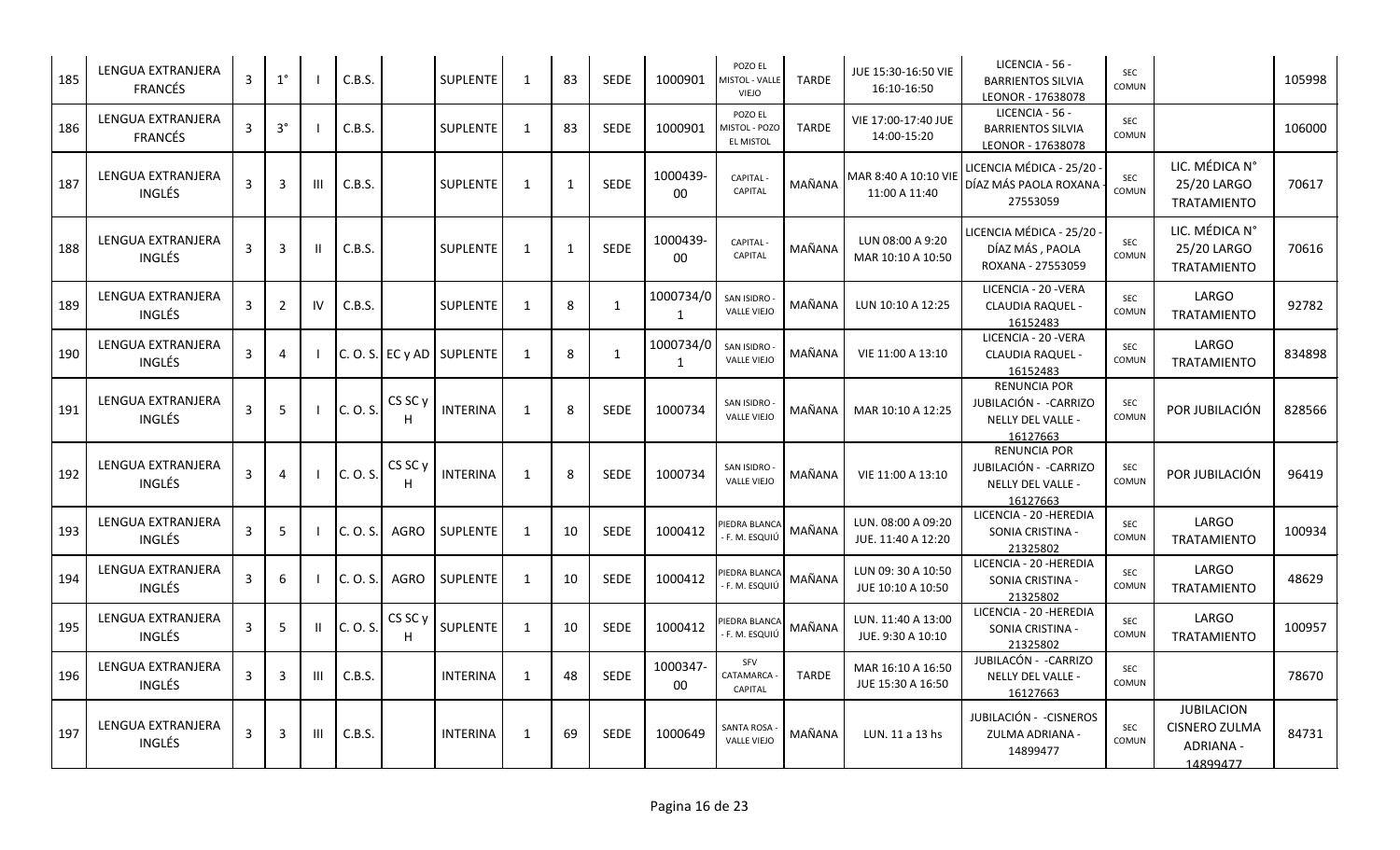| 198 | LENGUA EXTRANJERA<br><b>INGLÉS</b> | 3  | 5                          | Ш.           |          |                         | $ C. O. S. $ EC y AD   INTERINA | 1            | 70                              | <b>SEDE</b> | 1000652        | EL BAÑADO<br><b>VALLE VIEJO</b>                        | MAÑANA       | MAR 09:30 A 10:50<br>VIE 10:10 A 10:50                     | RENUNCIA - - MARTINEZ<br>PATRICIA ALEJANDRA -<br>29127758 | SEC<br>COMUN        |                                                                                                                                  | 93786  |
|-----|------------------------------------|----|----------------------------|--------------|----------|-------------------------|---------------------------------|--------------|---------------------------------|-------------|----------------|--------------------------------------------------------|--------------|------------------------------------------------------------|-----------------------------------------------------------|---------------------|----------------------------------------------------------------------------------------------------------------------------------|--------|
| 199 | LENGUA EXTRANJERA<br><b>INGLÉS</b> | 12 | $1_{-}2$<br>$\overline{3}$ |              | C.B.S.   |                         | SUPLENTE                        | 1            | $U.I.N^{\circ}$<br>$\mathbf{1}$ | <b>SEDE</b> | 1000916        | CAPITAL -<br><b>CAPITAL</b>                            | <b>TARDE</b> | LUN 14:40 A 19:40<br>JUE 17:00 A 18:20<br>18:20 A 19:40    | LICENCIA - 56 - COSMI PUIG<br>MARIANA LIS - 24309592      | <b>SEC</b><br>COMUN | LOS DIAS JUEVES DE<br>18:20 A 19:40 SE<br><b>REALIZA LA</b><br>REUNIÓN DE<br><b>EQUIPO DOCENTE</b><br>DE CARÁCTER<br>QPLICATQDIO | 868524 |
| 200 | LENGUA EXTRANJERA<br><b>INGLÉS</b> | 3  | $\Delta$                   | 1            | C. O. S. | CS SC <sub>y</sub>      | <b>INTERINA</b>                 | 1            | $U.I.N^{\circ}$                 | <b>SEDE</b> | 1000916        | <b>CAPITAL-</b><br>CAPITAL                             | <b>TARDE</b> | MAR 15:30 A 16:50<br>MIE 16:10 A 16:50                     | CREACIÓN - --                                             | SEC<br>COMUN        | POR CREACIÓN                                                                                                                     |        |
| 201 | LENGUA EXTRANJERA<br><b>INGLÉS</b> | 3  | 3                          | Ш            | C.B.S.   |                         | <b>INTERINA</b>                 | 1            | 48                              | <b>SEDE</b> | 1000347-<br>00 | SFV<br>CATAMARCA<br>CAPITAL                            | <b>TARDE</b> | JUE 14:00 - 15:20 VIE<br>18:20 - 19:00                     | JUBILACÓN - - CARRIZO<br>NELLY DEL VALLE -<br>16127663    | SEC<br>COMUN        |                                                                                                                                  | 78669  |
| 202 | LENGUA EXTRANJERA<br><b>INGLÉS</b> | 3  | -1                         | Ш            | C.B.S.   |                         | <b>INTERINA</b>                 | 1            | 48                              | SEDE        | 1000347-<br>00 | SFV<br>CATAMARCA<br>CAPITAL                            | <b>TARDE</b> | LUN 17:00 - 17:40<br>MAR 17:40 -19:00                      | JUBILACÓN - - CARRIZO<br>NELLY DEL VALLE -<br>16127663    | SEC<br>COMUN        |                                                                                                                                  | 78531  |
| 203 | LENGUA EXTRANJERA<br>INGLÉS        | 3  | -1                         | $\mathbf{H}$ | C.B.S.   |                         | <b>INTERINA</b>                 | 1            | 48                              | <b>SEDE</b> | 1000347-<br>00 | SFV<br>CATAMARCA<br>CAPITAL                            | <b>TARDE</b> | LUN 16:10 -16:50 JUE.<br>17:00 -18:20                      | JUBILACÓN - - CARRIZO<br>NELLY DEL VALLE -<br>16127663    | SEC<br>COMUN        |                                                                                                                                  | 78535  |
| 204 | LENGUA EXTRANJERA<br><b>INGLÉS</b> | 3  | $\overline{2}$             | H.           | C.B.S.   |                         | <b>INTERINA</b>                 | 1            | 52                              | <b>SEDE</b> | 1000430-<br>00 | SFV<br>CATAMARCA<br>CAPITAL                            | MAÑANA       | Miércoles: 10:10 a<br>11:40 y Viernes: de<br>12:20 a 13:00 | JUBILACIÓN - - CISNEROS<br>ZULMA ADRIANA -<br>17899477    | SEC<br>COMUN        | <b>JUBILACION</b><br>CISNERO, ZULMA -<br>14.899.477                                                                              | 100533 |
| 205 | <b>LENGUA EXTRANJERA</b><br>INGLÉS | 3  | 3                          |              | C.B.S.   |                         | <b>INTERINA</b>                 | 1            | 52                              | <b>SEDE</b> | 1000430-<br>00 | SFV<br>CATAMARCA<br>CAPITAL                            | MAÑANA       | Lunes: 9.30 a 10:50 y<br>Miércoles: 12:20 a<br>13:00       | JUBILACIÓN - - CISNEROS<br>ZULMA ADRIANA -<br>17899477    | SEC<br>COMUN        | <b>JUBILACION</b><br>CISNERO, ZULMA -<br>14.899.477                                                                              | 100546 |
| 206 | LENGUA EXTRANJERA<br><b>INGLÉS</b> | 3  | $4^{\circ}$                |              | C. O. S. | CS SC <sub>y</sub>      | SUPLENTE                        | 1            | 55                              | <b>SEDE</b> | 1000743        | <b>SAN ANTONIO</b><br>FRAY<br><b>MAMERTO</b><br>ESQUIÚ | <b>TARDE</b> | MAR 14:00-16:10                                            | LICENCIA - 20 - HEREDIA<br>SONIA CRISTINA -<br>21325802   | <b>SEC</b><br>COMUN | LARGO<br><b>TRATAMIENTO 30</b><br><b>DÍAS</b>                                                                                    | 68408  |
| 207 | LENGUA EXTRANJERA<br><b>INGLÉS</b> | 3  | $6^{\circ}$                |              | C. O. S. | CS SC <sub>y</sub><br>H | <b>SUPLENTE</b>                 | 1            | 55                              | <b>SEDE</b> | 1000743        | SAN ANTONIO -<br>FRAY<br><b>MAMERTO</b><br>ESQUIÚ      | <b>TARDE</b> | MAR 16:10-18:20                                            | LICENCIA - 20 - HEREDIA<br>SONIA CRISTINA -<br>21325802   | SEC<br>COMUN        | LARGO<br><b>TRATAMIENTO 30</b><br><b>DÍAS</b>                                                                                    | 101974 |
| 208 | LENGUA EXTRANJERA<br>INGLÉS        | 3  | 5                          |              | C. O. S. | CS SC y<br>н            | SUPLENTE                        | 1            | 83                              | <b>SEDE</b> | 1000601        | POZO EL<br>MISTOL - VALLE<br><b>VIEJO</b>              | Mañana       | Lunes: 11:40 a 13:00<br>Viernes: 9:30 a 10:10              | LICENCIA - 25 - DÍAZ MASS<br>PAOLA ROXANA -<br>27553059   | SEC<br>COMUN        |                                                                                                                                  | 110201 |
| 209 | LENGUA EXTRANJERA<br>INGLÉS        | 3  | $4^{\circ}$                |              | C. O. S. | CS SC y<br>H            | SUPLENTE                        | $\mathbf{1}$ | 83                              | SEDE        | 1000901        | POZO EL<br>MISTOL - VALLE<br>VIEJO                     | Mañana       | LUN 11:00-11:40 VIE<br>08:00-09:20                         | LICENCIA - 25 - DÍAZ MASS<br>PAOLA ROXANA -<br>27553059   | SEC<br>COMUN        |                                                                                                                                  | 106016 |
| 210 | LENGUA Y LITERATURA                | 4  | 6                          | Ш.           |          |                         | $ C. O. S. $ EC y AD SUPLENTE   | 1            | 8                               | SEDE        | 1000734        | SAN ISIDRO -<br><b>VALLE VIEJO</b>                     | MAÑANA       | MAR 11:45 A 13:10<br>JUE 08:00 A 09:20                     | LICENCIA - 44 - ELIZAGARAY<br>MARIA ISABEL - 17371157     | SEC<br>COMUN        | MAYOR JERARQUÍA                                                                                                                  | 102780 |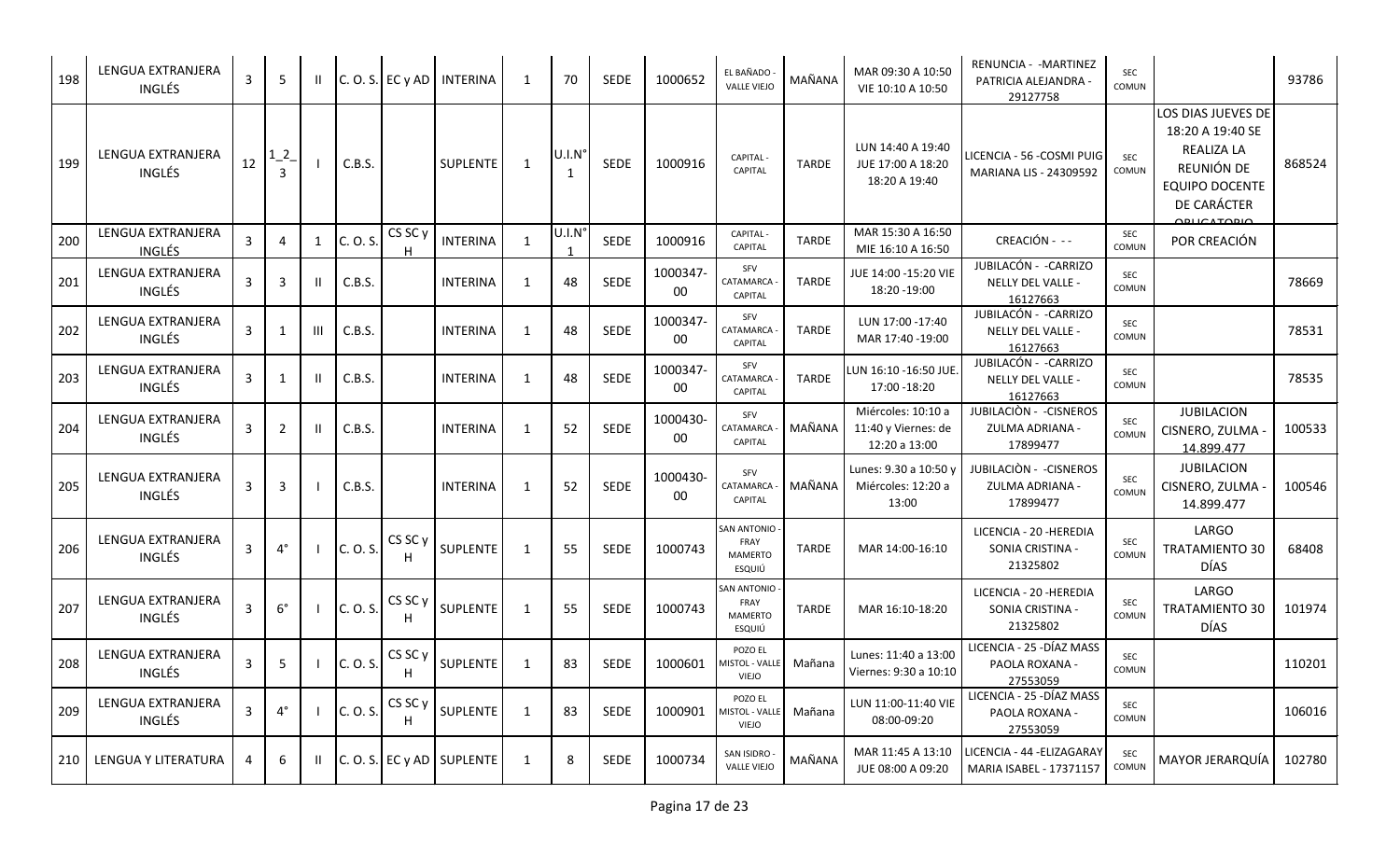| 211 | LENGUA Y LITERATURA                         | 4 | 6            |   |          |                         | $C. O. S.$ EC y AD SUPLENTE | 1              | 8                     | <b>SEDE</b> | 1000734       | SAN ISIDRO<br><b>VALLE VIEJO</b>              | MAÑANA       | MAR 10:10 A 11:40<br>JUE 09:30 A 10:50                                            | LICENCIA - 44 -ELIZAGARAY<br><b>MARIA ISABEL - 17371157</b>       | <b>SEC</b><br>COMUN | MAYOR JERARQUİA                                                                            | 102779 |
|-----|---------------------------------------------|---|--------------|---|----------|-------------------------|-----------------------------|----------------|-----------------------|-------------|---------------|-----------------------------------------------|--------------|-----------------------------------------------------------------------------------|-------------------------------------------------------------------|---------------------|--------------------------------------------------------------------------------------------|--------|
| 212 | LENGUA Y LITERATURA                         | 4 | 4            |   | C. O. S. | CS SC y                 | SUPLENTE                    | -1             | 47                    | <b>SEDE</b> | 1000438       | <b>CAPITAL</b><br><b>CAPITAL</b>              | <b>TARDE</b> | IUE 17:00 A 19:00 VIE<br>18:20 A 19:00                                            | LICENCIA - 44 - ELIZAGARAY<br><b>MARÍA ISABEL - 17371157</b>      | <b>SEC</b><br>COMUN | <b>CARGO DE MAYOR</b><br>JERARQUÍA                                                         | 91811  |
| 213 | <b>LENGUA Y LITERATURA</b>                  | 4 | 5            |   | C. O. S. | <b>COM</b>              | <b>SUPLENTE</b>             | 1              | 47                    | <b>SEDE</b> | 1000438       | <b>CAPITAL</b><br>CAPITAL                     | <b>TARDE</b> | LUN 18:20 A 19:00<br>MIE 17:00 A 19:00                                            | LICENCIA - 44 -ELIZAGARAY<br>MARÍA ISABEL - 17371157              | <b>SEC</b><br>COMUN | <b>CARGO DE MAYOR</b><br><b>JERARQUÍA</b>                                                  | 91967  |
| 214 | <b>LENGUA Y LITERATURA</b>                  | 5 | $1^{\circ}$  |   | C.B.S.   |                         | <b>INTERINA</b>             | $\mathbf{1}$   | 76                    |             | 1000836       | AN FERNANDO<br>DEL VALLE -<br>CAPITAL         | MAÑANA       | LUN 09:30 A 10:50<br>MAR 08:00 A 09:20<br>JUE 09:30 A 10:10                       | RENUNCIA - - BULACIOS<br>MARIA INES - 24830317                    | SEC<br>COMUN        |                                                                                            | 91132  |
| 215 | <b>LENGUA Y LITERATURA</b>                  | 5 | $3^\circ$    |   | C.B.S.   |                         | <b>INTERINA</b>             | 1              | 76                    |             | 1000836<br>01 | AN FERNANDO<br>DEL VALLE -<br>CAPITAL         | MAÑANA I     | MAR 09:30 A 10:50<br>MIE DE 08:00 A 09:20<br>JUE 11:00 A 11:40                    | RENUNCIA - - BULACIOS<br>MARIA INES - 24830317                    | <b>SEC</b><br>COMUN |                                                                                            | 91140  |
| 216 | LENGUA Y LITERATURA                         | 4 | $6^{\circ}$  |   | C. O. S. | CS SC y                 | <b>SUPLENTE</b>             | 1              | 76                    | <b>SEDE</b> | 1000836       | <b>SAN FERNANDO</b><br>DEL VALLE -<br>CAPITAL | TARDE        | MAR 18:20 A 19:00<br>VIER 17:00 A 19:00                                           | <b>RENUNCIA - - FLORES</b><br>CERDA SABRINA VANESA<br>32681493    | <b>SEC</b><br>COMUN | <b>TITULAR NIETO</b><br>DELICIA ADRIANA<br>EN LIC. ART 44                                  | 101280 |
| 217 | LENGUA Y LITERATURA                         | 5 | $2^{\circ}$  |   | C.B.S.   |                         | <b>INTERINA</b>             | $\overline{1}$ | 76                    |             | 1000836       | <b>SAN FERNANDO</b><br>DEL VALLE -<br>CAPITAL | MAÑANA       | LUN 08:00 A 09:20<br>MAR 11:40 A 12:20<br>MIER 11:00 A 11:40<br>VIE 08:00 A 08:40 | RENUNCIA - - BULACIOS<br>MARIA INES - 24830317                    | SEC<br>COMUN        |                                                                                            | 91137  |
| 218 | LENGUA Y LITERATURA                         | 5 | $\mathbf{1}$ | Ш | C.B.S.   |                         | <b>SUPLENTE</b>             | $\mathbf{1}$   | 93                    | <b>SEDE</b> | 1000915       | <b>CAPITAL-</b><br>CAPITAL                    | MAÑANA       | LUN 09:30 A 10:50<br>VIE 9:30 A 11:40                                             | LICENCIA - 44 -ELIZAGARAY<br>MARÍA ISABEL - 17371157              | <b>SEC</b><br>COMUN | <b>CARGO DE MAYOR</b><br>JERARQUÍA                                                         | 870372 |
| 219 | LENGUA Y LITERATURA                         | 4 | 4            | 1 | C. O. S. | CS SC <sub>y</sub><br>н | <b>INTERINA</b>             | 1              | U.I.N                 | SEDE        | 1000916       | <b>CAPITAL</b><br>CAPITAL                     | <b>TARDE</b> | LUN 17:40 A 19:00<br>JUE 15:30 A 16:50                                            | CREACIÓN - --                                                     | SEC<br>COMUN        | POR CREACIÓN                                                                               |        |
| 220 | LENGUA Y LITERATURA                         | 4 | 5            | 1 | C. O. S  | CS SC y<br>H            | <b>INTERINA</b>             | -1             | U.I.N<br>$\mathbf{1}$ | <b>SEDE</b> | 1000916       | <b>CAPITAL</b><br><b>CAPITAL</b>              | TARDE        | MIE 17:40 A 19:00<br>JUE 17:00 A 18:20                                            | CREACIÓN - --                                                     | SEC<br><b>COMUN</b> | POR CREACIÓN                                                                               |        |
| 221 | LENGUAJE ARTÍSTICO<br><b>ARTES VISUALES</b> | 3 | 4            |   |          |                         | $C. O. S.$ EC y AD SUPLENTE | 1              | 6                     | <b>SEDE</b> | 1000407<br>00 | <b>CAPITAL</b><br>CAPITAL                     | MAÑANA       | MIE 11:00 A 12:20<br>12:20 A 13:00                                                | LICENCIA MÉDICA - 20/25<br>YANUK GUSTAVO ARIEL -<br>29139683      | SEC<br>COMUN        | LICENCIA MÉDICA<br>N° 125231                                                               | 93732  |
| 222 | LENGUAJE ARTÍSTICO                          | 3 | 4            |   | C. O. S. | ART-<br><b>VIS</b>      | <b>SUPLENTE</b>             | 1              | 69                    | <b>SEDE</b> | 1000649       | <b>SANTA ROSA</b><br><b>VALLE VIEJO</b>       | <b>TARDE</b> | VIE 17:00 A 19:00                                                                 | LICENCIA - 40 -SOSA PAULA<br>ANDREA - 23864129                    | SEC<br>COMUN        | LICENCIA GREMIAL-<br>TITULAR PROF.<br><b>FARÍAS ROBERTO</b><br><b>JUAN</b>                 | 77633  |
| 223 | LENGUAJE ARTÍSTICO<br><b>TEATRO</b>         | 3 | 4            |   | C. O. S. | CS SC y                 | <b>SUPLENTE</b>             | $\mathbf{1}$   | $\overline{7}$        | <b>SEDE</b> | 1000346       | <b>CAPITAL</b><br>CAPITAL                     | <b>TARDE</b> | MAR 18:20 A 19:00<br>JUE 14:00 A 15:20                                            | LICENCIA - 20 - TORANZOS<br>BARROS CRISTIAN ARTURO<br>$-27351747$ | SEC<br>COMUN        | LIC ART 20 DESDE<br>01/03/2021-LIC<br>ART 44 DE TITULAR<br>MEDINA CARLOS<br><b>ROBERTO</b> | 83641  |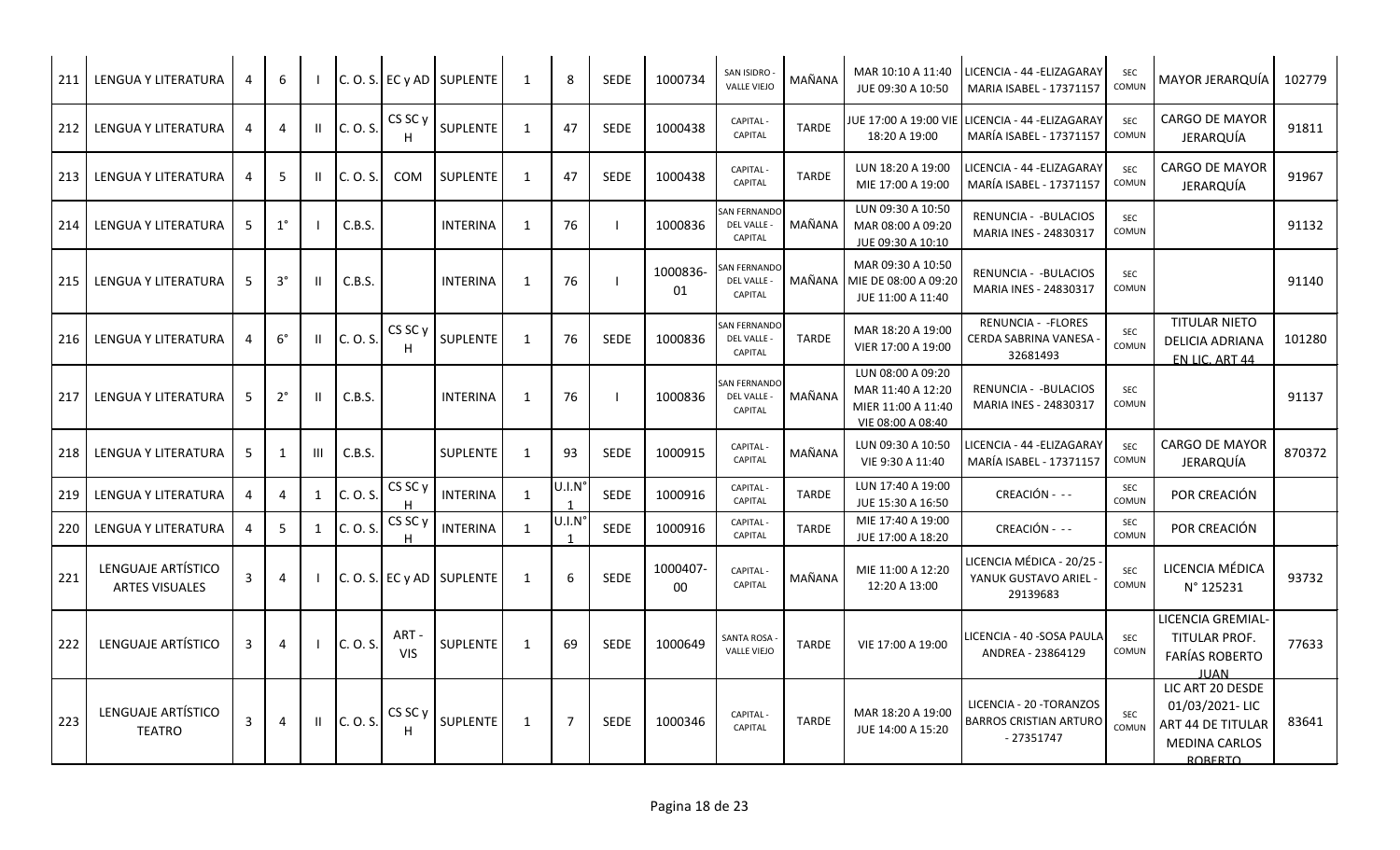| 224 | LENGUAJE ARTÍSTICO:<br><b>ARTES VISUALES</b> | 3 | 4            |              |          |                    | $C. O. S. E C y AD$ SUPLENTE | 1            | 46 | <b>SEDE</b>   | 1000079                   | <b>CAPITAL</b><br>CAPITAL                       | <b>TARDE</b> | LUN 18:20 A 19:00<br>MAR. 15:30 A 16:50                 | LICENCIA - 25/20 - DI<br>PAOLA LUISA ELENA -<br>18270551   | <b>SEC</b><br>COMUN | LARGO<br>TRATAMIENTO-<br>RENOV DE LIC: LEY<br>5550-<br><b>DISCAPACIDAD-CG</b><br>20/01/2021                | 109161 |
|-----|----------------------------------------------|---|--------------|--------------|----------|--------------------|------------------------------|--------------|----|---------------|---------------------------|-------------------------------------------------|--------------|---------------------------------------------------------|------------------------------------------------------------|---------------------|------------------------------------------------------------------------------------------------------------|--------|
| 225 | MATEMÁTICA                                   | 4 | 5            |              | C. O. S. | CS SC <sub>y</sub> | <b>SUPLENTE</b>              | 1            | 5  | <b>SEDE</b>   | 1000072                   | <b>CAPITAL-</b><br><b>CAPITAL</b>               | TARDE        | MAR 14:00 A 15:20<br>MIE 15:30 A 16:50                  | RENUNCIA - - ROSALES<br>BRUNO - 30805672                   | <b>SEC</b><br>COMUN | RENUNCIA DE<br>SUPLENTE-<br><b>INTERINO CASTRO</b><br><b>CRISTIAN</b>                                      | 97921  |
| 226 | MATEMÁTICA                                   | 5 | $\mathbf{1}$ |              | C.B.S.   |                    | <b>SUPLENTE</b>              | 1            | 10 | ANEXO         | 1000412/0<br>1            | SAN JOSÉ - F.<br>M. ESQUIÚ                      | MAÑANA       | LUN 11:00 A 13:00<br>MAR 9:30 A 10:50                   | LICENCIA - 25/20 -<br>MARTINEZ ALBA CELIA -<br>16442569    | <b>SEC</b><br>COMUN | LARGO<br><b>TRATAMIENTO</b>                                                                                | 97587  |
| 227 | MATEMÁTICA                                   | 5 | $2^{\circ}$  |              | C.B.S.   |                    | <b>INTERINA</b>              | $\mathbf{1}$ | 46 | <b>SEDE</b>   | 1000079                   | <b>CAPITAL</b><br><b>CAPITAL</b>                | MAÑANA       | LUN. 8:00 A 10:10<br>MAR. 8:00 A 9:20                   | JUBILACIÓN - - CRUZ<br><b>JORGE ANTONIO -</b><br>13141152  | <b>SEC</b><br>COMUN | <b>VACANTE</b><br><b>GENERADA POR</b><br>JUBILACIÓN                                                        | 100396 |
| 228 | MATEMÁTICA                                   | 5 | $2^{\circ}$  | Ш            | C.B.S.   |                    | <b>INTERINA</b>              | 1            | 46 | <b>SEDE</b>   | 1000079                   | <b>CAPITAL</b><br><b>CAPITAL</b>                | MAÑANA       | LUN. 8:00 A 10:10<br>MIE. 8:00 A 09:20                  | JUBILACIÓN - - CRUZ<br><b>JORGE ANTONIO -</b><br>13141152  | SEC<br>COMUN        | <b>VACANTE</b><br><b>GENERADA POR</b><br><b>JUBILACIÓN</b>                                                 | 82771  |
| 229 | MATEMÁTICA                                   | 4 | 6            |              | C. O. S. | CS SC y            | SUPLENTE                     | $\mathbf{1}$ | 46 | <b>SEDE</b>   | 1000079                   | <b>CAPITAL</b><br>CAPITAL                       | MAÑANA       | MAR 11:00 A 13:00<br>JUE 12:20 A 13:00                  | LICENCIA - 25/20 -<br>MACHADO MARCELO<br>DANIEL - 14058588 | SEC<br>COMUN        | LARGO<br><b>TRATAMIENTO</b>                                                                                | 101235 |
| 230 | MATEMÁTICA                                   | 4 | 6            |              | C. O. S. | CS SC y            | SUPLENTE                     | 1            | 46 | <b>SEDE</b>   | 1000079                   | <b>CAPITAL</b><br>CAPITAL                       | <b>TARDE</b> | LUN 15:30 A 16:50<br>MAR 15:30 A 16:50                  | LICENCIA - 25/20 -<br>MACHADO MARCELO<br>DANIEL - 14058588 | SEC<br>COMUN        | LARGO<br><b>TRATAMIENTO</b>                                                                                | 101236 |
| 231 | MATEMÁTICA                                   | 4 | 4            | $\mathbf{H}$ | C. O. S. | CS SC y            | SUPLENTE                     | 1            | 47 | <b>SEDE</b>   | 1000438                   | <b>CAPITAL-</b><br>CAPITAL                      | <b>TARDE</b> | LUN 17:00 A 19:00<br>MAR 18:20 A 19:00                  | RENUNCIA - -- - LOBO<br>DAVID - 35201435                   | SEC<br>COMUN        | <b>RENUNCIA DE</b><br>SUPLENTE LOBO<br>DAVID-REYES<br><b>NORMA INTERINA</b><br>$(11C \; \text{ART} \; 56)$ | 91813  |
| 232 | MATEMÁTICA                                   | 4 | $5^\circ$    |              |          |                    | C. O. S. EC y AD SUPLENTE    | $\mathbf{1}$ | 55 | <b>SEDE</b>   | 1000743                   | SAN ANTONIO<br>FRAY<br><b>MAMERTO</b><br>ESQUIÚ | <b>NOCHE</b> | MAR 21:50-23:10 JUE<br>20:25-21:45                      | LICENCIA - 20 - PACHECHO<br>ANALÍA DEL VALLE -<br>16667095 | <b>SEC</b><br>COMUN | LARGO<br><b>TRATAMIENTO</b>                                                                                | 77527  |
| 233 | MATEMÁTICA                                   | 4 | $4^{\circ}$  |              |          |                    | $C. O. S.$ EC y AD SUPLENTE  | $\mathbf{1}$ | 55 | <b>SEDE</b>   | 1000743                   | SAN ANTONIO<br>FRAY<br>MAMERTO<br>ESQUIÚ        | <b>NOCHE</b> | MAR 20:25-21:45 JUE<br>21:50-23:10                      | LICENCIA - 20 - PACHECHO<br>ANALÍA DEL VALLE -<br>16667095 | <b>SEC</b><br>COMUN | LARGO<br><b>TRATAMIENTO</b>                                                                                | 79594  |
| 234 | MATEMÁTICA                                   | 5 | $\mathbf{1}$ |              | C.B.S.   |                    | <b>SUPLENTE</b>              | 1            | 69 | <b>ANEXOI</b> | 1000649/0<br>1            | SANTA ROSA<br><b>VALLE VIEJO</b>                | MAÑANA       | MIE 08:00 A 09:20<br>JUE 11:00 A 13:00                  | LICENCIA - - MARTINEZ<br>ALBA CELIA - 16442569             | <b>SEC</b><br>COMUN | <b>CORTO</b><br><b>TRATAMIENTO</b>                                                                         | 92645  |
| 235 | MATEMÁTICA                                   | 5 | $1^{\circ}$  |              | C.B.S.   |                    | <b>SUPLENTE</b>              | $\mathbf{1}$ | 69 | ANEXO I       | 1000649/0<br>$\mathbf{1}$ | SANTA ROSA<br><b>VALLE VIEJO</b>                | MAÑANA       | JUE. 9:30 A 10:50 VIE<br>8:00 A 9:20 Y 11:40 A<br>12:20 | LICENCIA - - MARTINEZ<br>ALBA CELIA - 16442569             | SEC<br>COMUN        | <b>CORTO</b><br><b>TRATAMIENTO</b>                                                                         | 92647  |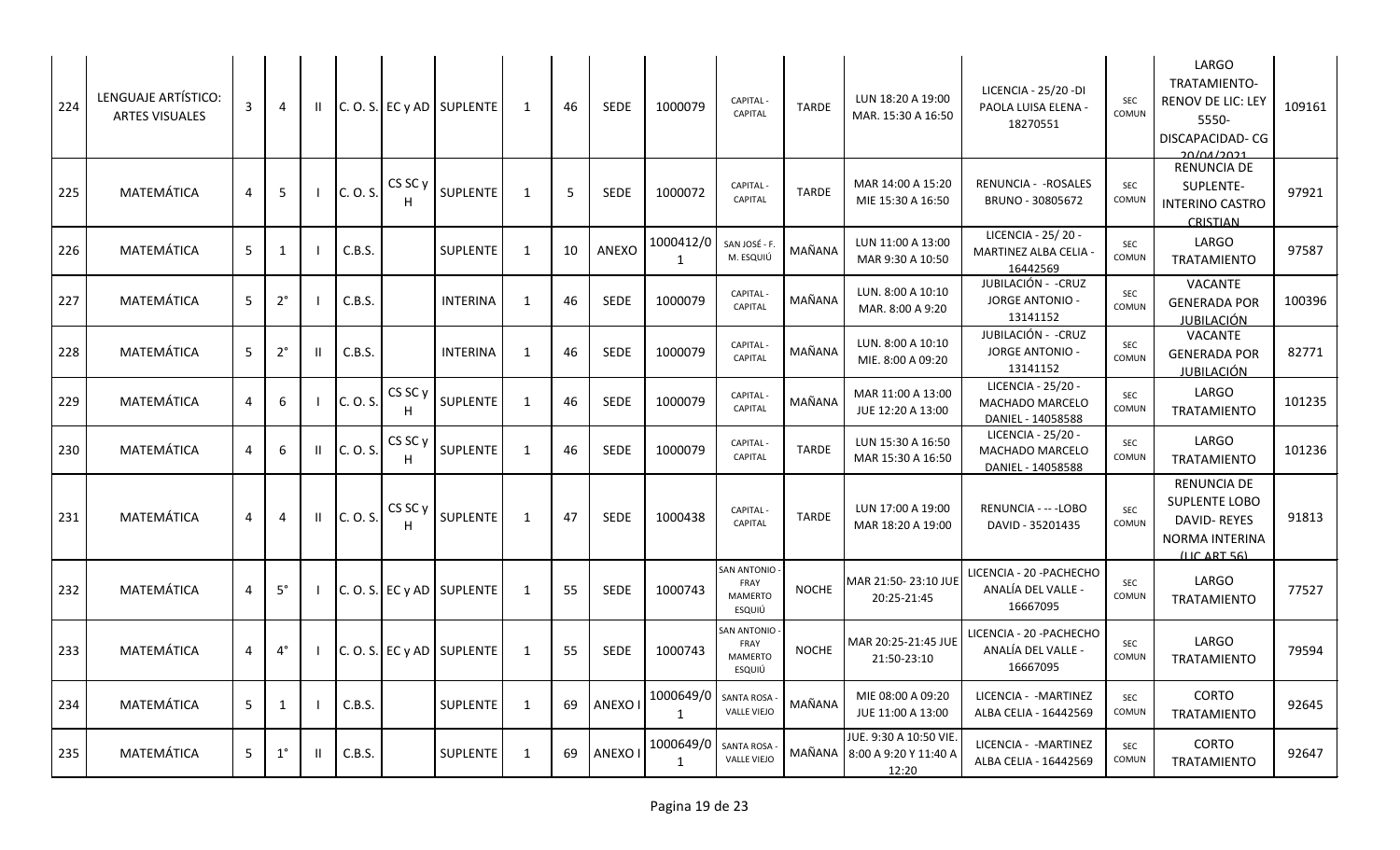| 236 | MATEMÁTICA                                                   | 4 | 5 |        | C. O. S. | CS SC y           | <b>INTERINA</b>              | $\overline{1}$ | U.I.N°         | SEDE        | 1000916            | CAPITAL -<br>CAPITAL                    | <b>TARDE</b> | LUN 15:30 A 16:50<br>JUE 15:30 A 16:50   | CREACIÓN - --                                                                          | SEC<br>COMUN               | POR CREACIÓN                                   |        |
|-----|--------------------------------------------------------------|---|---|--------|----------|-------------------|------------------------------|----------------|----------------|-------------|--------------------|-----------------------------------------|--------------|------------------------------------------|----------------------------------------------------------------------------------------|----------------------------|------------------------------------------------|--------|
| 237 | MATEMÁTICA<br><b>FINANCIERA</b>                              |   | 6 | $\vee$ |          |                   | C. O. S. EC y AD SUPLENTE    | 1              | 3              | <b>SEDE</b> | 1000076-<br>00     | SFV<br>CATAMARCA<br><b>CAPITAL</b>      | <b>TARDE</b> | LUN 15:30 A 16:10<br>MAR 14:00 A 15:30   | LICENCIA - LEY 5550 -<br>IBARRA, STELLA MARIS -<br>27117052                            | SEC<br>COMUN               |                                                | 104265 |
| 238 | MATEMÁTICA<br><b>FINANCIERA</b>                              |   | 6 | IV     |          |                   | $C. O. S.$ EC y AD SUPLENTE  | 1              | $\overline{3}$ | <b>SEDE</b> | 1000076-<br>00     | SFV<br>CATAMARCA<br>CAPITAL             | <b>TARDE</b> | MAR 15:30 A 16:50<br>VIE 17:00 A 18:20   | LICENCIA - 25/20 -<br>ESCALANTE ALICIA LORENA<br>$-27351710$                           | SEC<br>COMUN               |                                                | 104264 |
| 239 | MATEMÁTICA<br><b>FINANCIERA</b>                              | Δ | 6 |        |          |                   | $C. O. S. E C y AD$ SUPLENTE | 1              | $\overline{3}$ | <b>SEDE</b> | 1000076-<br>$00\,$ | SFV<br>CATAMARCA<br>CAPITAL             | <b>TARDE</b> | MAR 14:00 A 15:20<br>MIE 14:00 A 15:20   | LICENCIA - 25/20 -<br><b>ESCALANTE ALICIA LORENA</b><br>$-27351710$                    | SEC<br>COMUN               |                                                | 104263 |
| 240 | MATEMÁTICA<br><b>FINANCIERA</b>                              |   | 6 |        |          | C. O. S. E C y AD | <b>INTERINA</b>              | 1              | 93             | <b>SEDE</b> | 1000915            | <b>CAPITAL-</b><br>CAPITAL              | <b>TARDE</b> | JUE 17.00 A 18.20 Y<br>VIE 14:00 A 15.20 | RENUNCIA - - VALDEZ<br>MARÁ DE LOS ANGELES -<br>24065028                               | SEC<br>COMUN               | RENUNCIA VALDEZ<br>MARIA DE LOS A.<br>24065028 | 862374 |
| 241 | <b>MATEMÁTICA II</b>                                         | 4 | 5 |        | C. O. S. | ART-<br>VIS       | SUPLENTE                     | 1              | 69             | <b>SEDE</b> | 1000649            | <b>SANTA ROSA</b><br><b>VALLE VIEJO</b> | <b>TARDE</b> | MIE 14:00 A 15:20 VIE<br>14:00 A 15:20   | LICENCIA - - HERRERA<br><b>MARÍA MERCEDES -</b><br>32415043                            | SEC<br>COMUN               | <b>LEY 5550</b>                                | 77649  |
| 242 | <b>MEDIOS DE</b><br><b>COMUNICACIÓN Y</b><br>OPINIÓN PÚBLICA | 4 | 6 |        | C. O. S. | COM               | <b>SUPLENTE</b>              | -1             | $\overline{2}$ | SEDE        | 1000732-<br>00     | SFV<br>CATAMARCA<br>CAPITAL             | <b>TARDE</b> | LUN 14:00 A 15:20<br>JUE 14:00 A 15:20   | COMISIÓN DE SERVICIOS<br>56 - HERNANDEZ DE LA<br>BARRERA MARIELA ELISA<br>21944423     | SEC<br>COMUN               | COMISIÓN DE<br><b>SERVICIOS</b>                | 884455 |
| 243 | <b>NUEVAS TICS</b>                                           | 4 | 4 |        | C. O. S. |                   | CS NAT SUPLENTE              | 1              | $\mathbf{1}$   | <b>SEDE</b> | 1000439-<br>00     | CAPITAL -<br><b>CAPITAL</b>             | MAÑANA       | MAR 11:00 A 12:20<br>MIE 08:00 A 9:20    | LICENCIA POR COMISION<br>DE SERVICIO - 56 -<br>MACHADO, EDUARDO<br>ARIEL - 23269345    | <b>SEC</b><br>COMUN        | LIC.N° 56 COMISIÓN<br><b>DE SERVICIO</b>       | 95082  |
| 244 | <b>NUEVAS TICs</b>                                           | 4 | 4 |        | C. O. S. | CS SC y           | <b>SUPLENTE</b>              | 1              | 1              | SEDE        | 1000439-<br>$00\,$ | CAPITAL -<br>CAPITAL                    | MAÑANA       | LUN 08:00 A 09:20<br>MIE 09:30 A 10:50   | LICENCIA COMISIÓN DE<br>SERVICIO - 56 - MACHADO,<br><b>EDUARDO ARIEL -</b><br>23269345 | SEC<br><b>COMUN</b>        | LIC.N° 56 COMISIÓN<br>DE SERVICIO              | 93933  |
| 245 | <b>NUEVAS TICS</b>                                           | 4 | 4 |        |          |                   | $C. O. S.$ CS NAT SUPLENTE   | 1              | 1              | <b>SEDE</b> | 1000439-<br>00     | CAPITAL -<br><b>CAPITAL</b>             | MAÑANA       | MAR 8:00 A 9:20 JUE<br>08:00 A 09:20     | LICENCIA POR COMISIÓN<br>DE SERVICIO - 56 -<br>MACHADO, EDUARDO<br>ARIEL - 23269345    | <b>SEC</b><br><b>COMUN</b> | LIC.N° 56 COMISIÓN<br><b>DE SERVICIO</b>       | 95082  |
| 246 | <b>NUEVAS TICS</b>                                           | 4 | 4 |        |          |                   | $C. O. S.$ EC y AD SUPLENTE  | 1              | 3              | SEDE        | 1000076-<br>00     | SFV<br>CATAMARCA<br>CAPITAL             | TARDE        | LUN 17:40 A 19:00<br>MIE 14:00 A 15:20   | LICENCIA - 25/20 - RIVERA<br>IBAÑEZ, JOSE MARCELO -<br>27351104                        | SEC<br>COMUN               |                                                | 84311  |
| 247 | <b>NUEVAS TICs</b>                                           | 4 | 4 |        | C. O. S. |                   | CS NAT SUPLENTE              | 1              | $\mathbf{3}$   | SEDE        | 1000076-<br>00     | SFV<br>CATAMARCA<br>CAPITAL             | <b>TARDE</b> | LUN 15:30 A 16:50<br>JUE 15:30 A 16:50   | LICENCIA - 25/20 - RIVERA<br>IBAÑEZ, JOSE MARCELO -<br>27351104                        | SEC<br>COMUN               | <b>TITULAR CARRIZO</b><br>ANA MARÍA            | 82747  |
| 248 | <b>NUEVAS TICs</b>                                           | 4 | 4 |        | C. O. S. | <b>CS NAT</b>     | <b>INTERINA</b>              | 1              | $\overline{3}$ | SEDE        | 1000076-<br>$00\,$ | SFV<br>CATAMARCA<br>CAPITAL             | <b>TARDE</b> | LUN 14:00 A 15:20<br>JUE 14:00 A 15:20   | LICENCIA - 25/20 - RIVERA<br>IBAÑEZ, JOSE MARCELO -<br>27351104                        | SEC<br>COMUN               | <b>TITULAR CARRIZO</b><br>ANA MARÍA            | 82746  |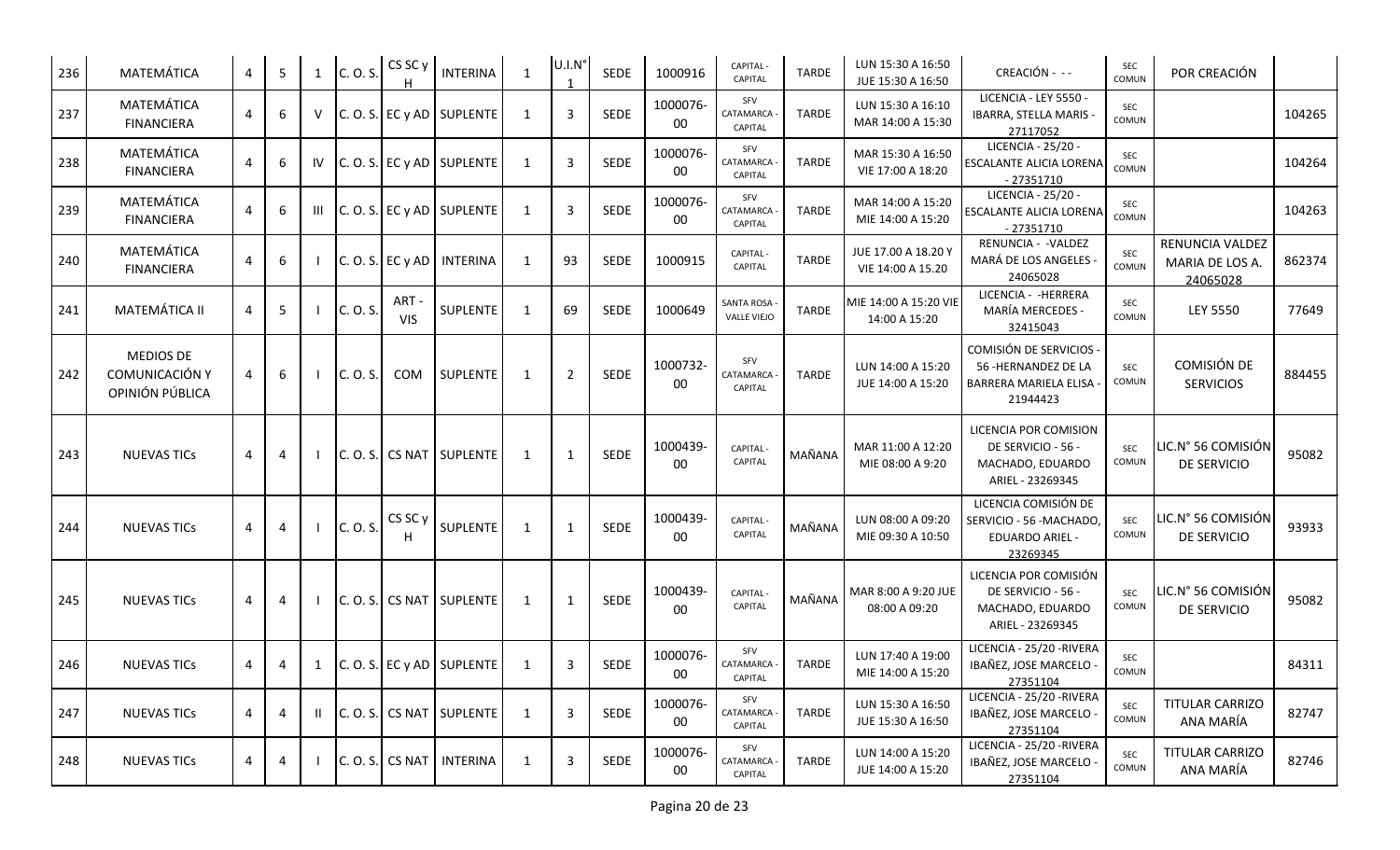| 249 | <b>NUEVAS TICS</b>                                          | 4 | 4              | IV           | C. O. S. |                  | <b>INTERINA</b>           | -1           | $\mathbf{3}$   | SEDE        | 1000076-<br>00     | SFV<br>CATAMARCA<br>CAPITAL              | MAÑANA       | MIE 11:00 A 12:20 VIE<br>9:30 A 10:50  | LICENCIA - 25/20 - RIVERA<br>IBAÑEZ, JOSE MARCELO<br>27351104        | SEC<br>COMUN        |                                                                                                                 | 84761  |
|-----|-------------------------------------------------------------|---|----------------|--------------|----------|------------------|---------------------------|--------------|----------------|-------------|--------------------|------------------------------------------|--------------|----------------------------------------|----------------------------------------------------------------------|---------------------|-----------------------------------------------------------------------------------------------------------------|--------|
| 250 | <b>NUEVAS TICS</b>                                          | 4 | 4              | H.           |          |                  | C. O. S. EC y AD SUPLENTE | 1            | 8              | <b>SEDE</b> | 1000734            | SAN ISIDRO<br><b>VALLE VIEJO</b>         | MAÑANA       | LUN 09:30 A 10:50<br>JUE 11:00 A 12:25 | LICENCIA - 44 - VALLE<br>VALERIA VERÓNICA -<br>27710432              | SEC<br>COMUN        | MAYOR JERARQUÍA                                                                                                 | 103546 |
| 251 | <b>NUEVAS TICS</b>                                          | 4 | 4              |              |          |                  | C. O. S. EC y AD SUPLENTE | 1            | 8              | <b>SEDE</b> | 1000734            | SAN ISIDRO<br><b>VALLE VIEJO</b>         | MAÑANA       | MAR 09:30 A 10:10<br>MIE 11:00 A 13:10 | LICENCIA - 44 -ELIZAGARAY<br>MARIA ISABEL - 17371157                 | <b>SEC</b><br>COMUN | MAYOR JERARQUÍA                                                                                                 | 96432  |
| 252 | <b>NUEVAS TICS</b>                                          | 4 | $4^{\circ}$    |              | C. O. S. | CS SC y          | <b>INTERINA</b>           | -1           | 55             | <b>SEDE</b> | 1000743            | SAN ANTONIO<br>FRAY<br>MAMERTO<br>ESQUIÚ | <b>TARDE</b> | MIE 17:40-19:00 JUE<br>17:40-19:00     | JUBILACIÓN - -NAVARRO<br><b>RAMON ANTONIO -</b><br>10985300          | SEC<br>COMUN        | JUBILACIÓN                                                                                                      | 68860  |
| 253 | <b>NUEVAS TICS</b>                                          | 4 | 4              |              |          | C. O. S. C S NAT | <b>SUPLENTE</b>           | $\mathbf{1}$ | 77             | Sede        | 1000843-<br>00     | SFV<br>CATAMARCA<br>CAPITAL              | <b>TARDE</b> | MAR 17:00 A 18:20<br>VIE 17:00 A 18:20 | LICENCIA - 44 - VALLE<br>VALERIA VERONICA -<br>27710432              | SEC<br>COMUN        |                                                                                                                 | 78793  |
| 254 | PROCEDIMIENTO Y<br>PRÁCTICA<br>ADMINISTRATIVA               | 4 | 6              | VI           |          |                  | C. O. S. EC y AD SUPLENTE | 1            | $\overline{3}$ | <b>SEDE</b> | 1000076-<br>$00\,$ | SFV<br>CATAMARCA<br><b>CAPITAL</b>       | MAÑANA       | LUN 11:00-12:20 VIE<br>11:00-12:20     | RENUNCIA - - GUTIERREZ<br>NANCY ANGELINA -<br>24574626               | SEC<br>COMUN        |                                                                                                                 | 108809 |
| 255 | PROCEDIMIENTO Y<br>PRÁCTICA<br>ADMINISTRATIVA               | 4 | 6              | IV           |          |                  | C. O. S. EC y AD SUPLENTE | 1            | $\overline{3}$ | <b>SEDE</b> | 1000076-<br>00     | SFV<br>CATAMARCA<br>CAPITAL              | <b>TARDE</b> | LUN 17:00 A 18:20<br>MAR 17:00 A 18:20 | LICENCIA - 25/20 - PORCEL<br>DE PERALTA, SILVIA<br>MÓNICA - 16904254 | SEC<br>COMUN        |                                                                                                                 | 104294 |
| 256 | PROCEDIMIENTO Y<br>PRÁCTICA<br>ADMINISTRATIVA               | 4 | 6              | $\mathbf{H}$ |          |                  | C. O. S. EC y AD SUPLENTE | $\mathbf{1}$ | 5              | SEDE        | 1000072            | <b>CAPITAL</b><br>CAPITAL                | MAÑANA       | MAR. 09:30 A 10:50<br>MIE 9:30 A 10:50 | RENUNCIA - - BAZÁN<br>MARIA INÉS - 28357137                          | SEC<br>COMUN        | RENUNCIA 2°<br>SUPLENTE-1°<br><b>SUPLENTE LIC ART</b><br>20 GARRIBIA<br><b>ESTELA-TITULAR</b><br>CARRIZO MÓNICA | 103250 |
| 257 | PROCEDIMIENTO Y<br><b>PRÁCTICA</b><br><b>ADMINISTRATIVA</b> | 4 | 6              |              |          |                  | C. O. S. EC y AD SUPLENTE | 1            | 1              | <b>SEDE</b> | 1000439-<br>00     | CAPITAL -<br>CAPITAL                     | MAÑANA       | MAR 8:40 A 9:20 VIE<br>09:30 A 11:40   | LICENCIA MÉDICA - 25/20<br>GONZÁLEZ NERY ALBERTO<br>31648325         | SEC<br>COMUN        | LIC. MÉDICA N°<br>25/20 LARGO<br><b>TRATAMIENTO</b>                                                             | 100894 |
| 258 | PROCEDIMIENTO Y<br>PRÁCTICA<br>ADMINISTRATIVA               | 4 | 6              | Ш            |          |                  | C. O. S. EC y AD SUPLENTE | 1            | 3              | <b>SEDE</b> | 1000076<br>00      | SFV<br>CATAMARCA<br>CAPITAL              | <b>TARDE</b> | MIE 15:30 A 16:50<br>JUE 17:00 A 18:20 | LICENCIA - 25/20 - PORCEL<br>DE PERALTA, SILVIA<br>MÓNICA - 16904254 | SEC<br>COMUN        |                                                                                                                 | 104293 |
| 259 | PROCEDIMIENTO Y<br>PRÁCTICA<br><b>ADMINISTRATIVA</b>        | 4 | 6              | v            |          |                  | C. O. S. EC y AD SUPLENTE | $\mathbf{1}$ | 3              | <b>SEDE</b> | 1000076-<br>00     | SFV<br>CATAMARCA<br>CAPITAL              | <b>TARDE</b> | MIE 14:00 A 15:20<br>JUE 15:30 A 16:50 | LICENCIA - 25/20 -PORCEI<br>DE PERALTA, SILVIA<br>MÓNICA - 16904254  | SEC<br>COMUN        |                                                                                                                 | 104295 |
|     | 260 PROCESO PRODUCTIVO I                                    | 3 | $\overline{4}$ |              | C. O. S. | <b>AGRO</b>      | <b>INTERINA</b>           | 1            | 10             | SEDE        | 1000412            | PIEDRA BLANCA<br>F. M. ESQUIÚ            | MAÑANA       | MAR 12:20 A 13:00<br>JUE 8:00 A 9:20   | JUBILACIÓN - -PERONDI<br>ANA MARÍA - 11425891                        | SEC<br>COMUN        | VACANTE<br><b>GENERADA POR</b><br><b>JUBILACIÓN</b>                                                             | 100925 |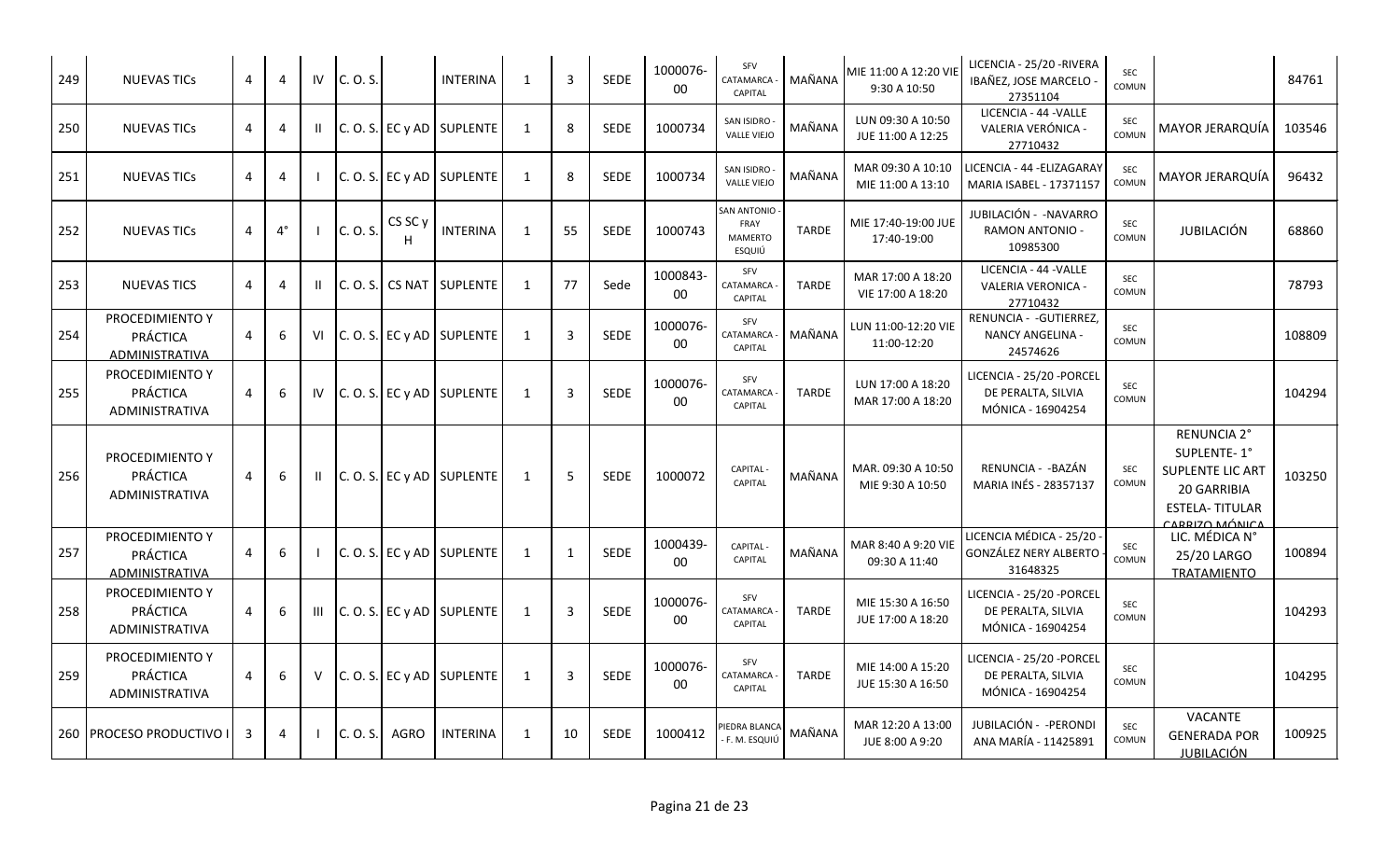| 261 | PRODUCCIÓN<br>AUDIOVISUAL                              | 4 | 6              |    | C. O. S. | COM                | <b>SUPLENTE</b>             | 1            | $\overline{2}$ | SEDE        | 1000732-<br>$00\,$ | SFV<br>CATAMARCA<br><b>CAPITAL</b>              | <b>TARDE</b> | MAR 17:00 A 18:20<br>JUE 15:30 A 16:50                        | COMISIÓN DE SERVICIOS<br>56 - HERNANDEZ DE LA<br>BARRERA MARIELA ELISA<br>21944423 | SEC.<br>COMÚN       | COMISIÓN DE<br><b>SERVICIOS</b>                                                       | 104169 |
|-----|--------------------------------------------------------|---|----------------|----|----------|--------------------|-----------------------------|--------------|----------------|-------------|--------------------|-------------------------------------------------|--------------|---------------------------------------------------------------|------------------------------------------------------------------------------------|---------------------|---------------------------------------------------------------------------------------|--------|
| 262 | PSICOLOGÍA                                             | 3 | 5              |    | C. O. S. | CS <sub>SC</sub> y | SUPLENTE                    | -1           | 89             | SEDE        | 1000911-<br>00     | CAPITAL -<br>CAPITAL                            | <b>TARDE</b> | VIE 14:00 A 16:00                                             | LICENCIA - 44 - QUIROGA<br>MÓNICA BEATRIZ -<br>17428330                            | <b>SEC</b><br>COMUN | <b>CARGO DE MAYOR</b><br><b>JERARQUÍA</b>                                             | 861191 |
| 263 | QUÍMICA                                                | 4 | 4              |    | C. O. S. | <b>CS NAT</b>      | <b>SUPLENTE</b>             | 1            | 47             | <b>SEDE</b> | 1000438            | <b>CAPITAL-</b><br>CAPITAL                      | <b>TARDE</b> | LUN. 17:00 a 18:20<br>VIE. 14:00 a 15:20                      | LICENCIA - 27 - VALDEZ<br>MARÍA EUGENIA -<br>34777647                              | SEC<br>COMUN        | <b>MATERNIDAD</b>                                                                     | 91868  |
| 264 | QUÍMICA                                                | 4 | $4^{\circ}$    |    | C. O. S. |                    | CS NAT SUPLENTE             | 1            | 76             | <b>SEDE</b> | 1000836            | <b>SAN FERNANDO</b><br>DEL VALLE -<br>CAPITAL   | MAÑANA       | LUN 11:00 A 12:20<br>JUE 09:30 A 10:50                        | LICENCIA - 19 - SORIA<br>PATRICIA MARCELA -<br>27351644                            | <b>SEC</b><br>COMUN | LIC. ART. 19.- SORIA<br>PATRICIA MARCELA                                              | 78931  |
| 265 | QUÍMICA                                                | 4 | 4              | H. | C. O. S. |                    | CS NAT SUPLENTE             | 1            | 77             | Sede        | 1000843-<br>$00\,$ | SFV<br>CATAMARCA<br><b>CAPITAL</b>              | <b>TARDE</b> | MAR 14:00 A 15:20<br>VIE 14:00 A 15:20                        | LICENCIA - - FRACK<br><b>CLAUDIA INÉS - 16859520</b>                               | <b>SEC</b><br>COMUN | TITULAR BAZÁN<br><b>JUSTINA</b><br><b>FALLECIMIENTO</b><br>ESTANDO CON LIC.<br>ART AA | 78795  |
| 266 | QUÍMICA II                                             | 4 | 5              |    | C. O. S. |                    | CS NAT SUPLENTE             | 1            | $\overline{2}$ | SEDE        | 1000732-<br>00     | SFV<br>CATAMARCA<br><b>CAPITAL</b>              | <b>TARDE</b> | MAR 14:00 A 15:20<br>JUE 17:40 A 19:10                        | LICENCIA - 20 - LÓPEZ<br>PATRICIA INÉS - 16283288                                  | SEC<br>COMUN        | LARGO<br><b>TRATAMIENTO</b>                                                           | 82839  |
| 267 | SISTEMA DE<br>INFORMACIÓN<br><b>CONTABLE I</b>         | 4 | $5^\circ$      |    |          | $C. O. S.$ EC y AD | <b>INTERINA</b>             | 1            | 55             | <b>SEDE</b> | 1000743            | SAN ANTONIO<br>FRAY<br><b>MAMERTO</b><br>ESQUIÚ | <b>NOCHE</b> | JUE 19:00-20:20 VIE<br>21:50-23:20                            | JUBILACIÓN - - NAVARRO<br><b>RAMON ANTONIO -</b><br>10985300                       | SEC<br>COMUN        | <b>JUBILACIÓN</b>                                                                     | 77537  |
| 268 | SISTEMA DE<br><b>INFORMACIÓN</b><br><b>CONTABLE II</b> | 4 | 6              |    |          |                    | $C. O. S.$ EC y AD SUPLENTE | 1            | 3              | SEDE        | 1000076-<br>00     | SFV<br>CATAMARCA<br>CAPITAL                     | <b>TARDE</b> | LUN 15:30 A 16:50<br>VIE 14:00 A 15:20                        | LICENCIA - 25/20 - PORCEL<br>DE PERALTA, SILVIA<br>MÓNICA - 16904254               | <b>SEC</b><br>COMUN |                                                                                       | 104306 |
| 269 | <b>TECNOLOGÍA</b>                                      | 3 | 1              |    | C.B.S.   |                    | <b>INTERINA</b>             | $\mathbf{1}$ | $\overline{2}$ | <b>SEDE</b> | 100073200          | SFV<br>CATAMARCA<br>CAPITAL                     | <b>TARDE</b> | MIE. 14:00 A 15:20<br>VIE. 17:00 A 17:40                      | JUBILACIÓN - - ALSINA<br>CARLOS AMÉRICO -<br>11358813                              | SEC<br>COMUN        |                                                                                       | 75848  |
| 270 | TECNOLOGÍA                                             | 3 | $\overline{2}$ |    | C.B.S.   |                    | <b>INTERINA</b>             | $\mathbf{1}$ | $\overline{7}$ | <b>SEDE</b> | 1000346            | CAPITAL -<br>CAPITAL                            | <b>TARDE</b> | JUE 16:10 A 16:50 VIE<br>17:40 A 19:00                        | JUBILACION - - ALCINA<br>CARLOS AMÉRICO<br>11358813                                | SEC<br>COMUN        | JUBILACIÓN                                                                            | 71336  |
| 271 | TECNOLOGÍA                                             | 3 | 2              |    | C.B.S.   |                    | <b>INTERINA</b>             | 1            | $\overline{7}$ | <b>SEDE</b> | 1000346            | <b>CAPITAL-</b><br>CAPITAL                      | <b>TARDE</b> | VIE 14:00 A 16:10                                             | JUBILACION - - ALCINA<br>CARLOS AMÉRICO -<br>11358813                              | SEC<br>COMUN        | JUBILACIÓN                                                                            | 71338  |
| 272 | <b>TECNOLOGÍA</b>                                      | 3 | 3              | Ш  | C.B.S.   |                    | <b>INTERINA</b>             | 1            | $\overline{7}$ | SEDE        | 1000346            | <b>CAPITAL-</b><br>CAPITAL                      | <b>TARDE</b> | MAR 18:20 A 19:00<br>MIER 17:00 A 17:40<br>MIER 18:20 A 19:00 | JUBILACION - - ALCINA<br>CARLOS AMÉRICO -<br>11358813                              | SEC<br>COMUN        | <b>JUBILACIÓN</b>                                                                     | 71372  |